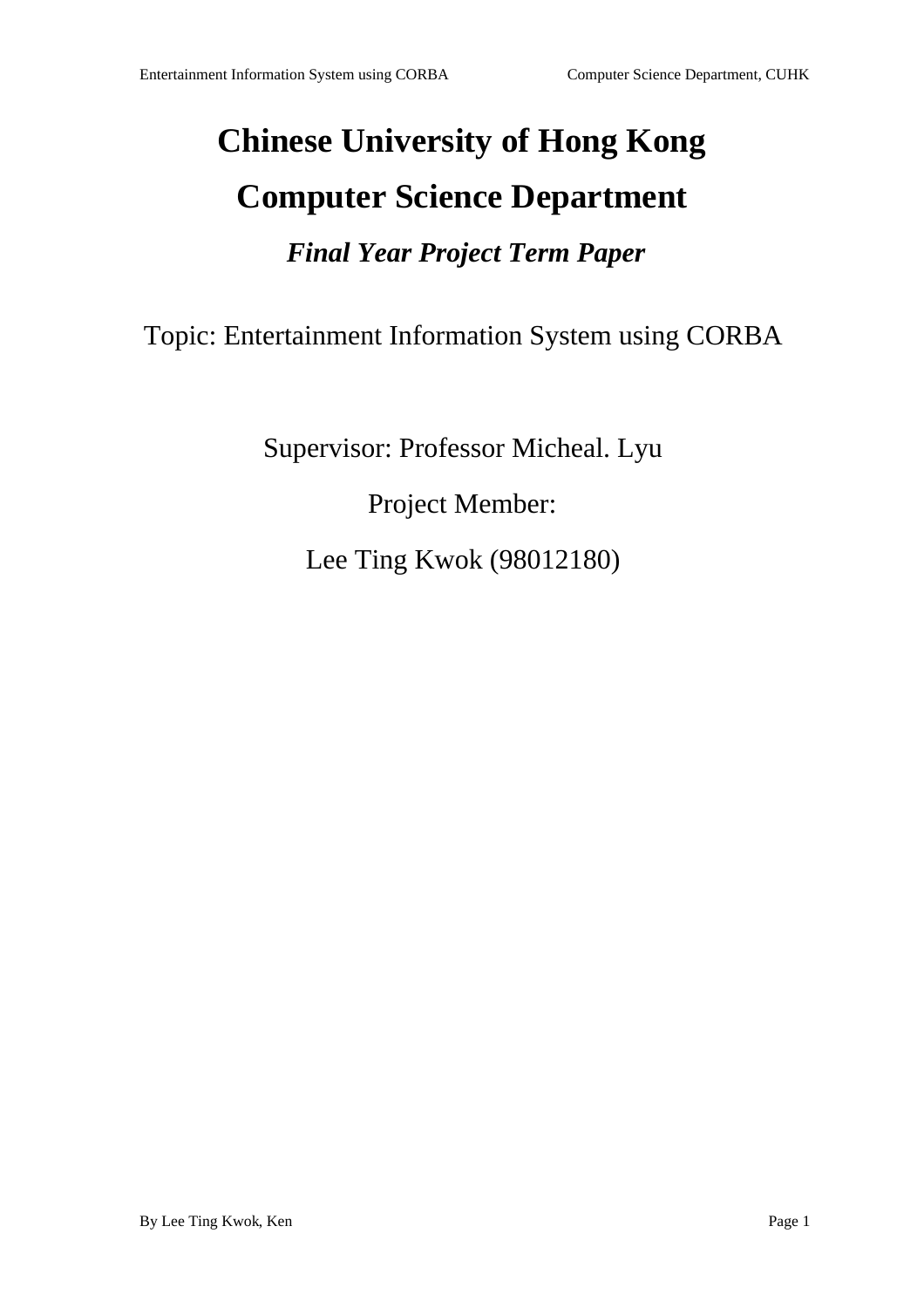# **EntertainmentInformation System us ing CORBA**

## **Abstract of the project**

Personal Entertainment Information System (PEIS) is providing the entertainment information such movie news, preview, listing, TV listing, musical bum news. In market now, there are many entertainment information available on the Internet from many big broadcasting media companies. In Hong Kong, some web sites also provide such services. The main features of this system are the personalization, and the multimediadelivery engine. The setting of this paper will be as follows . First, about 10 pages will spend on the introduction, such as the detail description of this system, the literature study and the impact of this system to the society. Second, about 10 pages will be used to describe the system design. Then 20 pages will be on the description of the system specification. Last, 10 pages will be used on the preliminary implement notes

## **Table of Content**

| ENTERTAINMENTINFORMATIONSYSTEMUSINGC ORBA2 |  |
|--------------------------------------------|--|
|                                            |  |
|                                            |  |
|                                            |  |
|                                            |  |
|                                            |  |
| $\label{eq:gen} Personalization$           |  |
|                                            |  |
|                                            |  |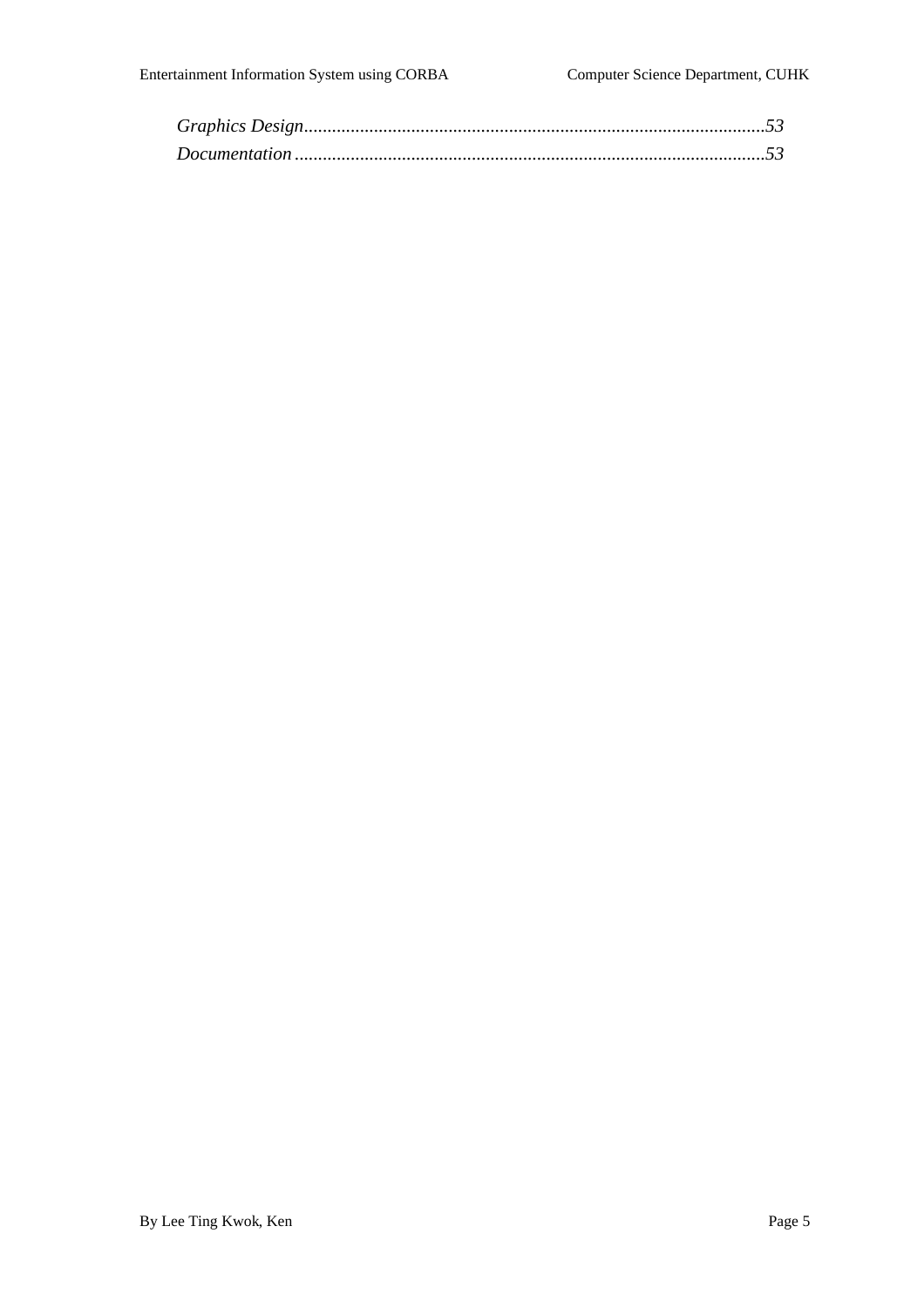## **Introduction**

## **Brief Description of the**

## **entertainment system**

The entertainment system has the abilities to delivery the up -to-date entertainment information to the users. The entertainment information is mainly on three areas now. The first one is the movie informat ion. The information includes, the movie listing, box officerank, the tickets elling information, the movier eview clip and related news. The Secondone is the Music information. In the market, the reared ifferent styles of music. The music information wi llinclude the music record information, purchasing information and their music preview clip. The third one is the TV information. In US, the channels available for the domestic are enormous, the need of the TV listing is urgeforthem. Besides, they need some commentary on what is good on the TV. In Hong Kong, the demand of the TV listing and information is not as urge as the US. However, since there are about 25 channels in Hong Kong, it is well come by most peopletohave a TV listing telling them what is good tonight.

Besides the domestic users, this system will be targeted for the media content provider. This system will be design to be reusable, scalable and customizable. That means that when a media content provider want sto adopt this system. The only thing srequire to doistore -designthe Layout object and Data connectivity objects. For personalization and content delivery modules, they will be designed to be reusable. This system may savetime for a Media companies to build a personalized content web site on their own.

The last target user groups of the system are the film makers and film buyers. The system will be modified to let the film makers to put their film on the system. The film buyers can search, browse those new films through the system and they can make deal on system to buy the copyright of the films.

There are three technologies being used and adopted in this project. They are the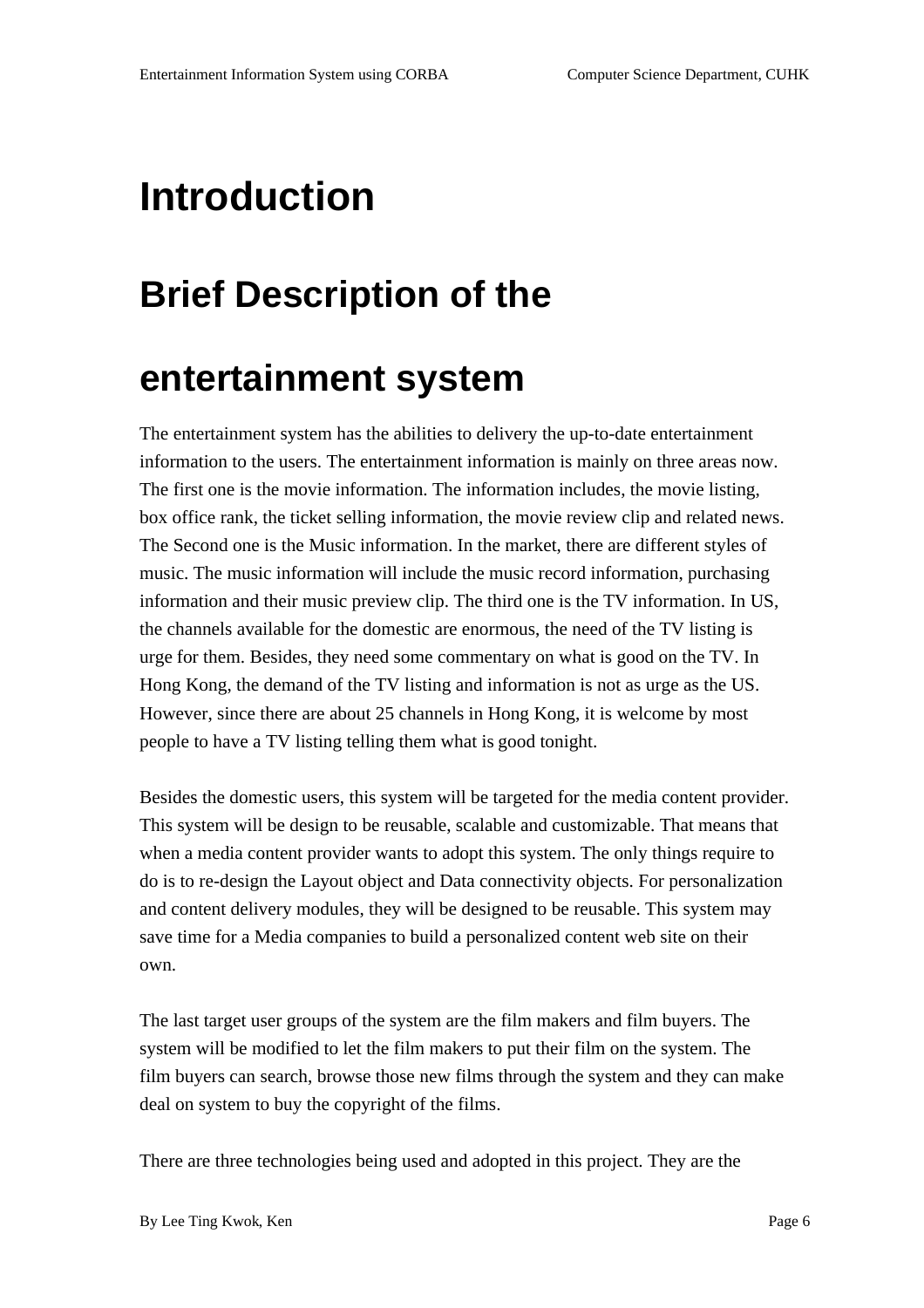CORBA, Personalization and Multimedia Content Delivery.

### **CORBA**

The system will be implemented on CORBA p latform. CORBA is Common Object RequestBrokerArchitecture .Itisanewandfamousdistributingsystemmodel nowadays. It allow the system components built on different platform and language. Besidesithas many built -inservices, such naming services, mu lti-threading, and load-balancing.

#### **Personalization**

Personalization is a critical tools for most of the websites which provide enormous information. The project will try to demonstrate the power of the personalization for individual client. In the project , the demonstrated system will use several personalization techniques to do the customization for the users. The users can received atailor made content and design when they login to the page.

#### **Content Delivery**

Content Delivery means a special channel or facility to let the client having the content whatever the type of the content is text, audio, or even video. For the text content delivery, the methodis simple. The project will adopt HTML or XML. For the Audio and video, in order to provide better qual ity, the real -time protocol will be used to let the users to get the streaming content.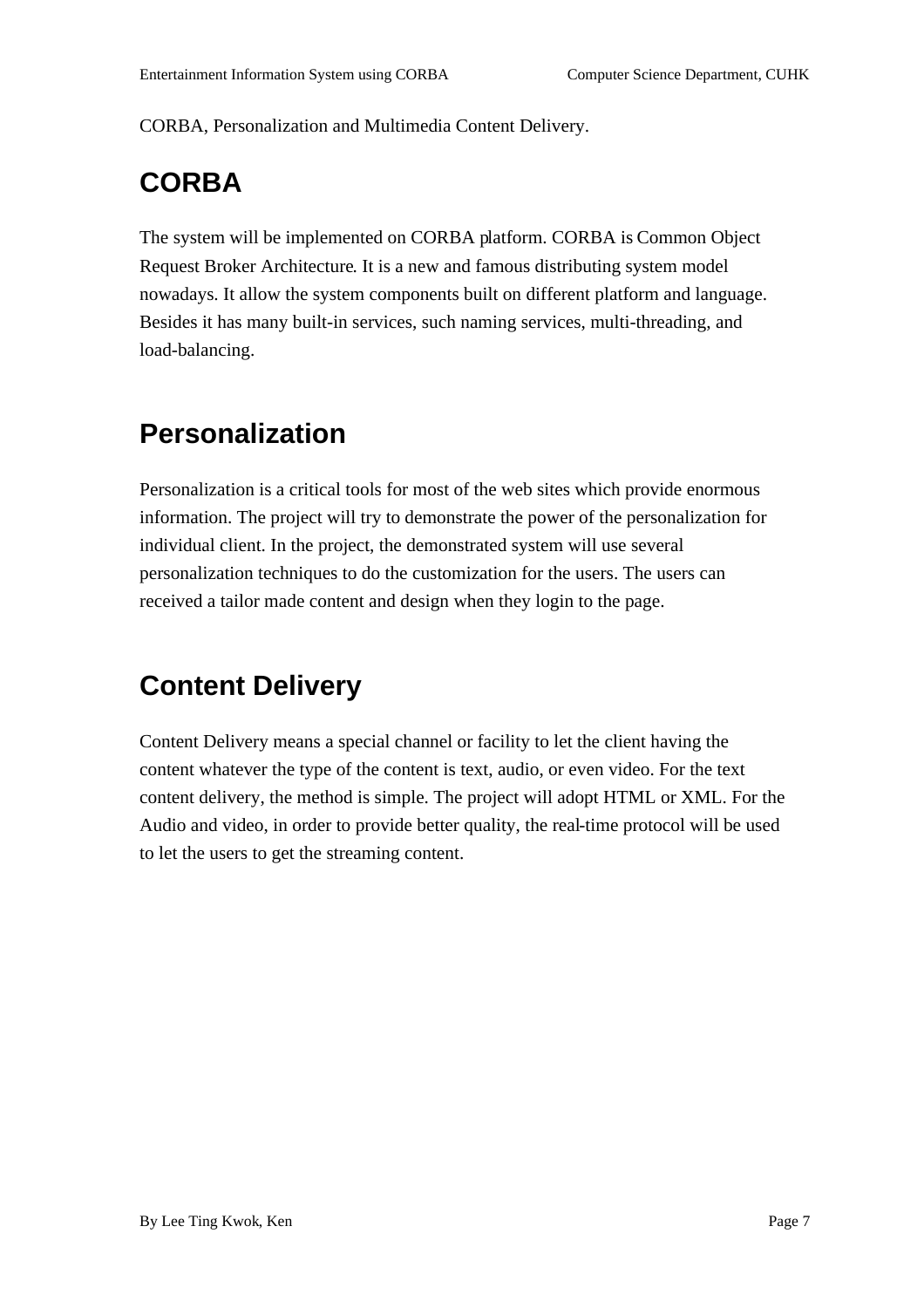## **Similarprojects around the world**

#### **www.Mov3.com & www.filmplay.com**

These websites are the two major movie information databases in Hong Kong. These two web site have similar content. They have the current movie preview and commentary. Besides, they have the upcoming movie schedule and movie previewer. They also have the box of fice of the movie available in Hong Kong. Last, they provides some game, member corner, movie stars' picture and news.

#### **British Sky Broadcasting**

The company use CORBA to build a entertainment system. This system contains the Sky's channels schedule, program information news, and some minigames. There are text, v ideo and audio information from them. Besides, they have some addition functions to facilitate the users such as searching, and personalization. The website is built by IONA's Orbix for CORBA platform, Oracle for the database, Java for the programming and JSP for the web interface.

#### **Entertaindom.com**

This web site is launched by Time Warner. It mainly provides the entertainment information, such as entertainment news, music charts, movie listing, box office number, TV listings, rating and some other games. It also built the virtual community in the web. The feature of this websites is that it provides everal online program.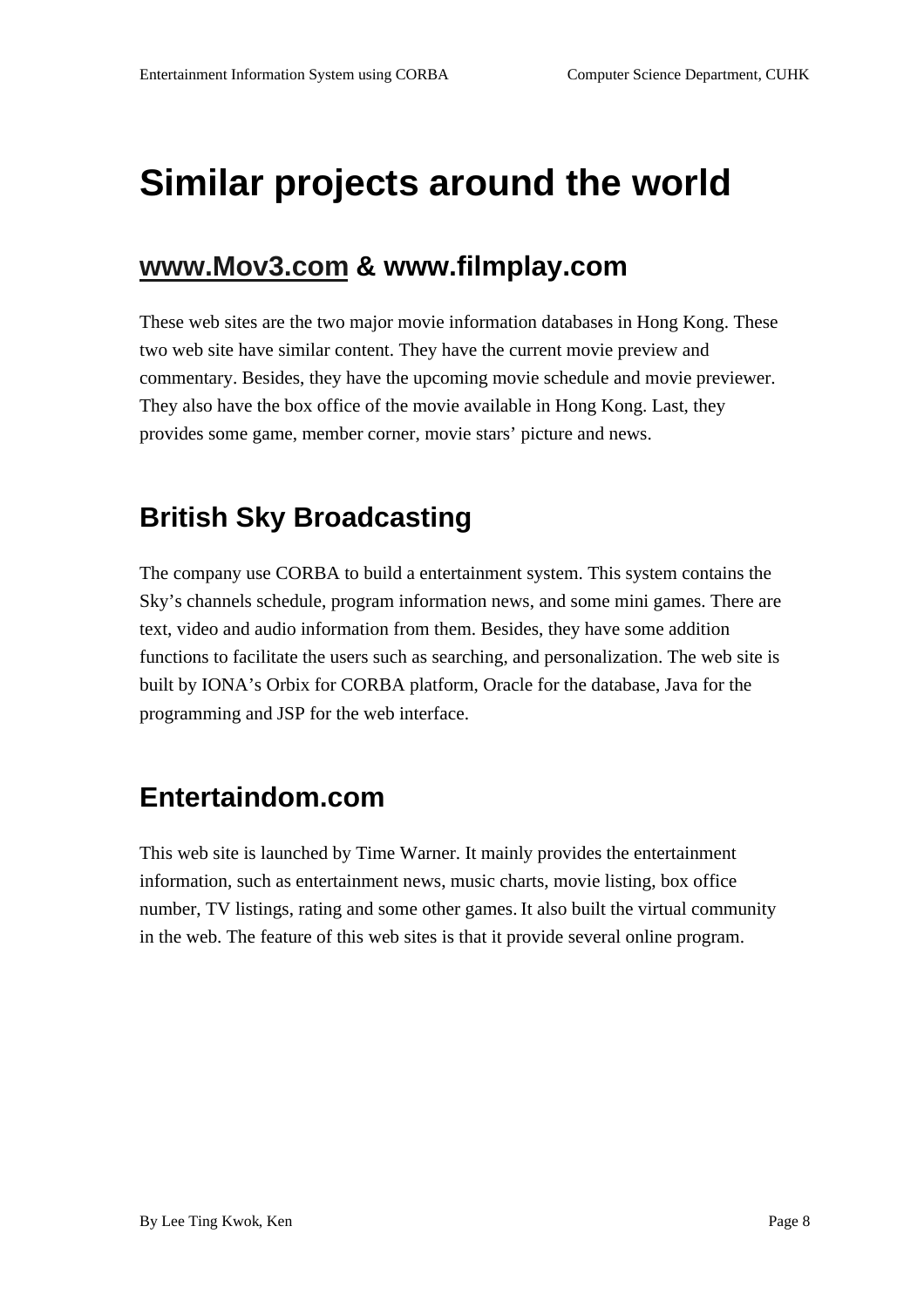## **Technology Impact**

#### **Problems solving**

The impact of this systemis only solutions of the existing problems. In the Internet, it exists two major problems. First, it is the growth of information is too fast such that the available information on the Internet is booming. Thus, some of the information becomes noise to the Internet audience. This problem is called information overflow.

Thene xtproblem is the E -commerce platform. E -commerce is one of the famous topics in the Information Technology Industry. The technology of the E-commerce is quite mature now. However, the reare not much good E-commerce model on the market which can be better than the traditional commerce. In the later section, the benefit of system to the e -commerce will be discussed.

#### Information overflow

In the Internet world now, there are lots of information. People are hardly to get their relevant information from the Int ernet. Even they use the search engine or portal, they can 't get their favor information. Moreover, the information from the search engine and portal is so much that they can simply show one or two pages to list out the information. They common will show the information hierarchically or page by page. For the hierarchical method, the user can get into their favor information by this requires many overheads on showing the hierarchy pages. Besides, these hierarchies are done manually. For the page by pagemet hod, the user may have the chance to get its information on the first pages, but probably some important information will be put in the later pages and thus user will lost some of their information.

To solve this existing problem, the personalization is a dopted to the seweb portals and also this project. How the personalization help in the problem of information overflow. First, the system will summarize a mostfit page for the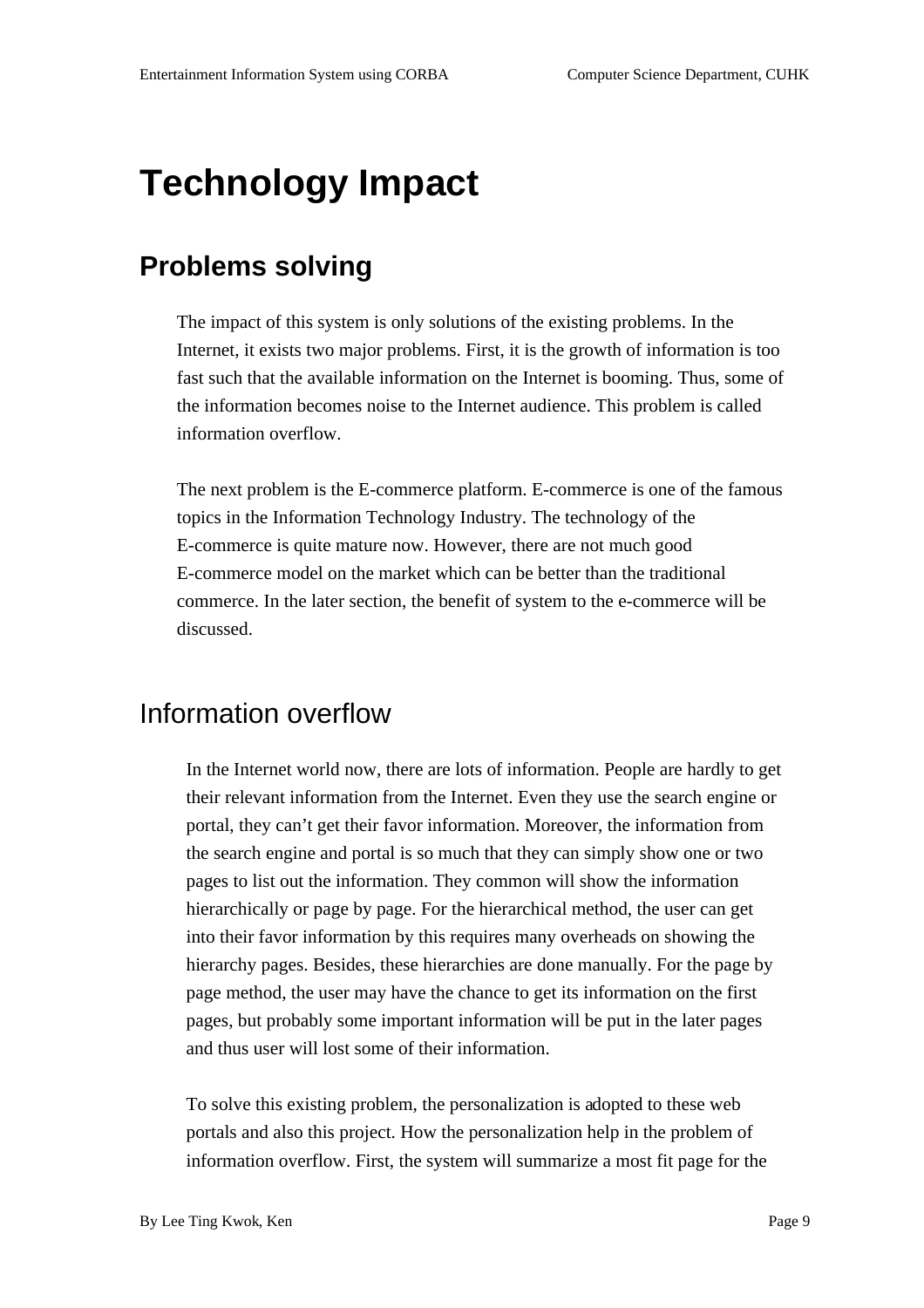users. The pages will be much more less than the pages in the portal since each userwon 't digest too much information. They just want to read their most favorite information. If all the important information is put into one pages. This can save in many ways. First, the download time of the page is saved since the personalized pages are much slimmer than all information available pages. Second, this can save the number of user request. Sometimes, the users require to click several pages, http requests, in order to get their relevant information. If these requests are fewer, the conges tion of the webserver can be solved. This also save the time of users to get their information since the time of retrieve one page will is much shorter than retrieve three or four pages.

#### Facilitate the E -commerce

The personalization entertainment informa tionsystem can be as a frontend for those who want to doe -commerce related to the entertainment. For example, a online movies elling system. This system can provide the online transact to buy the movie ticket. Through this system, user can choose when t osee the movie, and which Theatre that they will go to. Besides, they can choose their own seat. With this system, the theatre can save the number labor in their counters to sell the ticket and this can stimulate the utilization of the seat. This is because use when there is no available for a particular times lot, the users can choose another time slotother thand on 't choose any.

However, it has one big problem. This system cannot attract people to goinand buy the tickets. With this system, the online transaction website can make use of the system to provide the movie information and news to attract the users. Since this is a information system notabuying system. This can attract the client to go in more frequently. Besides, the personalization can hel pthe companies to know which group of users are they royal customers. They can also identify the customer in order to do some direct market.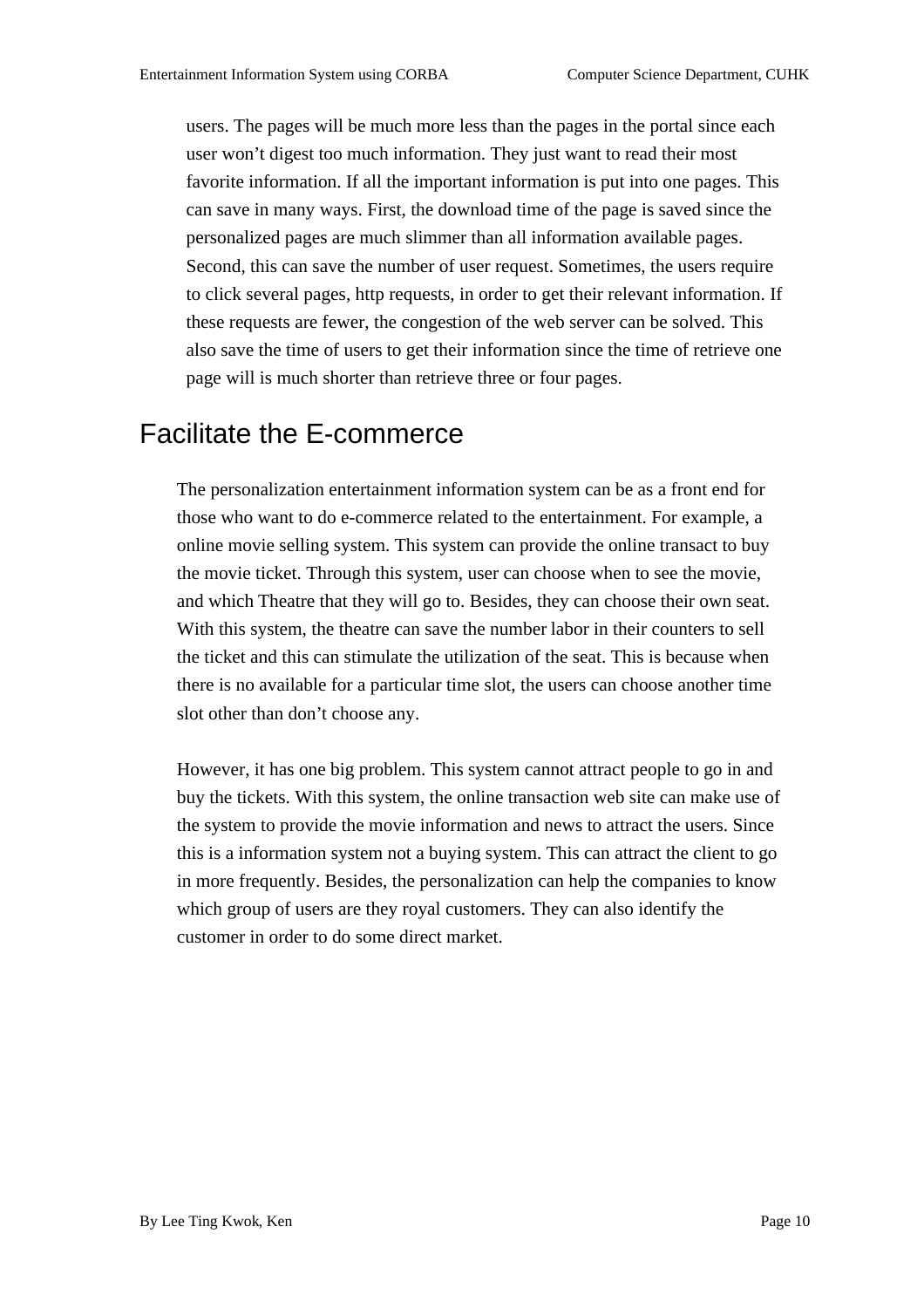## **Commerce Impact**

For the commerce, the system can be applied in three ways. First, the system can be migrate to a dopt the content provider database for helping their setup a similar system. Second, it can applied to Business to Business (B2B) E-commerce model, such that the system because a market place for gathering the buyers and seller softhe entertainment resources. Third, trivially, the system can be applied to Business to Customer (B2C) E -commerce model. That is the system will be the front end for the entertainment seller to sell their product to their target customers. It also provides a good place for the perceptual ople who want to entertainment to shop around.

#### **Technology Provider**

In this high -speed Internet era, most of the commerce institute cannot keep the pace with the technology. Most of them have the idea but not the technology. This system can help the old fas hion media companies to put their contents from the paper, Television or radio to the Internet in order to keep their competitive with others.

How to applied the technology to these companies. Since the system is built by the CORBA, and Java. One of main features of CORBA is that it is a distributing platform and can support different machines. That can help the companies available to setup without buying some new machine. Besides, the language used in the system is Java. The characteristic of Javais that it can write once, run anywhere. That means Java are machine -independent. If the system develop under Windows NT environment using Java, it can be ported to Solar is without any changes other system program. Besides, this system can provide a web -based client interface for the user to retrieve the content. However, this system is not a total solution, the user of this system need to customer the data connectivity and the user interface part.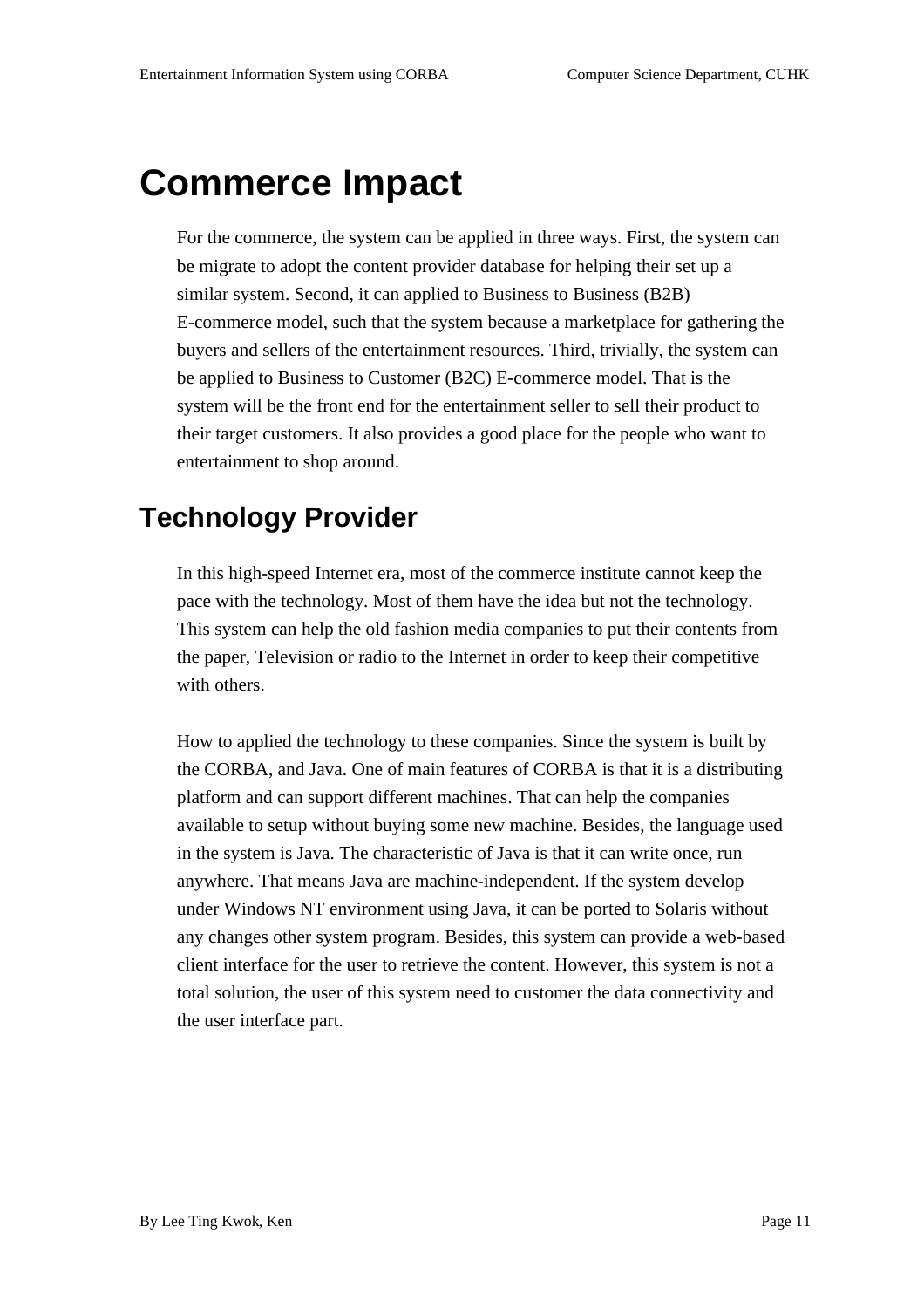#### **B2BE** -commerce model

In above, it is said that this system can b eapplied on Business to Business E-commerce model, how can this bedone? What is the philosophy inside. BusinesstoBusinessE -commerce model means the transactions between companies are done on the Internet. In the current market, the movie, VCD, CD are purchasing through the traditional buying process, such as the making the purchasing order, receive the sale order, etc. This kind of process was telots of time, labor work and administration cost. With the rise of the E -commerce, this kind of workflow are gradually replaced by the e -commerce model, which is the ordering and transaction of the products can be done online. This means those cost can be saved and thus the profit marginis increased.

This system can be the bridge between the content resource providers such the film makers, the music producers, the VCD manufacturers and TV producers and the business content consumers such as the cinemas, the music recordshops, the VCD shops and TV producers. When the consumer come to this system, they can know the latest information available on the world. For example, a music record shopbosslogintothis system and find that the latest album of Jack Cheung will releasenextmonth, and he want to order 50 packs for his shop. With E-commerce modules added to the system, he can make a pre-order to the system, he can make a pre-order to the supplier immediately. In this case, both the shop and the supplier will be benefit. For the shop, he can start pre -order the popular CDs. For the supplier, they can estimate more precisely on how much pieces to be produced.

Another Case, a local cinema, the film buyer of the cinema looking for the films around the world to show on his cinema. If he look into the system, he can find out the up -to-date movie on the system and view the preview clip of the movie. If h efind that the movie is suitable for his cinema, he can make the order directly on the system.

LastCase, TV broadcasting company in US want to open a channel for the local Chinese. They wantsome of the programs in this channel are from some soap dramaproduced in Hong Kong. This system can provide the TV listing information in Hong Kong. Like the movie, there are some preview clip for the peopletoview, once he think that programmay be good for his company. He can start making deal by the retrieve mo reinformation from the TV producers.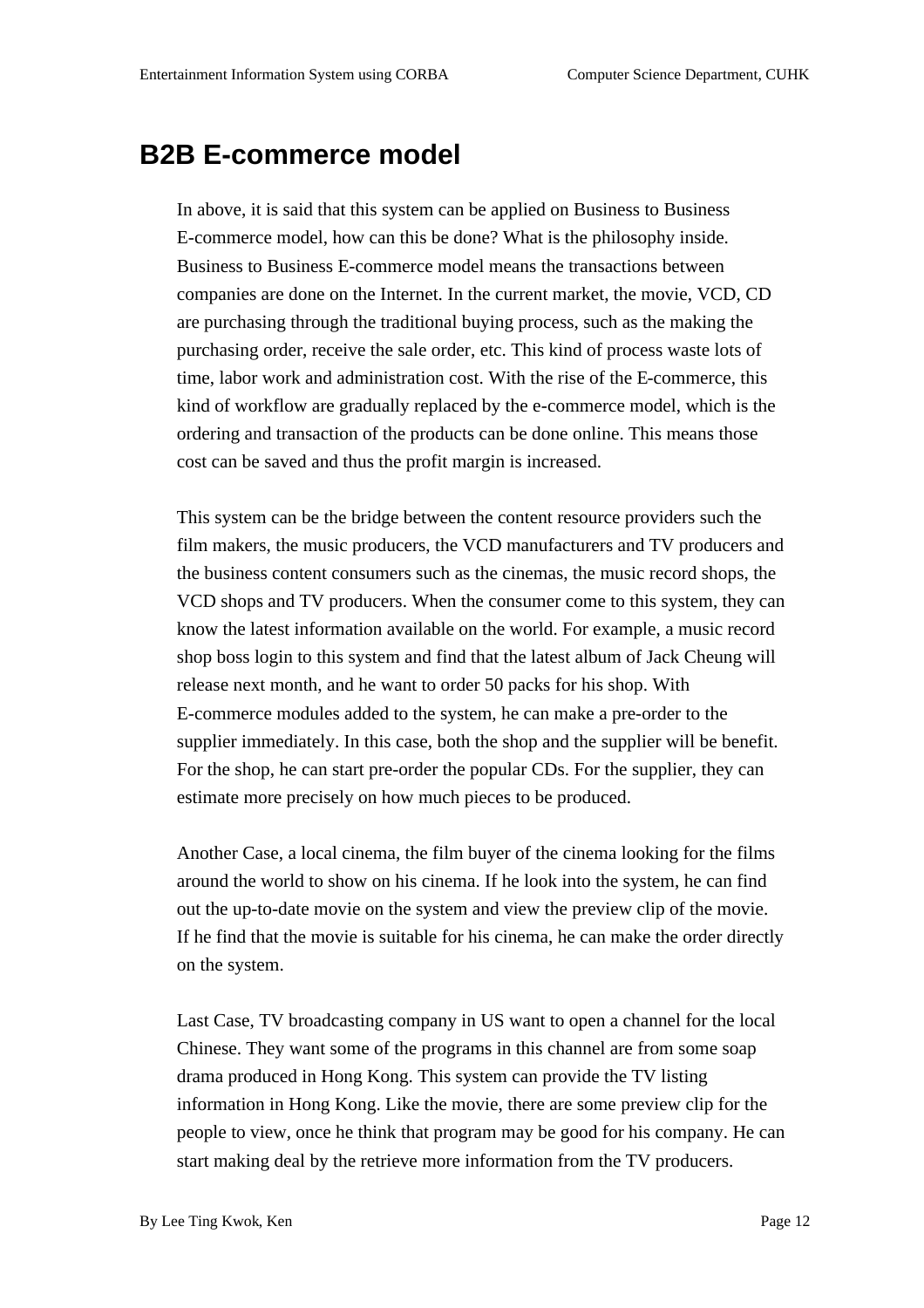#### **B2CE** -commerce model

In the introductory part of this section, this system can be said to support the Business to Customer E -commerce model. The business to customer e-commerce is talking about putting tradition-retailing shop on the Internet. That means people can see the product catalog and buy thing on the Internet. One of the famous B2Ce -commerce is the Amazon.com. Amazon.com is the online bookseller which the largest one in the world. It first provides books for s selling. Recently, it has much more products such as MUSIC, Video, electronics, etc to be sold.

Howour system work on the B2CE -commerce? First the system will provide the user a customized page to view their most favorite information after they login. Th einformation contains the related product information. For Example, a userloginto the system, there is a summary of the latest romantic movies for him. Then the user may click to see the detail of one of the latest release. Then system will guide him to the tickets elling corner to buy the tickets. Besides, as there is many clients' information in the system. The cinema can provide some promotion plan for the frequently customers in order to keep their loyalty.

For the Music information, after the user login to the system, he can goth is personalized information. The user can view the music chart from the broadcasting media in Hong Kong. Also he can see the latest release of the music on the marketing. He can also listen to the preview of the music. Whe nheis interest to buy the music, he can view the price and the detail. He can also buy it online and get the CD at home.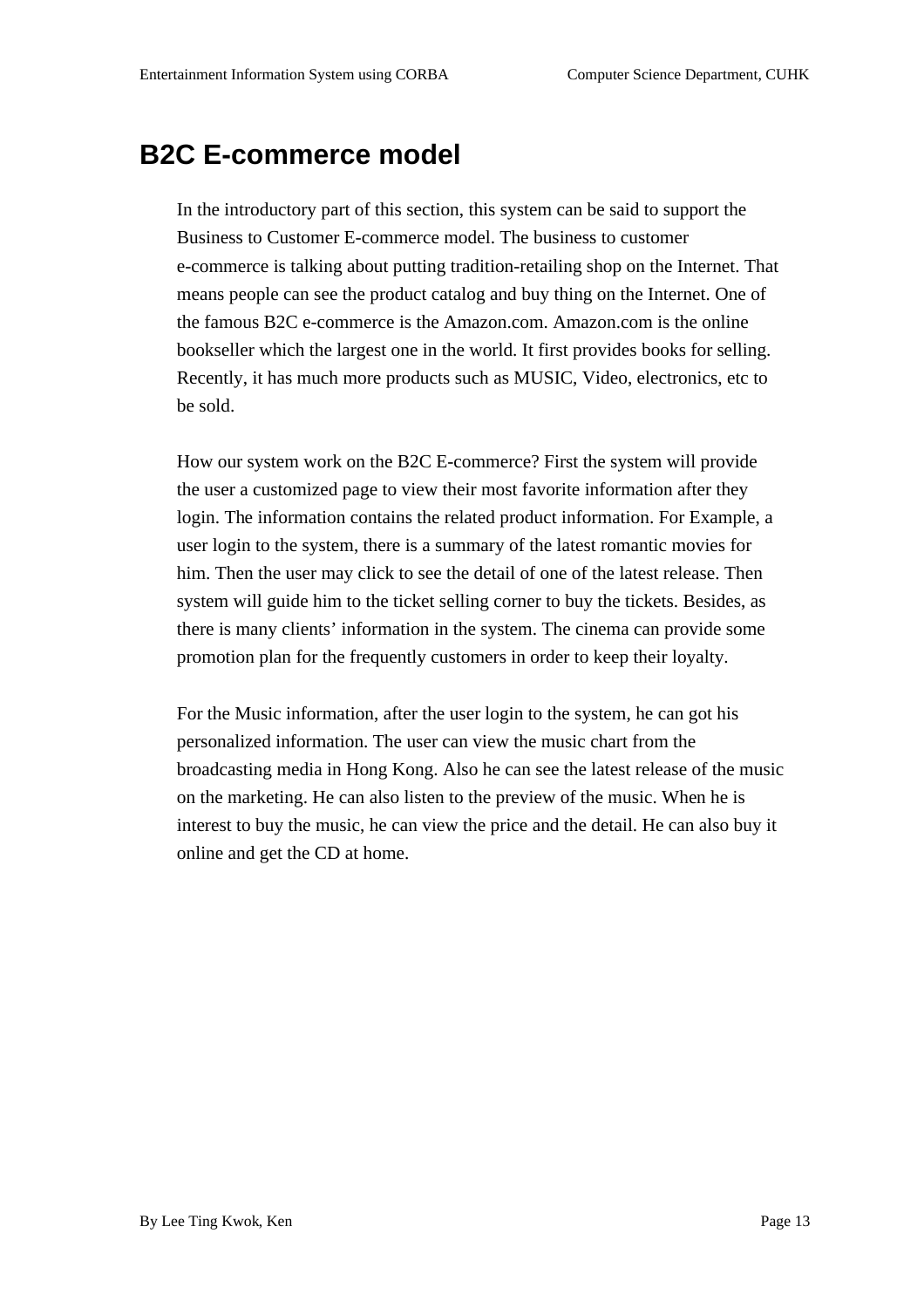# **System Design**

## **Design goals**

In the system, several goals will need to be achieved. The goal areas follows: First, the system can nable to store any entertainment information. Second, the system can adopt to any exist database. Third, the system can doper sonalization. Fourth, the systems hould have able to delivery the real -time content. Fifth, E-commerce module can be added to the system Sixth, Data mining module can be added to the system. Seven, the system can be scalable and re -usable.

#### **Can store any Entertainment Information**

In order to make the system a entertainment information system, it should be able to importany ent ertainment information. Otherwise, the system cannots ay to be a entertainment information system. If the system can only contain the movie information, it is only a movie database.

The entertainment information include the following item:

- 1. Movie informat ion such as movie title, schedule and box office....
- 2. Music information such as CD title, songs listing and price.
- 3. TV information such as the TV schedule, TV programdetail, etc.
- 4. Videoinformation such as the Video title, the video content description, etc.
- 5. Game information such as the game title, the system requirement of the game.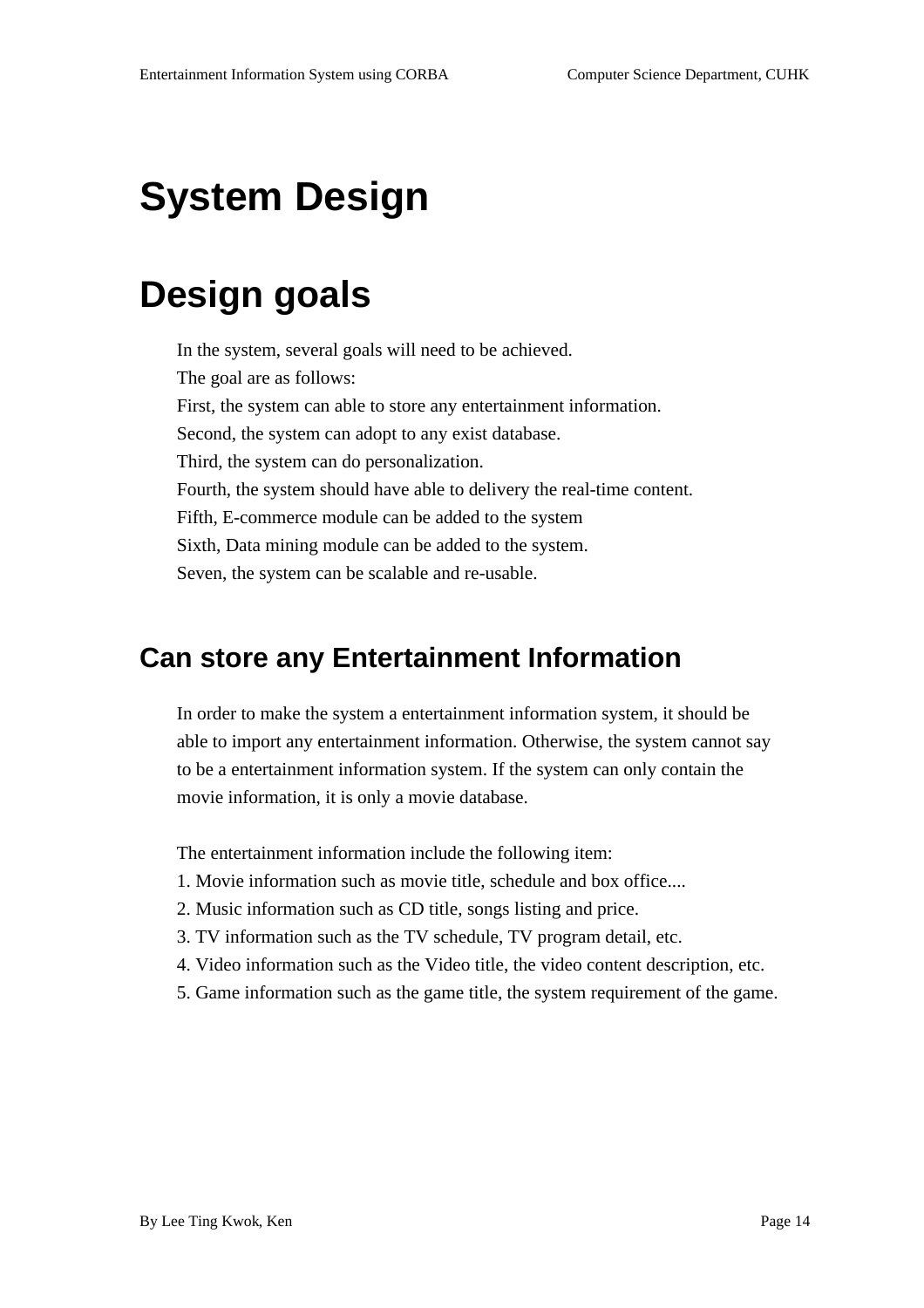#### **Able to connect any entertainment information**

#### **database**

Since there are much information around the market, it is impossible to maintain the information from one database. Probab ly, the information may be from the different databases. For example, there is one database for the movie data. Another database is storing for the music data and one database for the TV information.

Besides, to enrich the information available on the sy stem, it is a trend to connect the system from the movie provide and content provider. Thus, the system may be design to be connect to different relational database management system, such as Oracle, Sybase, or SQL server. This is because different informa tion providers may use different database. Besides, there will different in the databases chema among different information providers. In this case, the system should have a common schema which suitall the related schema.

#### **Able to do personalization**

Personalization is a need to improve the relationship between the clients and the system. Most information systems on the Internet are same among different users. However, most of the users want its own layout such the position of the information component, the theme color, and the background of the pages. Besides, most of these websites require the users to click many time in order to view their information. When the yenter the websites next time, they are required to repeat the action again. Itisquite un -user friendly for most people. Therefore, personalization should be done in the system in order to increase the hitrate of the system.

#### **Able to delivery real -time content**

For much entertainment information, it contains the multimedia content such as the text data, audio data and video data. For the text data, the system can delivery in the normal way, such as using the TCP/IP or HTTP to deliver the data to the client. However, for the audio and video data, these two kinds of data are time critical data. If the system deliver the whole data files, the clients require to wait until the whole data file download to their system. This method is quite old fashion and not friendly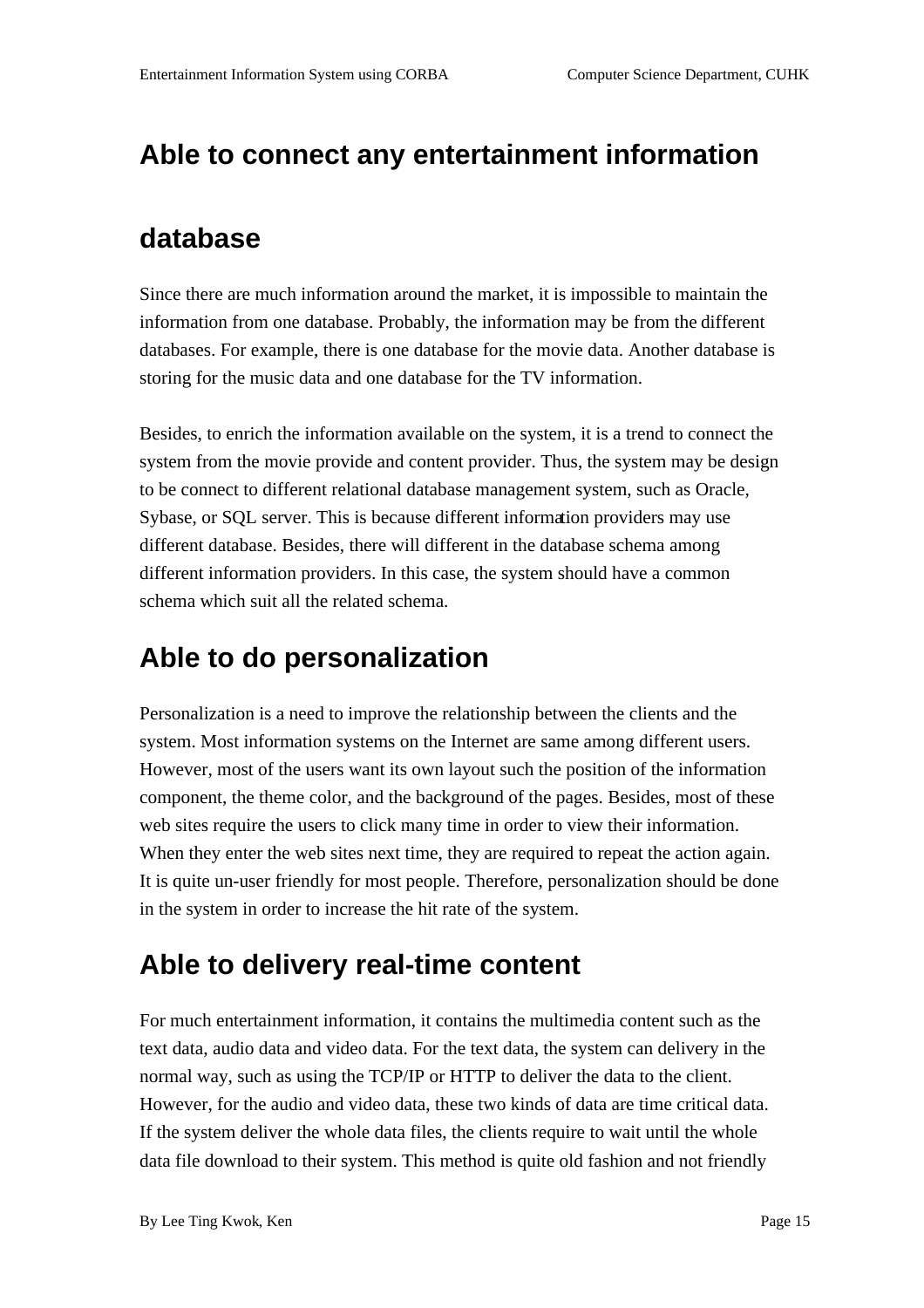enough. The time to download such as video file is quite long. For example, a movie clip has about 10 MB, if the user 2.8 Kbps connection, he should wait for 50 minutes in order to view the movie. So, it is infeasible for many users. So, are all  $\qquad \qquad$ -time streaming of the multimedia delivery should be done.

#### **Able to add E -commerce modules**

The ultim ate goal of this information system is to improve the E -commerce popularity. Without the online transaction, the information system will be not profitable. Since, the opportunity of making profile on the Internetis doing the E -commerce, the main goal of the providing those information is to stimulate the profile of the existing entertainment business. If the e -commerce modules is added, users can directly purchase the product once they find the product is good to them from the information.

### **Able to do data mining**

Inordertomake E -commercedoing better, some data mining can be done over the system. With the data mining, the entertainment supplier can know the association between the product such that they can create some sale plan for their customers. Besides, they can identify the target groups for each of their product. This can help on deciding their market strategy. Last, the customer behavior can be mined from the system logged data. With the customer behavior, the company can domany actions such ass ending some promotion plant other users, some discount or special gift to their target users.

For example, the system analysed customer Alike to see action, scientist fiction movie on the cinema, but like to see romantics, dramatic movie by buying the V CDs. Then, the company can make a promotion that give couples to buy the romnatics videoforcustomer Aifhe has bought the action movie for three times, or vice vesa.

### **Scalableand Re** -usable

The systemis also aimed to be scalable and reusable. For the s calability, since there will be more and more information gather into the system if the system become popular. So the system should design to be scalable in order to meet the future requirement. The areas of the scalability is as follows:

i. The systemiss ca lable on the type of entertainment information. Currently, the systemisavailable to accept movie, music or TV information. However, in the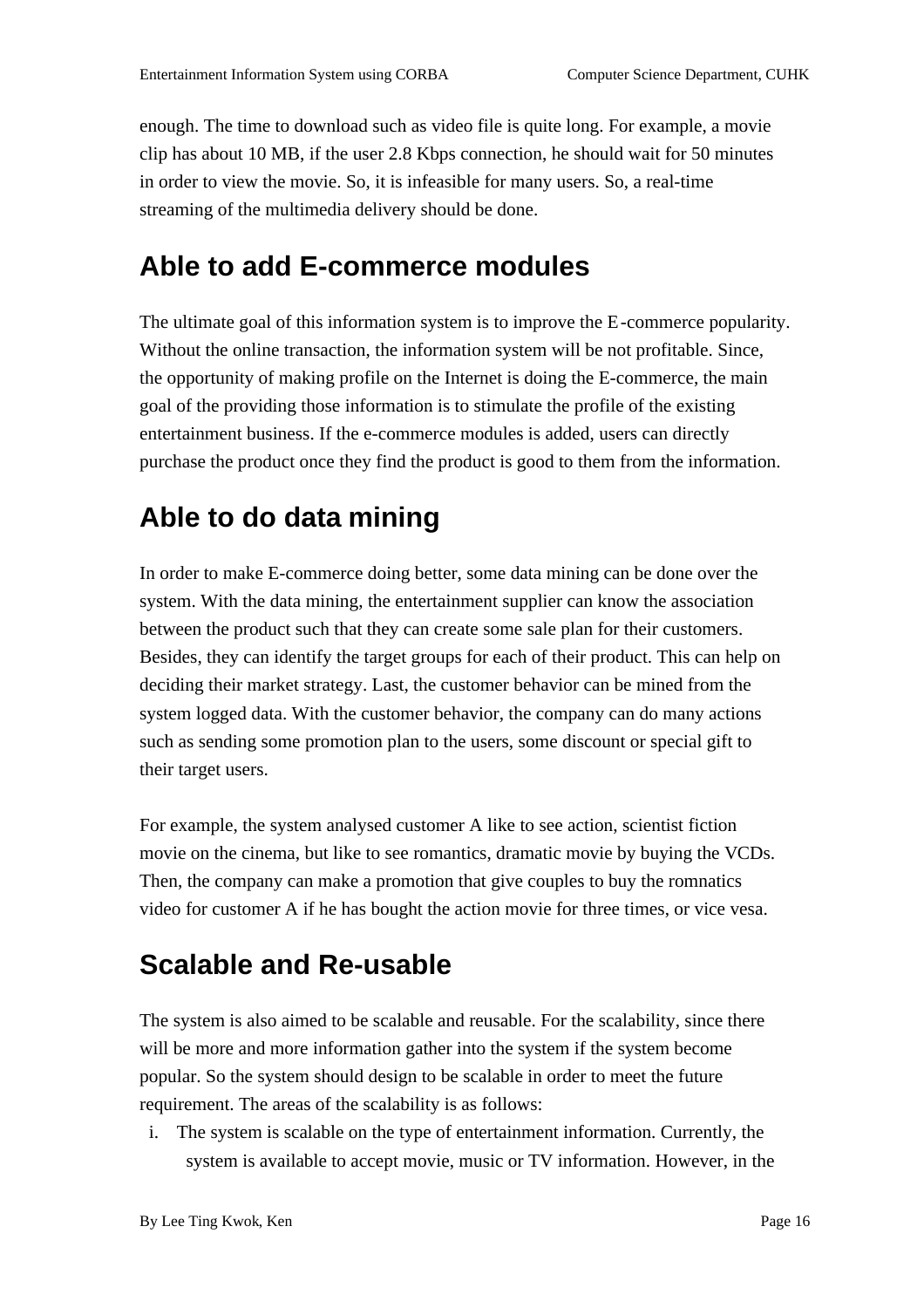future, there may be much more entertainment information, which may attract the customer. For example, the videoga meisone of the popular entertainment events among the youth, it will be much popular in the future. Besides, there may be some video -on-demand services in the future after the broadband infrastructure is ready.

- ii. The system is scalable on the location. Si nce the Internet is a world -wide connected network, every information on the Internet can be anywhere in world. As the system is built on the Web platform, the entertainment information can serveat different place around. Therefore, the system should be a ble to expand among the country boundary. For example, the data imported from Hong Kong, mainland China or Japan can be see around the world. The people around the world can access the product available to these countries through this system.
- iii. The system is scalable on the language. As the final goal of provide the informationservices is to help the B2CE -commerce. Therefore, the language should be localized on the customer native language. For example, in mainland china, the people using the Internet may k now very little English. If the product want to sell the them, the description and information of the products hould be represent in simplify Chinese in order to persuade them to buy. This case will also happened to Japan, France, and those countries which native language is not English.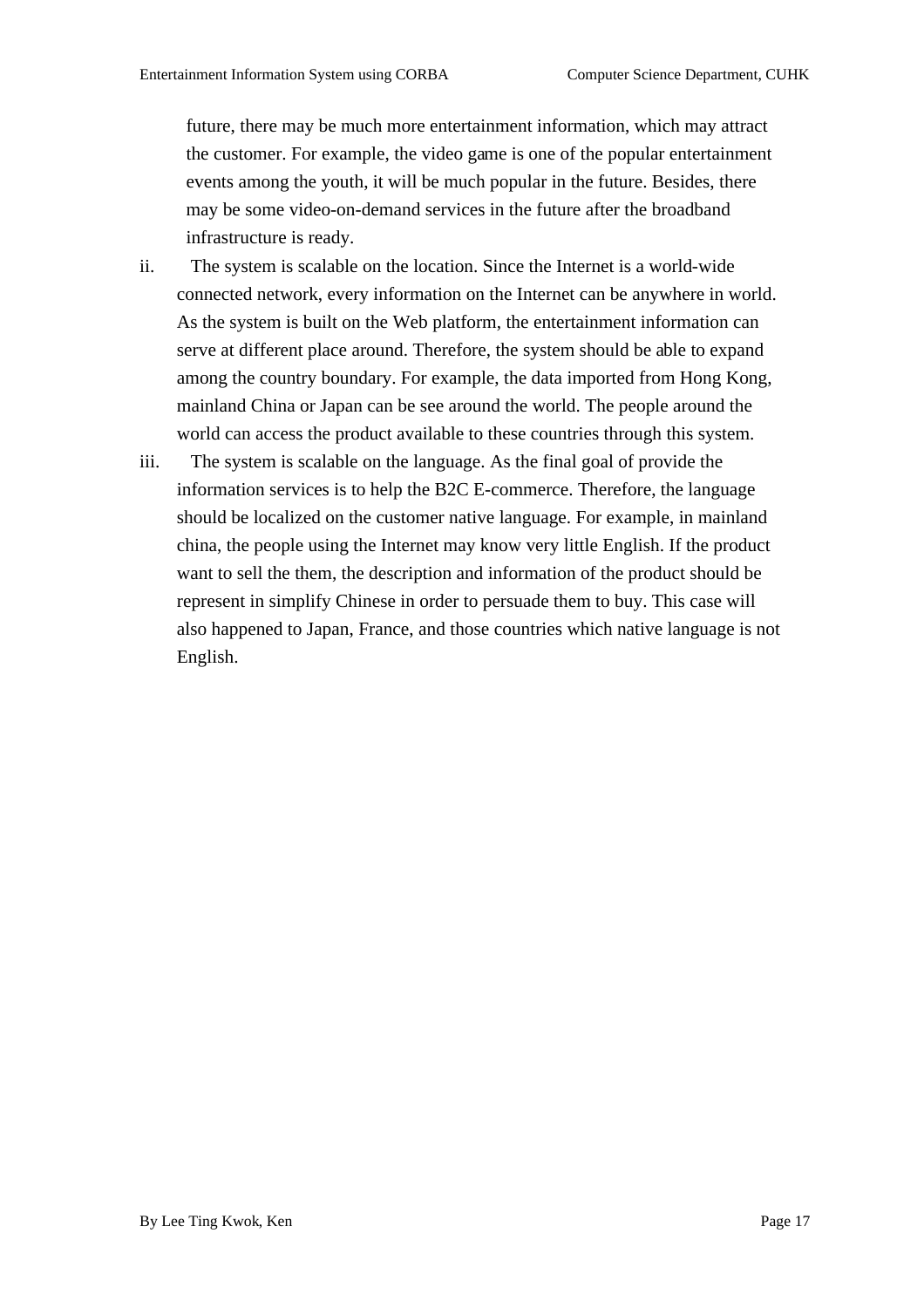## **System Architecture**

The system architecture contains several major components. Every components are doing the different jobs. Each component can be view as a blackbox, there will be data into it and it will output ot her data after it do the processing. The data between the components will pass on the network.

Here is the list of the major components:

- 1. Database
- 2. DataInputComponent
- 3. UserClient
- 4. Server
- 5. Personalization Engine
- 6. Datamining Engine
- 7. Multimedia Delivery Engine
- 8. Purchasing Engine

The following diagram will show the relationship between these componets:

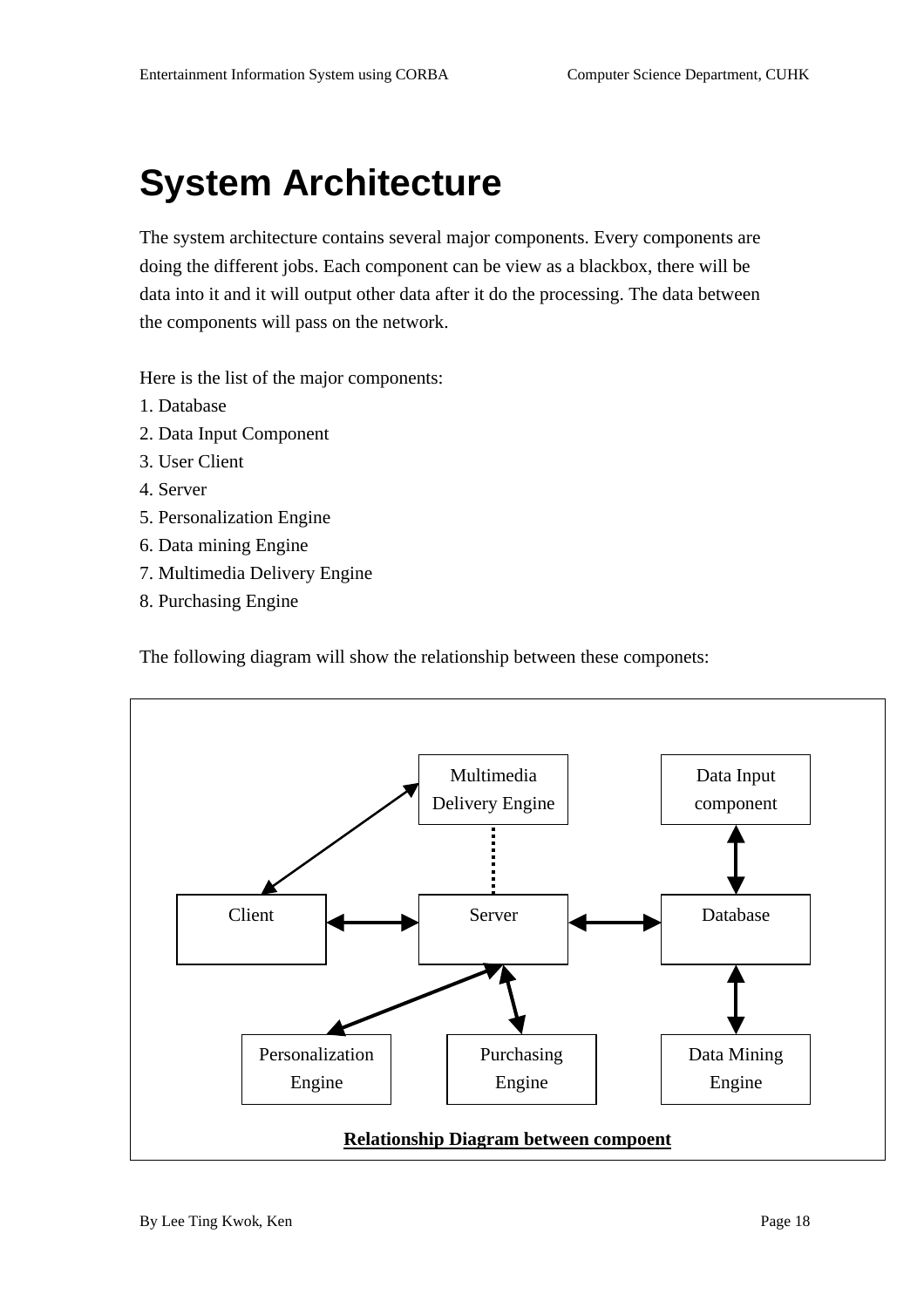#### **Explanation of different components**

#### DataInput Component

This component is responsible for the importing data from the external source to the systemdatabase. For example, it is used to replicate the database from a content provider such as the TV broadcasting corporate. This component require to turn different data from different source into the generic data table defined in the database.

#### Database

The database has the main role to store the data will be used in the system. The data contains of the following:

- i. Userdata, the user data include the user login information, user personal information.and user preference information
- ii. Content data, The data is the data stored the information provide for the users of the system. The data include the movie information, music information, TV information and other available information.
- iii. User access data, These data are used for doing the personalization and data mining. With these data, the personalization engine can derive the current user favor without ask the users again. For the data mining engine, it can track out the user behavior and also the cluster the group of user having similar habit.

#### DataMining Engine

The data mining engine is doing the job to analyze and explore the new knowledge based on the logged user actions. It is responsible to mine the valuable knowledge from the user which can help in the sale of the products available by the services. There are some key information should be able to mined from the data miner. They are :

- i. The relation between the age group and entertainment event
- ii. The relation among the entertainment items for the client
- iii. Which is the potential age group for the service?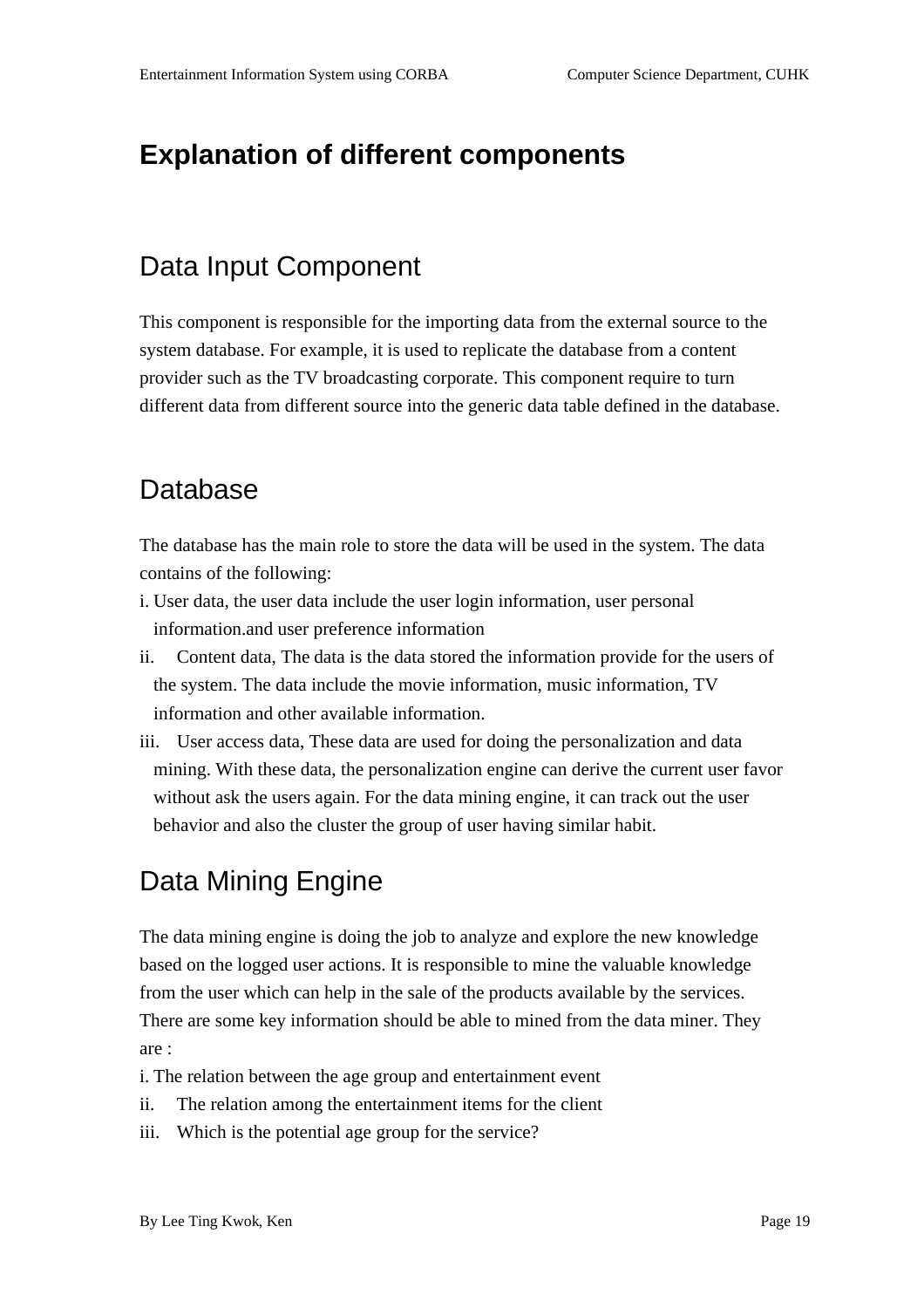#### **Personalization Engine**

The personalization engine is used to do the customization for every users. Every users have their own preference on the content they read, and the layout they read. The personalization can first entertain the requirements of the users to increase their loyalty to theservice. It can also save the delivery time for the user.

### Purchasing Engine

The purchasing engine is used for doing the transaction of the entertainment product or services. It automatic transmits the user purchase order to the supplier through the network after the user request to buy. The purchasing engine will than collect the feedback to the client whether its transaction is success or not.

#### **Multimedia Delivery Engine**

The multimedia delivery engine is used to deliver ythe time -sensitive content to the user. Time -sensitive contentare video and audio content. The average size of these data are interm of Mega bytes, so it is not feasible for the users to download the whole file and then listen. Therefore, this engine is built to stream these data to the users such that they listen or see the content without waiting downloaded the whole content data.

#### Server

The server is used to talk to the client. For multimedia content, the client will communicate Multimedia delivery engine. For the commondata, the control data or user data, the client is communicating with the server. Besides, it will handle the back end operation such as the logging of user action. To summarize, the server is responsible to do the followings:

- i. Acceptthe client requests and do the corresponding job.
- ii. Loggingus eractions.
- iii. Trigger the personalization engine when the user logout to make the user interface being customized next time.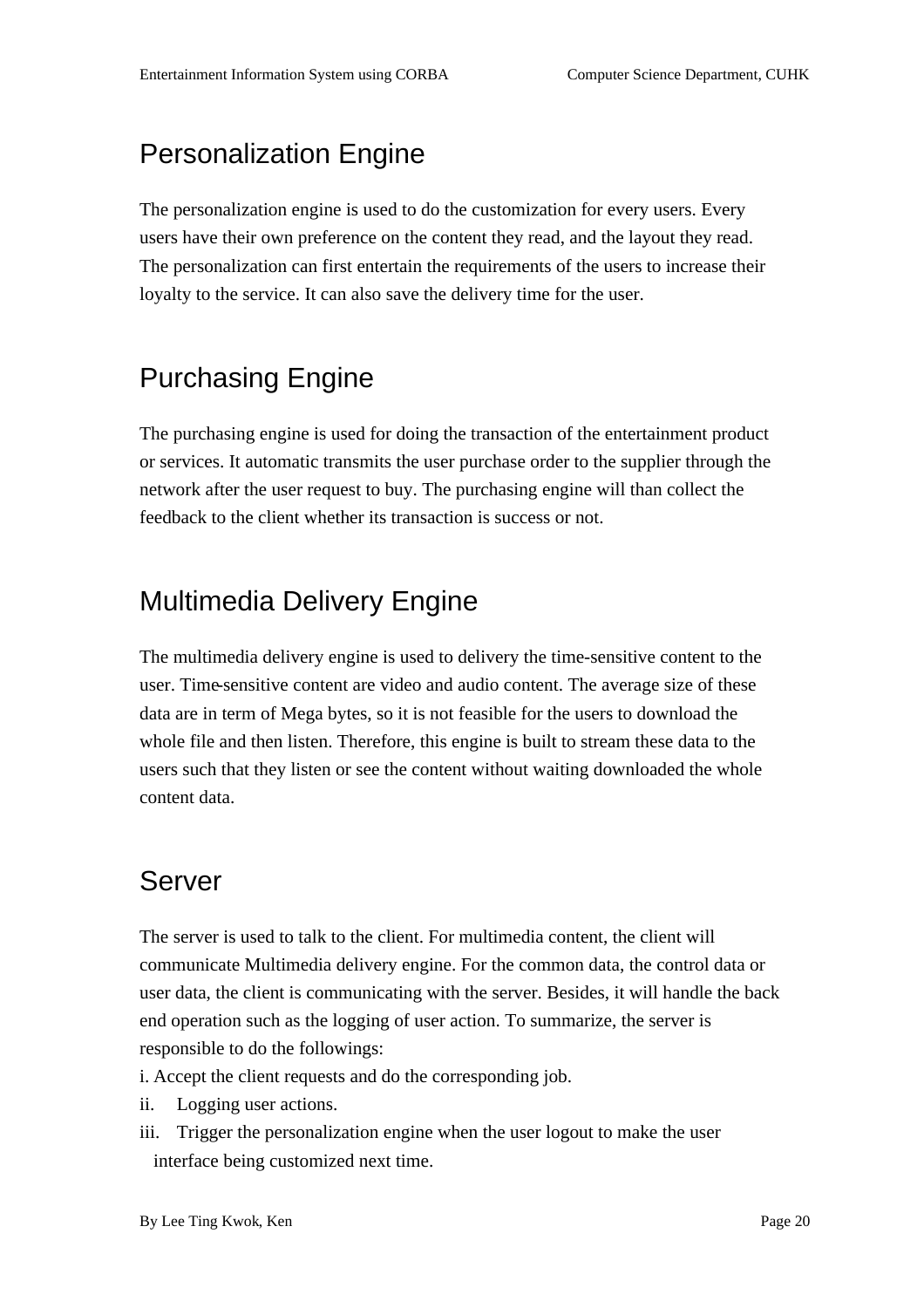iv. Trigger the purchasing engine when the client want to buy somethings.

### **Client**

The client is used to communicate with the user. The following function will be available by client:

- i. It is able let the user to view the content available on the system.
- ii. It can let the user to login
- iii. It can let the user to customize their profile and a dlayout
- iv. It can let the user to buy some the product available on the system
- v. The user can trigger the personalization of their page at any time.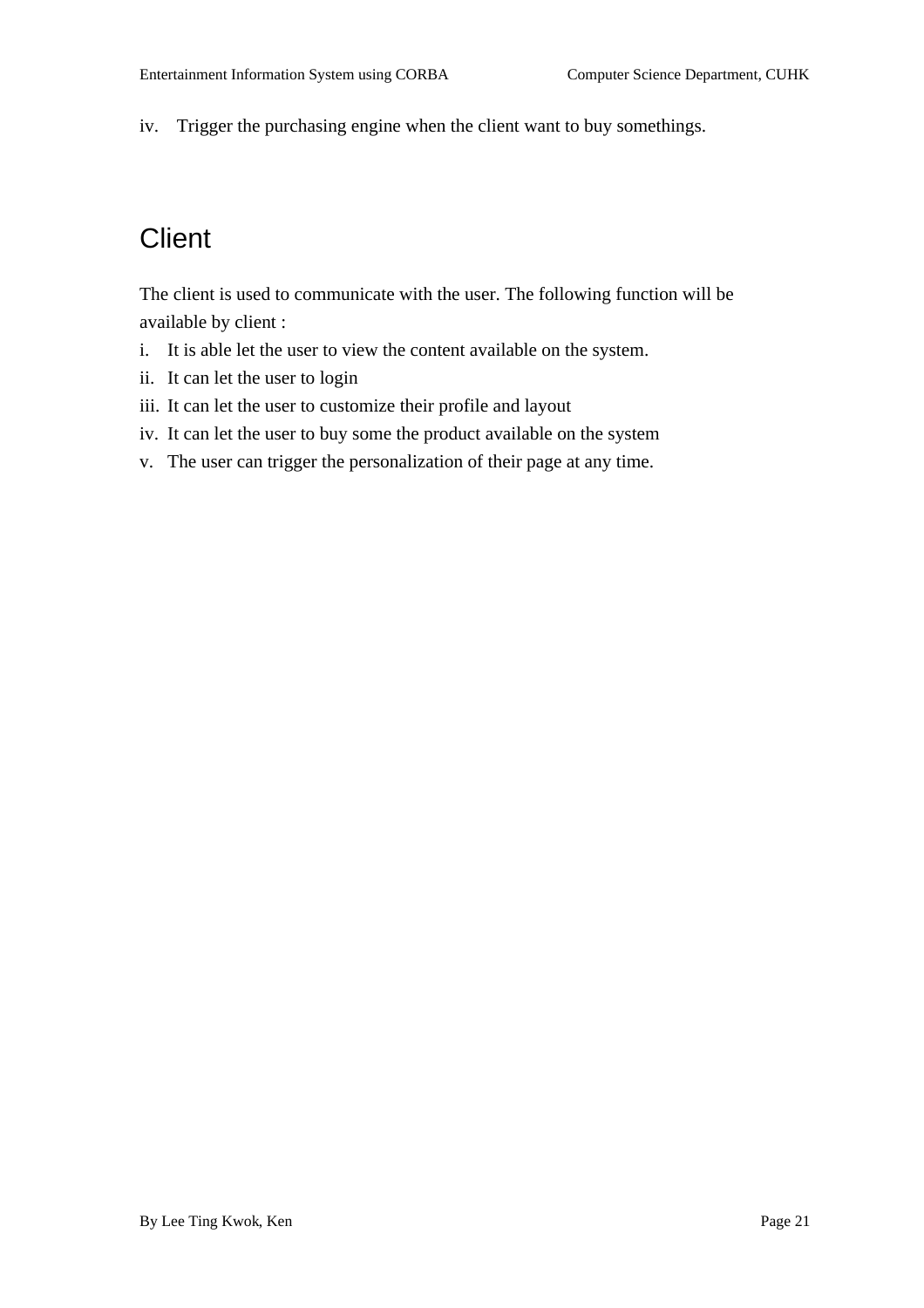## **System Flow**



The data flow of the system is as the above diagram. The rearese veral connections between different components. The connections are:

- 1. Clientto Server
- 2. Clientto Multimedia Delivery Engine
- 3. ServertoPersonalizationEngine
- 4. Serverto Purchasing Engine
- 5. Databaseto Server
- 6. Data Input Terminal to Database
- 7. DataMiningEnginetoDatabase

#### **Clientto Server**

The connection between client and server are mainly for the request and response between the client and server. When the client request some service, the server will receive the corresponding request and return are sponse after it do the processing. When the user come to the service, it will communicate with the client. For example, the user login to the system, the client will receive the user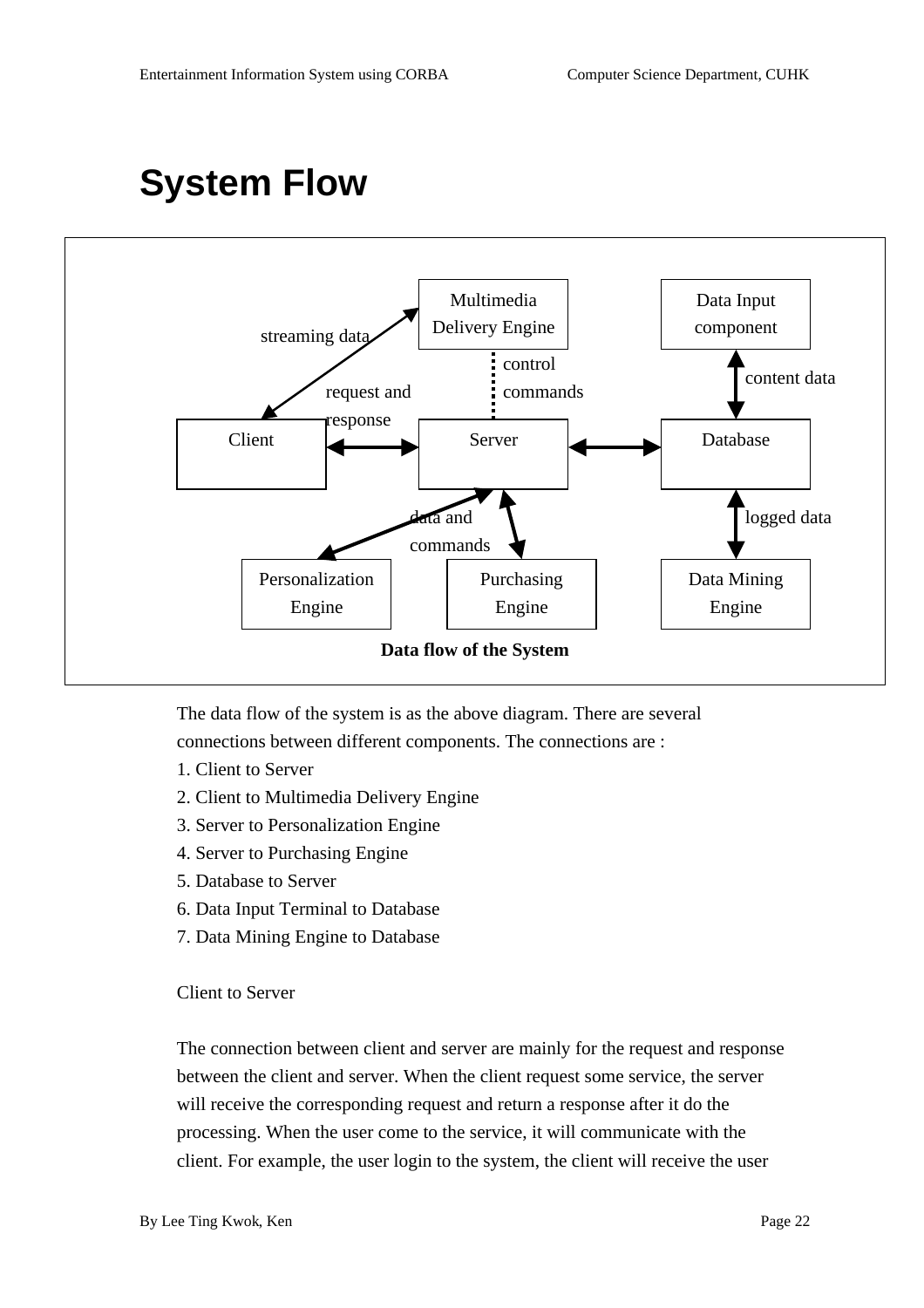id and the password, then the user id and password will send to the server for the authentication and give a response to the client when the user being verified or not.

#### Client to Multimedia Delivery Engine

When the user request to see a movie or music preview, the user will listen or view these content while the yaredownloading. In other word, the multimedia content of the system is streamed to the user when it makes uch are quest. Original data communication method is not suitable for streaming of the content. First, the multimedia content are nearly to be real -time, when the data transfer tooslo w, there will be some delay on the screen. Therefore, there is another protocol to support this kind of data communication in order to make quality of the streamed acceptable for the user.

#### Serverto Personalization Engine

After theserver receive the log outsignal or the personalization command from the user, the server will trigger the personalization engine. The personalization engine will ask for the server for the data they required in order to do the personalization. The data they required will be the user profiles, user preference data, the user action is the last session and the users chedule. After the personalization process is done, the engine will send the result back to the server. The user can refresh to get it newly personalized pages.

#### ServertoPurchasing Engine

When the user want to buy some thing on the system, for example, he want to buy a pair of movie ticket on the system. the user will send request to the server for making such a transaction. When the client dothe transaction, he will first send his purchasing information, such as the product they are buying, the visa card noto the server. The server will verify the data and redirect to the purchasing engine if the data is valid. As the purchase engine will connect to the corresponding shop offer the product, the purchase engine will translate the purchasing information into the standard format and transfer to that system. Then, it will wait for the transaction complete. When the transaction complete, it will reply to the server whethe r the transaction is successor not.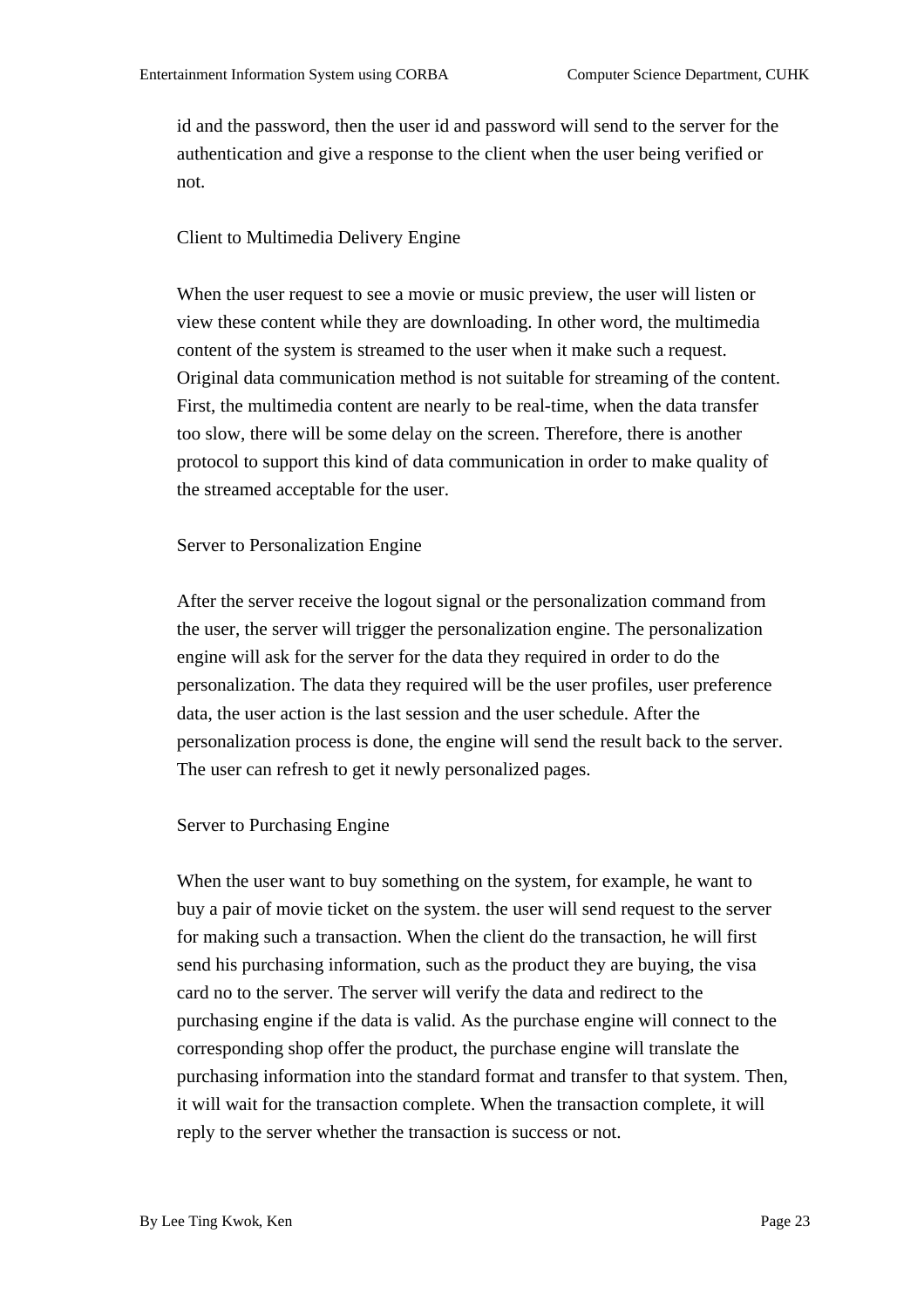#### Databaseto Server

For the diagram, it is found that the components are not connecting to the database. hereason of that is because of the generality. If too many components are connecting to the database, when the database is redesigned, every component needs to rewrite to suit the newly designed database. However, if the all other components are talking to the server, but not the database, there -write of the components can beel iminated.

Then, what kind of data will be between the database and the server. The server will take care of any data. First the server will retrieve and send the user data to the database. The user data includes the user login data, user profile or user preference. Second these rver wills end the user action history to the database. Third, the server will send the personalization result to the database. Last, the server will retrieve the content from the database.

#### DataInput Terminal to Database

Datainput terminal is responsible for input tring data into the database. Therefore, the data from the data input terminal are the content data. The content data are the followings:

- 1. movie information
- 2. music information
- 3. TV information
- 4. otherentertainment information

#### DataMining Engine to Database

Data Mining Engine will retrieve the data for doing the data mining. The data includes the user information, user history actions, users elected category and the purchasing information of user. After the engine processed the data, it will send the result b ack to the database to store, or it may report to a external application for the system administrator of the system.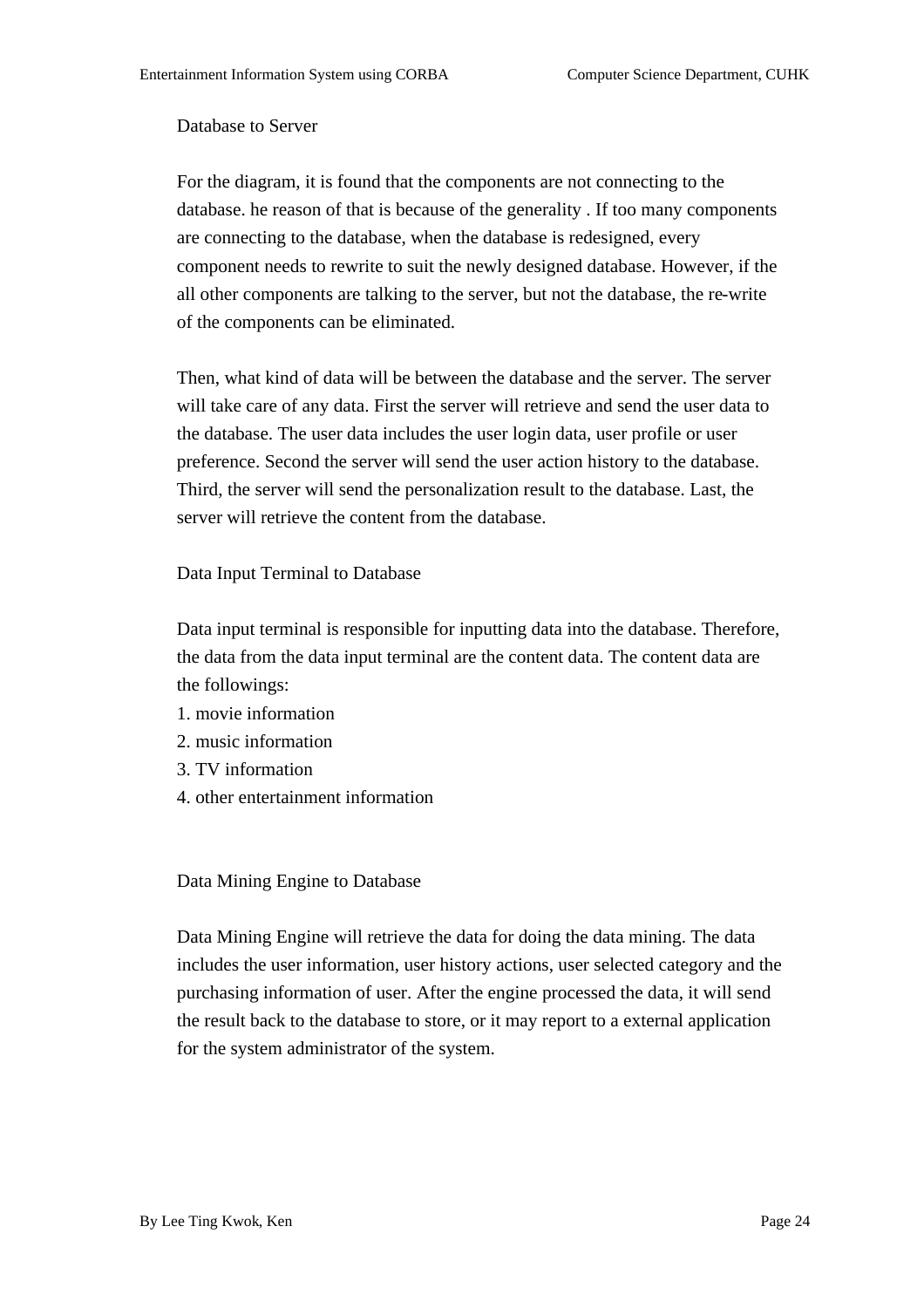# **System Specification**

## **Overall System Detail**

The overall system will base on the system architecture described in last section. Therewi llbethedatainputterminal, the database, the server, the personalization engine, purchasing engine, client, multimedia delivery engine and the data mining engine.

In the current phrase, the following components will be implemented:

- 1. DataInput Termina 1
- 2. Database (using Oracle)
- 3. Personalization Engine
- 4. Multimedia Delivery Engine
- 5. Server
- 6. Client

For the data mining and purchasing engine, this two components requires more time to integrate. Besides, without these two components, the overall system would not b e affected.

The information provided in this phrase will be movie and the music information. The movie and music information are the popular information in Hong Kong. There are many web sites contains those information. For the TV information, it is quite e complex since the TV schedule is changing every and the data provide are very large. Therefore, this kind of implement will be designed later.

Therefore the specified application of the system will be as follows. When the user login to the system, he or she can see the latest information of the film and also the music. Heor She can do any personalization by filling the user preference form. In the backend, the system will trace the pattern of the use of the client and make the personalization automatica lly. When the user want to hear the preview of the movie or music, he or she can listen or view that immediately by the multimedia delivery engine.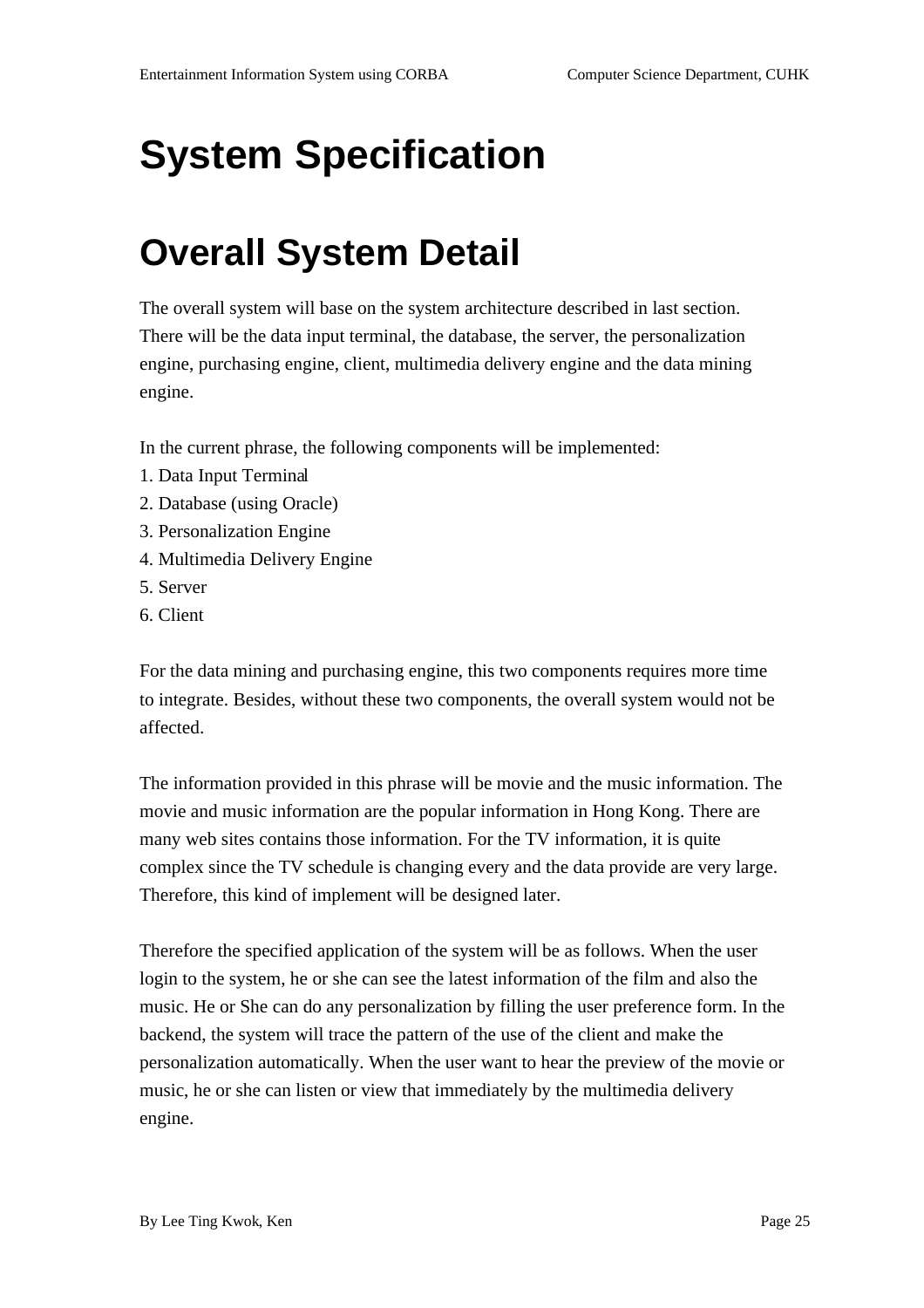## **Platform**

#### **Hardware**

For the system, there will be three computer invovled. One is the client machine. Onei stheserver and one is the database.

The client is a PC computer with connect to the Internet. TheserverisaSUNcomputerwith connect to the Internet. The database is a SUN computer with connect to the Internet.



#### **Network**

The network us edinthesystem is the Internet, and SQLnet. Internet is to connect the client and the server. The reason of using Internet is the system is that internet the common, easy to connect platform. The client can easily connect to the Internet.

SQLnetisthe network design by Oracle. SQLnet is responsible for the database retrieval and updating.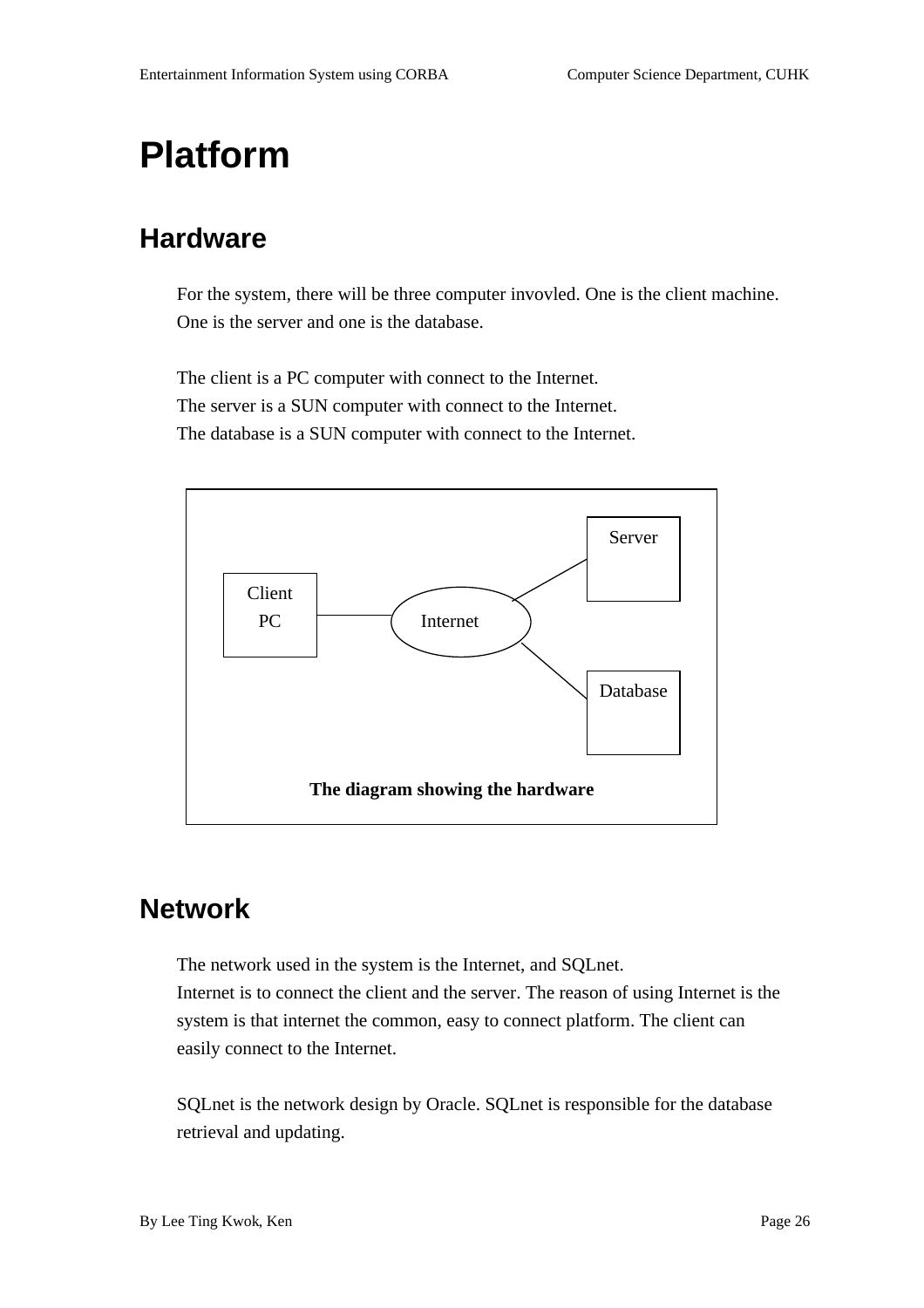#### **Software**

#### **CORBA**

CORBA is the Common Object Request Broker Architecture. CORBA is used to because it allow different kind of object to use on the system and the cooper ation of the system can be easily done by the CORBA.

#### UNIX

UNIX is used for the development platform and the running platform of the server. The reason of choosing is UNIX is that UNIX is the most stable operating system in the market. UNIX support multita sking. It also have higher ficiency since the UNIX have very little graphics interface, thus. more resource can be used for these rvices. Finally, UNIX are note as ilydown compare with Windows NT.

#### WebBrowser

Webbrowsers will be the platform for adopting the client interface. The reason of using web browsers be the client program is that we b browsers is the common softwareformostoftheusers. That means every user has a PC may have a web browsers in it. Besides, the web pages are easy to build the inter face than building the application. Also, the users don 't need to install if the client is a web application. Finally, the webapplication can be run on any different Operating system, which have the web browser.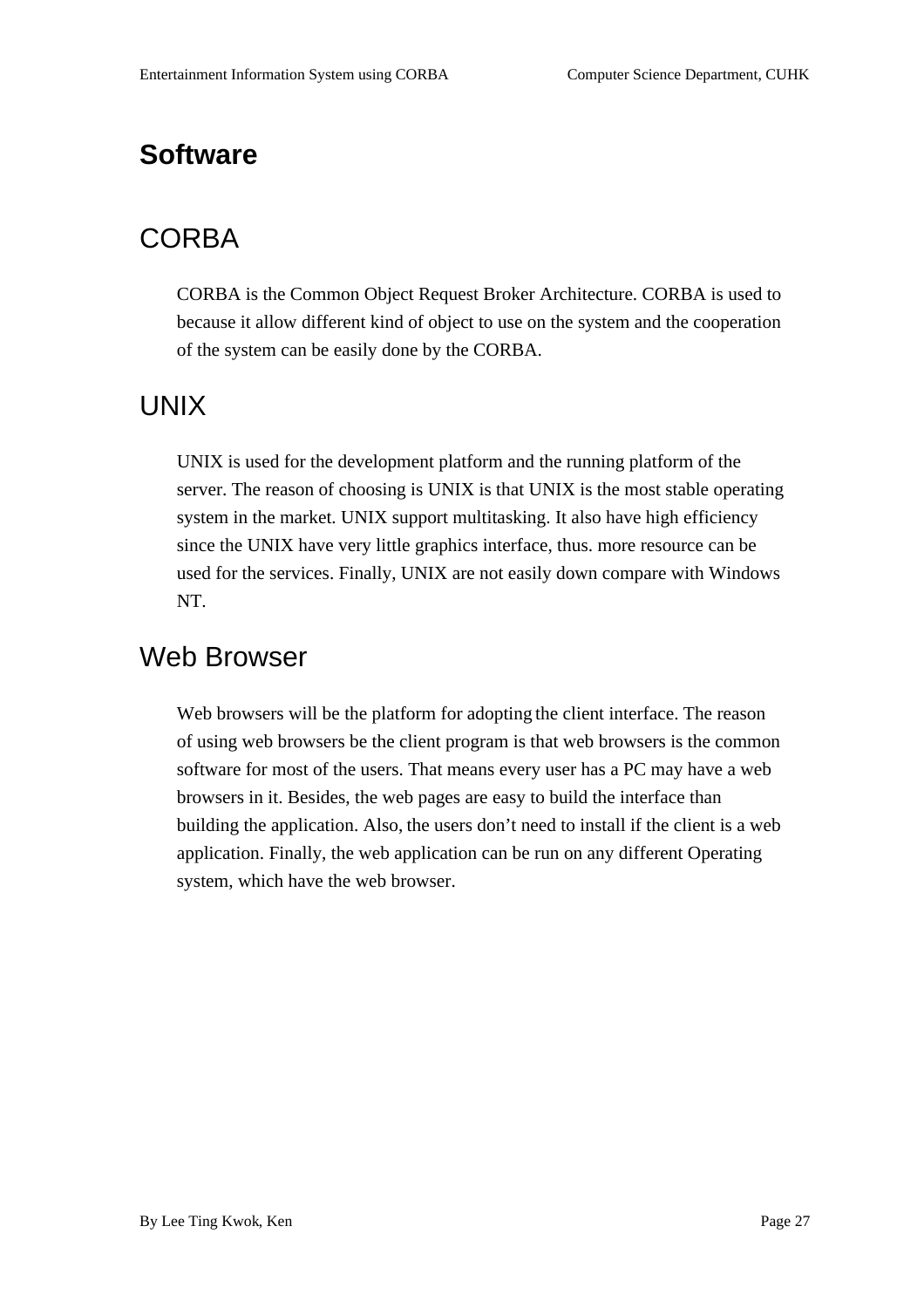## **Client**

#### **Client requirement**

The requireme nto fthe client will be as mininum as possible. The Internet and world wide wide is well developed. Therefore the client will be built on top of this web platform.

The requirement of user to use the system is as follow:

- Any computer which have connected to the Internet
- Any Internet Browser such as Internet Explorer or Nets cape Navigator
- The browser has the ability to operate the Java applet.

#### **Available features**

The clientare providing the information to the users. Therefore, the client application should be able to show lots of the information to the user and with many features in it.

These are the available features in the client application: i. Customizatied layout

The customized layout is done in order to suit the user look and feel. The customization of layout can be done by the user or the system. If the user want to customizeits pages, it need to click a the customization button in order to reganize its page layout.

ii. EventCalendarorEventListing

The event calendar or listing are the ways top resent the upcoming entertainment event. Some users would like to have a calendar component on their personalized page such that they can quickly located when will some special even thappen. Alternatively, the user can read the event is alisting.

iii. purchasing capability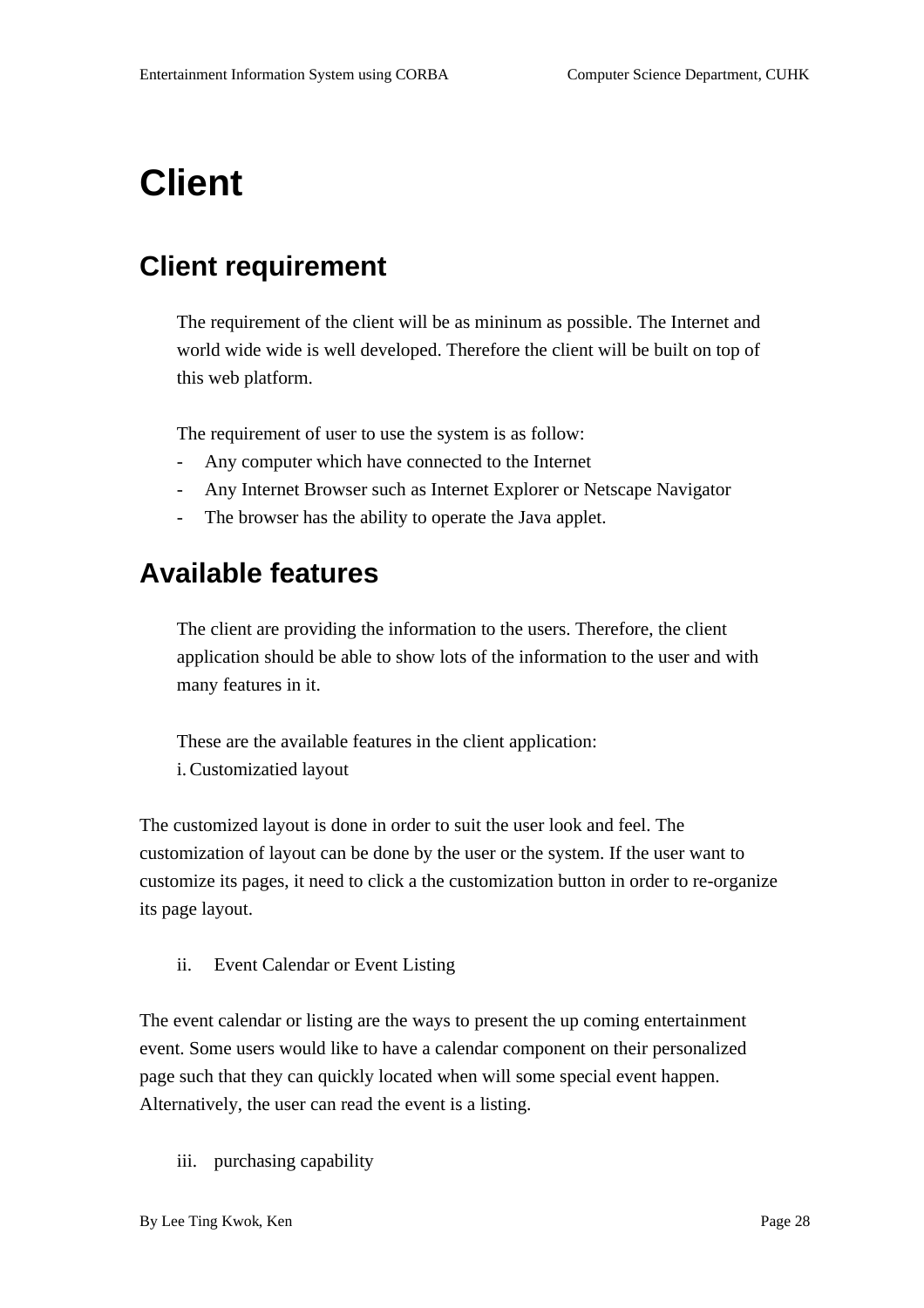The clientshould be able to let the user to purchase the product when the y find the product they like and they want to purchase. The purchasing capability also include the shopcart, showing the price of the product, and most important le them buy and get their desire product.

#### **Client Functions**

Besides the above special features, there are some function need to be done in order to make the system works.

These are the function provided by the client:

i. Registration

The client will conta in a corner for the new user to register.

This can let the new comer registered and use the system. The registration of the system should be designed as simple and user friendly as possible. The ideal situation is that the registration procedures require only two to three pages to finish.

ii. Login

Once the user registered, the user only need to loginagain when they come in the system next time. Therefore, the clientshould have an interface for the usertologin to the system. Besides, some users may lost their password. In this case, the system should be capable to send the password to the user if they lostit.

#### iii. Searching and browsing

Although the personalization can save the page size and let the users view their desire information. However, the user may ywant to get the information not related to his interest sometimes. Therefore, the system should do some searching and browsing to let the usergetting the information which is not in they front page. Besides, tracking the action on the search and browse service, the system can estimate the up -to-date interest of the users.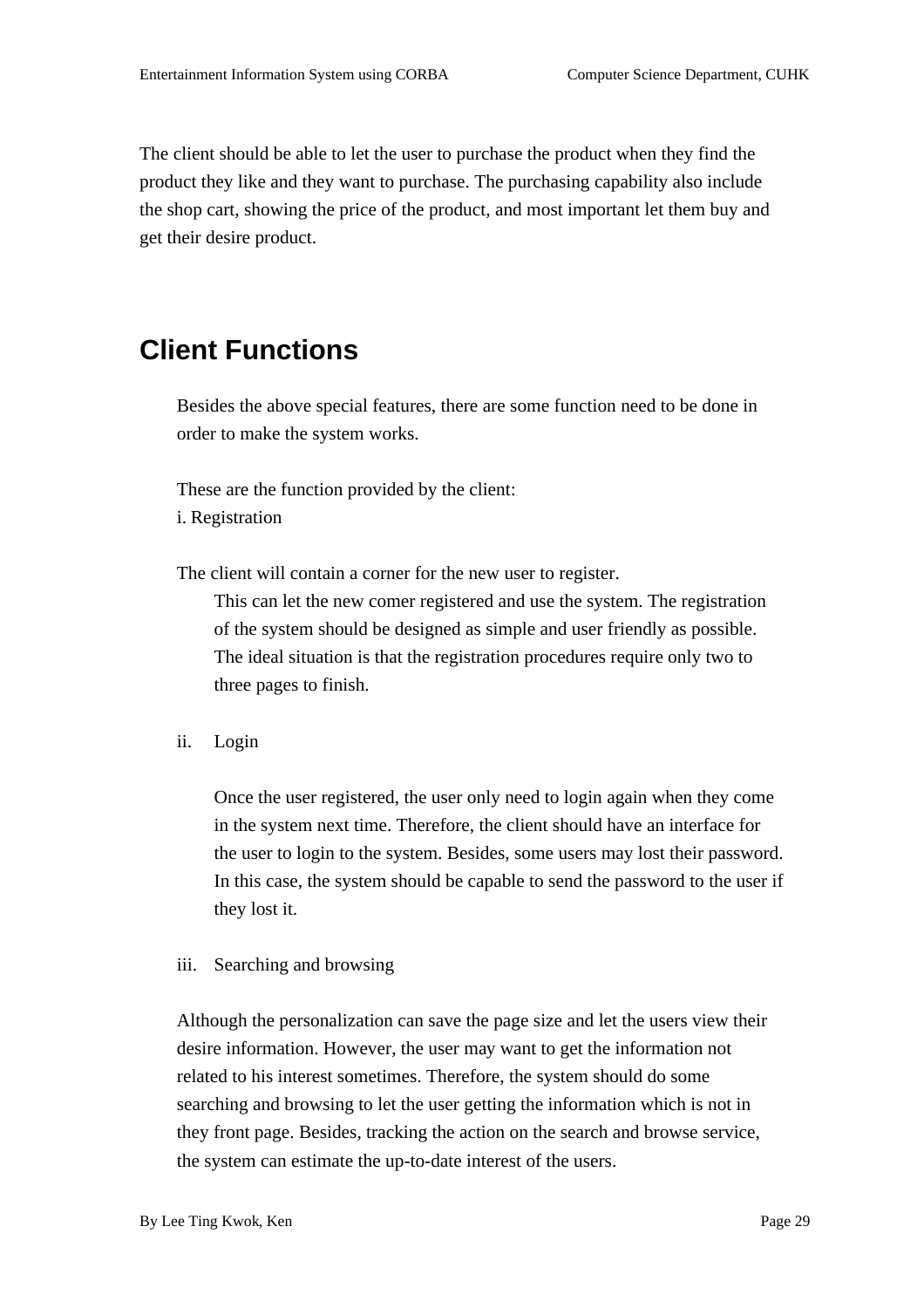### **Client Available Information**

### **Client Screen Design**

#### **MainPage**

| <b>Welcome to CORBA Entertainment</b> |          |
|---------------------------------------|----------|
| Login name:                           |          |
| Password:                             | LoginNow |
| <b>Register Corner</b>                |          |
|                                       |          |

#### **RegisterCorner**

|                                            | LoginName:       |
|--------------------------------------------|------------------|
| Register                                   | Password:        |
| <b>Corner</b>                              | RealName:        |
|                                            | Email:           |
|                                            | Phone:           |
|                                            | Location:        |
| <b>CORBAEntertainmentInformationSystem</b> | SaveRegistration |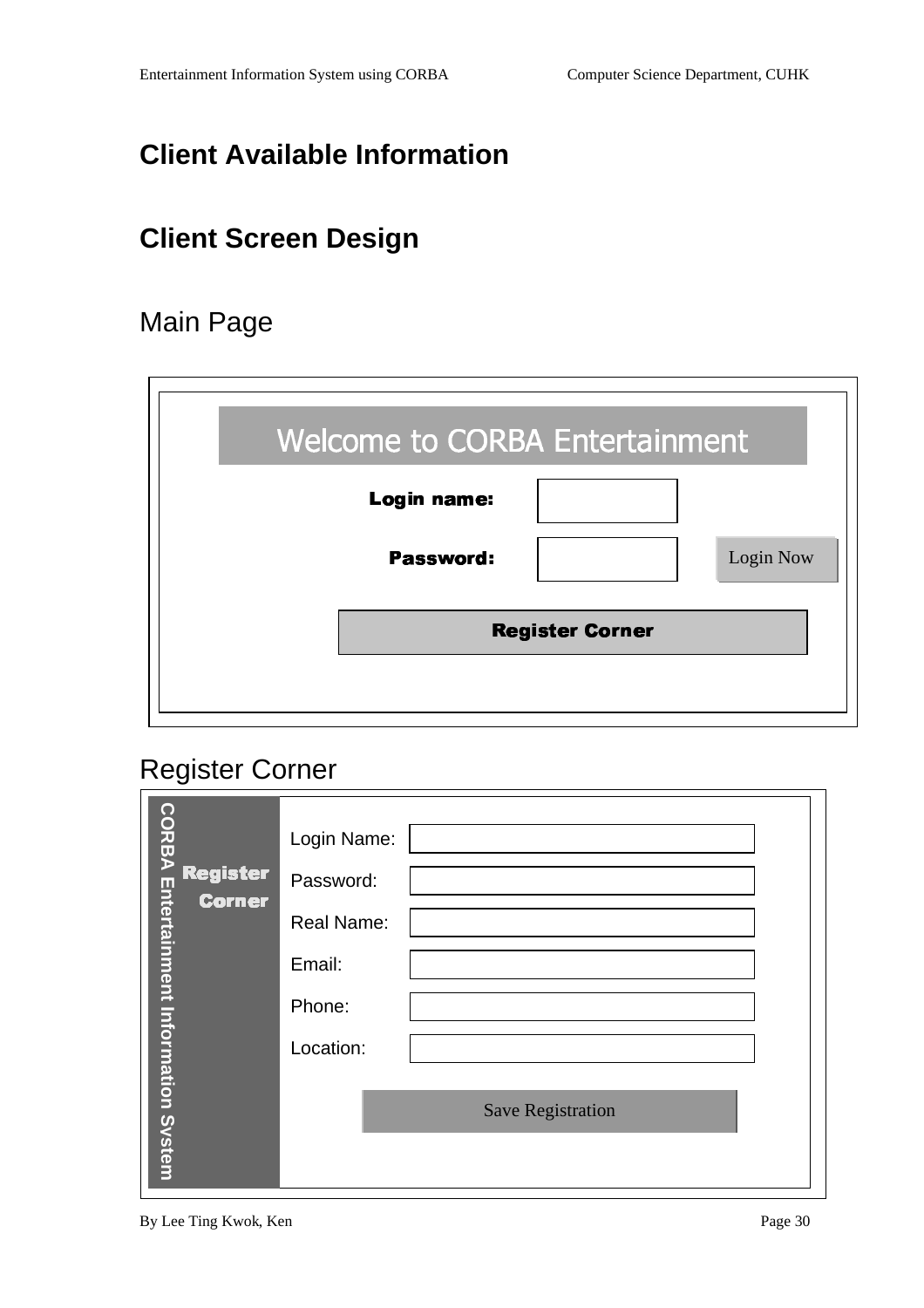### PersonalizedPage



| <b>CORBAEINE ALEMENT DE REALEMENT DE REALIST</b><br><b>Welcome</b> | <b>XXXX's</b><br><b>Personalization Entertainment Information</b> |
|--------------------------------------------------------------------|-------------------------------------------------------------------|
| Logout                                                             | <b>Movie Search</b>                                               |
| <b>Personalize</b>                                                 | MovieTitle:<br>MovieType:                                         |
| <b>Search</b>                                                      | <b>ReleaseDate</b><br>Actor:                                      |
| <b>Browse</b>                                                      | Cinema<br><b>SearchNow</b>                                        |
| <b>Profile</b>                                                     | <b>Music Search</b>                                               |
| rmationSystem<br>Layout                                            | CDTitle:<br>MusicType:                                            |
|                                                                    | SongName<br>Singer                                                |
|                                                                    | Record<br><b>ReleaseDate</b>                                      |
|                                                                    | <b>SearchNow</b>                                                  |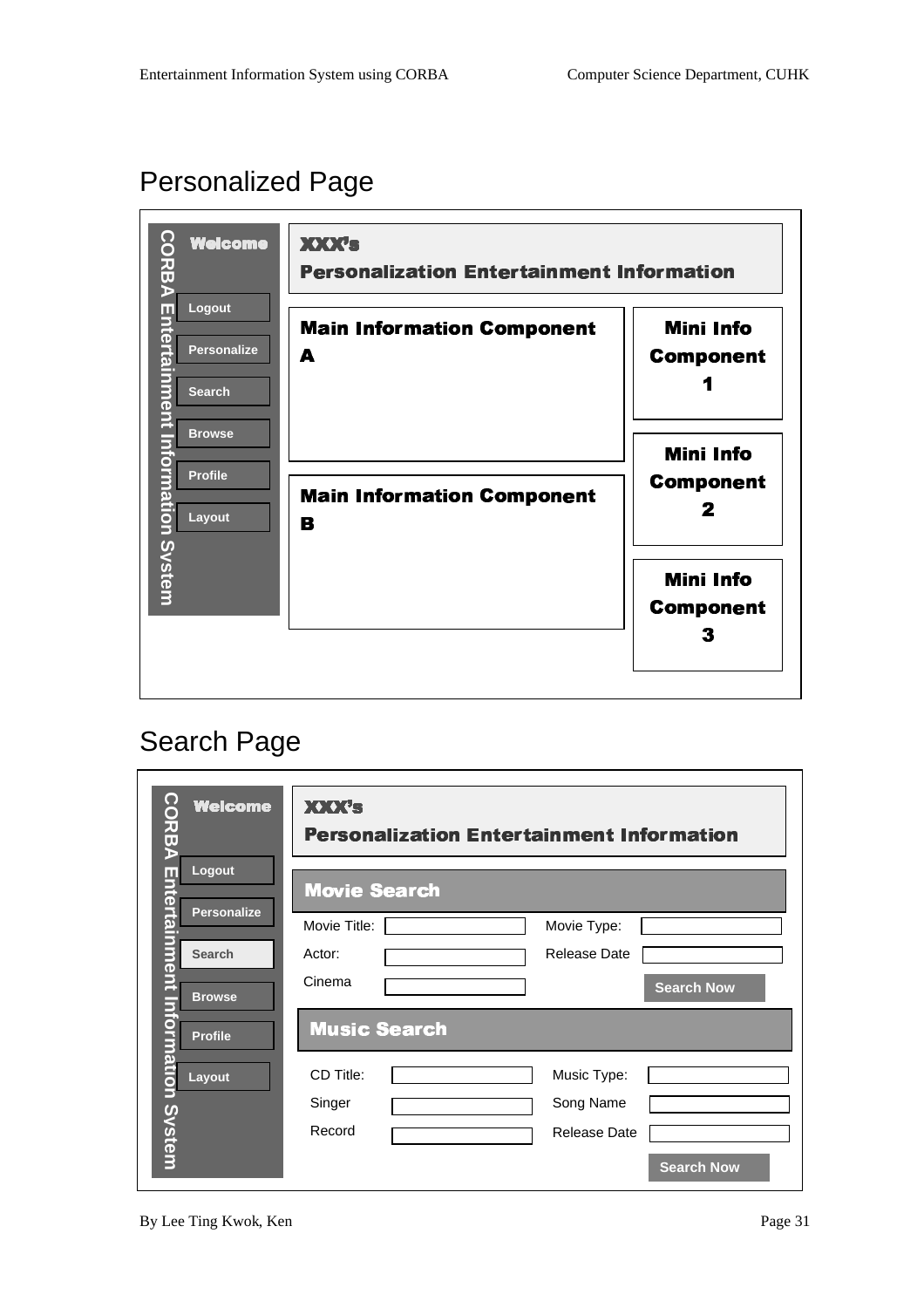### **BrowsePage**

| <b>CORBAEntertainment</b><br><b>Welcome</b> | <b>XXX's</b>             | <b>Personalization Entertainment Information</b> |
|---------------------------------------------|--------------------------|--------------------------------------------------|
| Logout                                      | <b>Movie Information</b> |                                                  |
| <b>Personalize</b>                          | MovieTitle:              | MovieType:                                       |
| <b>Search</b>                               | Actor:                   | Cinema                                           |
| <b>Browse</b>                               | <b>Music Browse</b>      |                                                  |
| <b>Profile</b>                              | CDTitle:                 | MusicType:                                       |
| Layout                                      | Singer                   | SongName                                         |
| <b>InformationSystem</b>                    |                          |                                                  |

## **ProfileSettingPage**

| <b>CORBAEntertainment</b><br><b>Welcome</b> | <b>XXX's</b><br><b>Personalization Entertainment Information</b> |                           |
|---------------------------------------------|------------------------------------------------------------------|---------------------------|
| Logout<br><b>Personalize</b>                | <b>User Interest</b>                                             |                           |
| <b>Search</b>                               | 5<br>Movie                                                       | <b>Music</b><br>10        |
| <b>Browse</b>                               | $-3$<br>Romantic                                                 | Pop<br>$\Omega$           |
| <b>Profile</b>                              | Action<br>10                                                     | Country<br>$-4$           |
| Layout                                      | Comedy<br>$\overline{4}$                                         | Classic<br>$\overline{4}$ |
| <u>nformationSystem</u>                     | 3<br>Sci-fi                                                      | 3<br>Rock                 |
|                                             |                                                                  |                           |
|                                             |                                                                  |                           |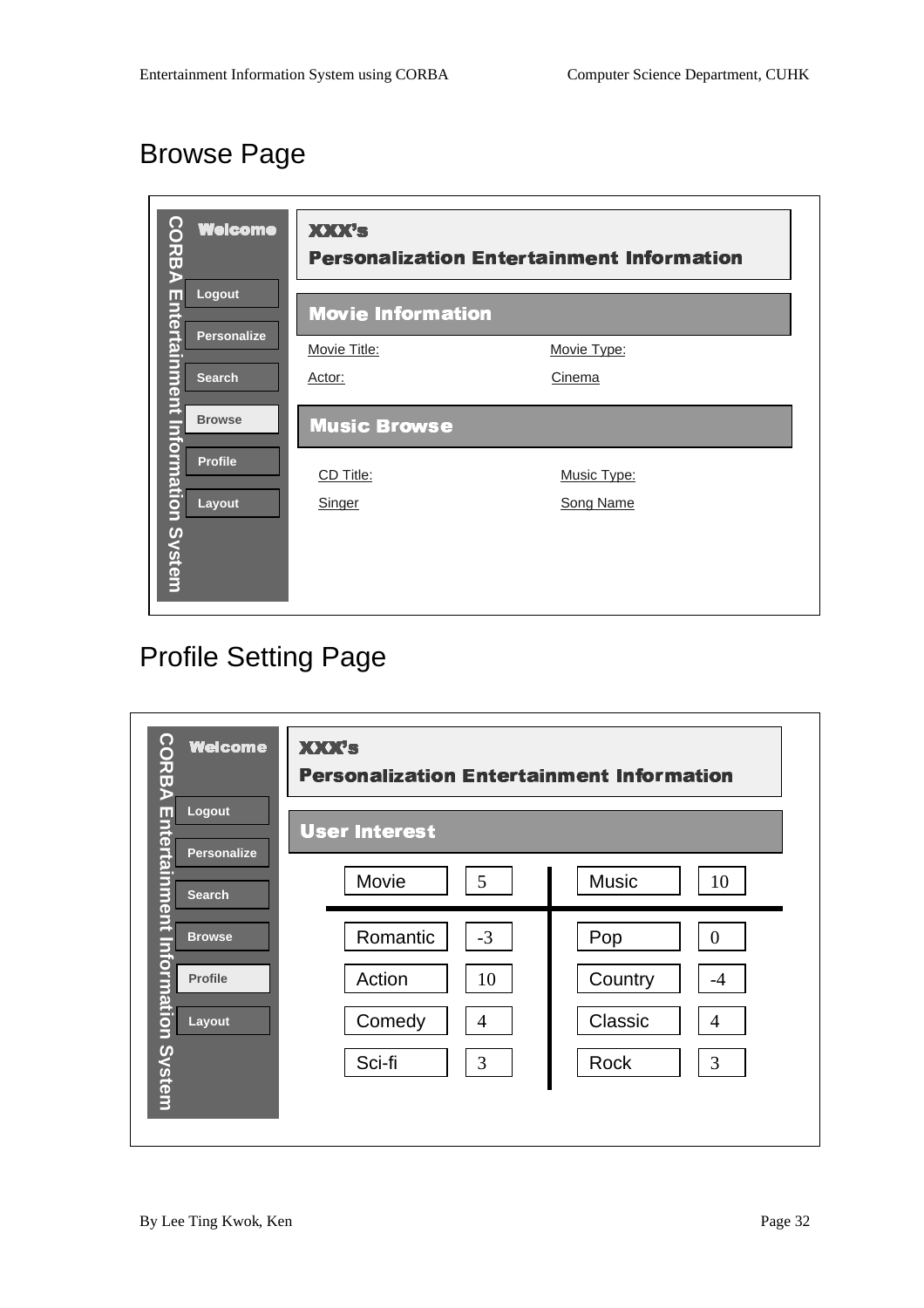#### LayoutRe -organizing Page

| <b>Welcome</b>                                              | <b>XXX's</b><br><b>Personalization Entertainment Information</b> |                       |
|-------------------------------------------------------------|------------------------------------------------------------------|-----------------------|
|                                                             |                                                                  |                       |
| Logout                                                      | <b>MainPanel</b>                                                 |                       |
| <b>Personalize</b>                                          | MovieCommentary                                                  | <b>Main</b><br>Mini   |
|                                                             | LatestMovieList                                                  | <b>Panel</b><br>Panel |
| <b>Search</b>                                               | NewReleaseMusicAlbum                                             |                       |
| <b>CORBAEntertainmentInformationSystem</b><br><b>Browse</b> | <b>ADD</b><br><b>MusicNews</b>                                   |                       |
| <b>Profile</b>                                              |                                                                  |                       |
| Layout                                                      | <b>MiniPanel</b>                                                 |                       |
|                                                             | <b>MovieBoxOffice</b>                                            |                       |
|                                                             | <b>MusicChart</b>                                                |                       |
|                                                             | MusicShopList                                                    |                       |
|                                                             | $\overline{\bf ADD}$<br>ShortenSongList                          |                       |
|                                                             |                                                                  |                       |

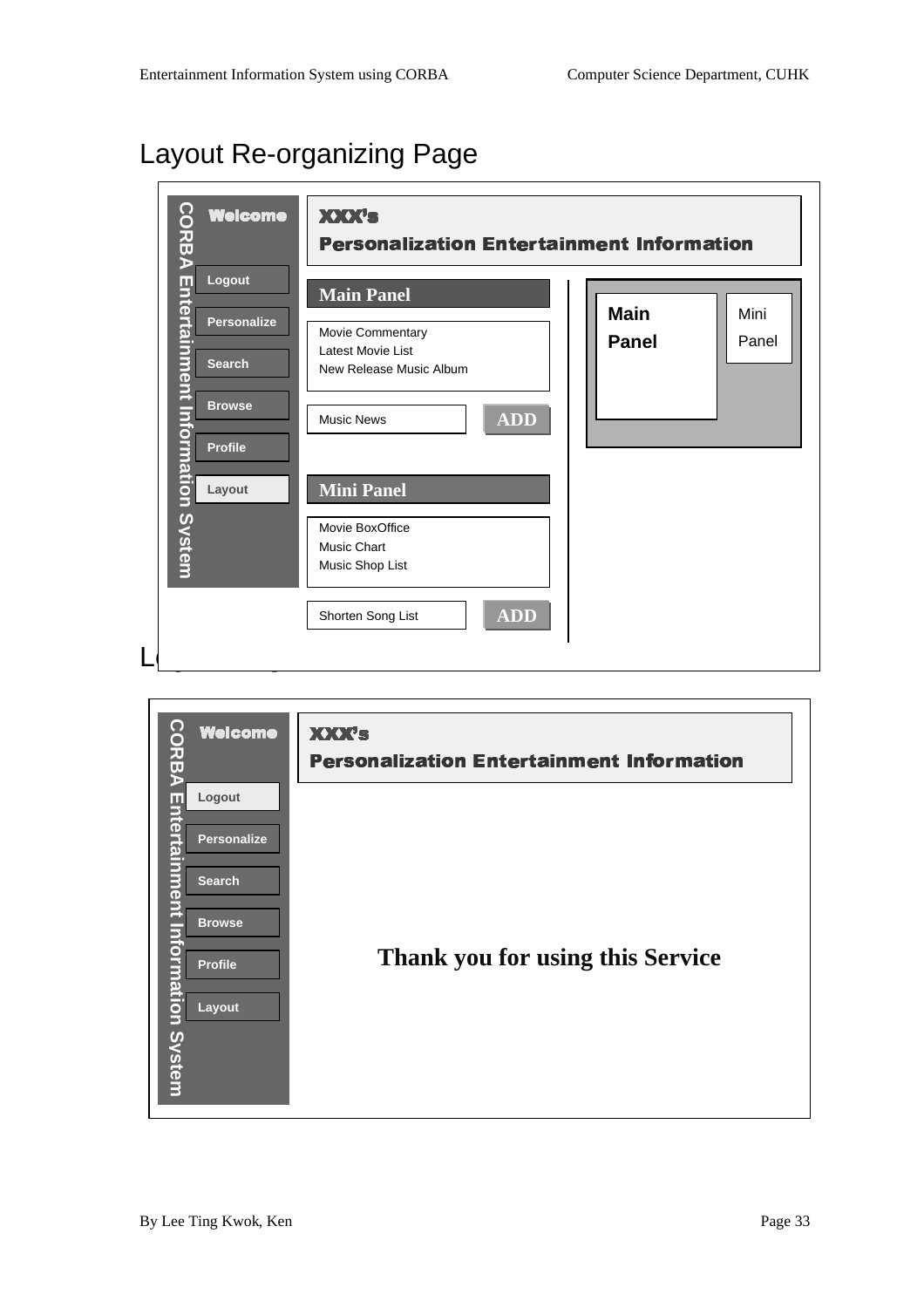#### PagesFlow

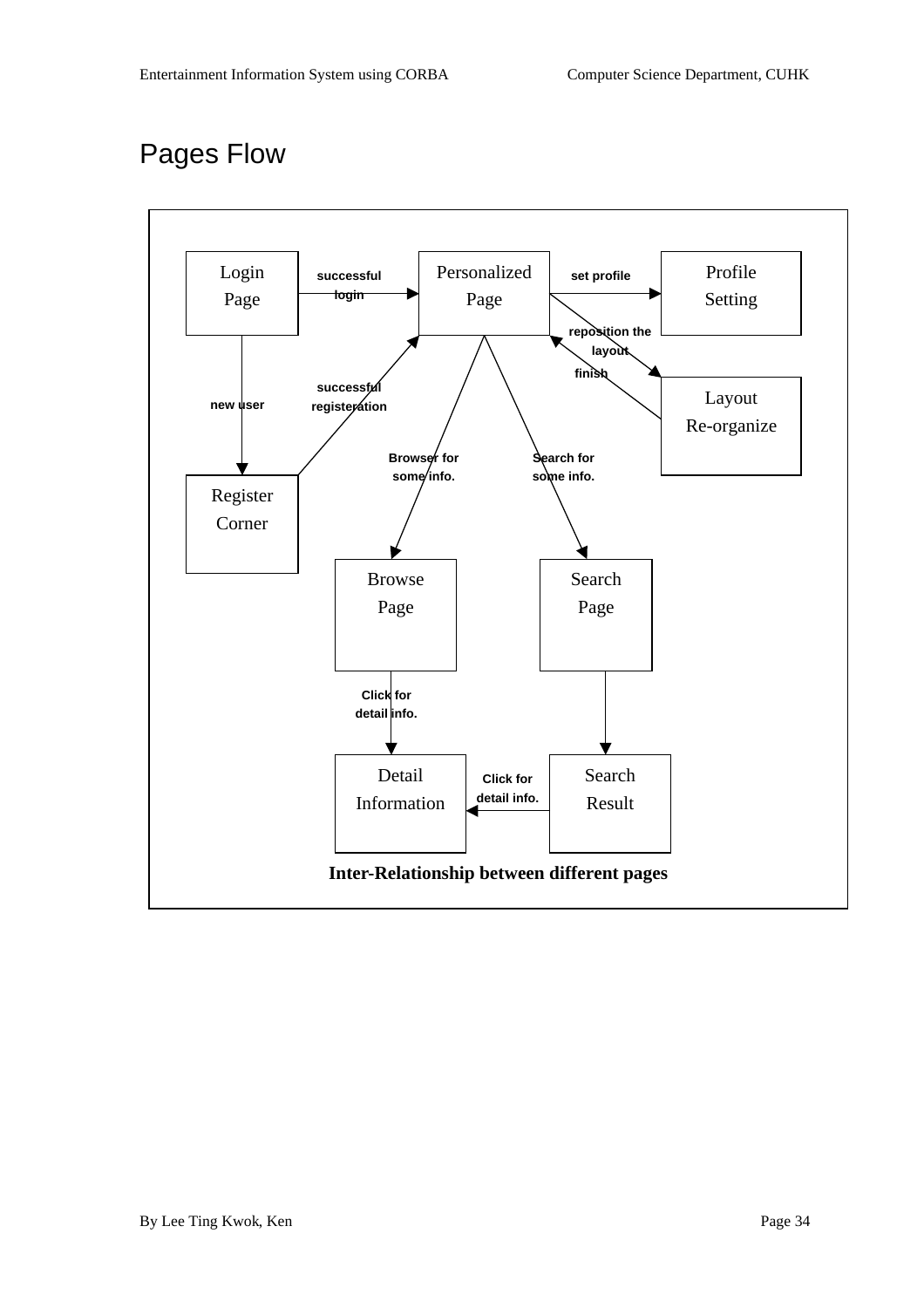### **Client Server Interactions**

#### Registration



**The Registration of** clientisdescribed by the besides diagram. First the userregistration datawillbe prepared on the UserInterface. **Then the user** information will sendtotheserver to create that new userthen, the serverwillreturn status of that process.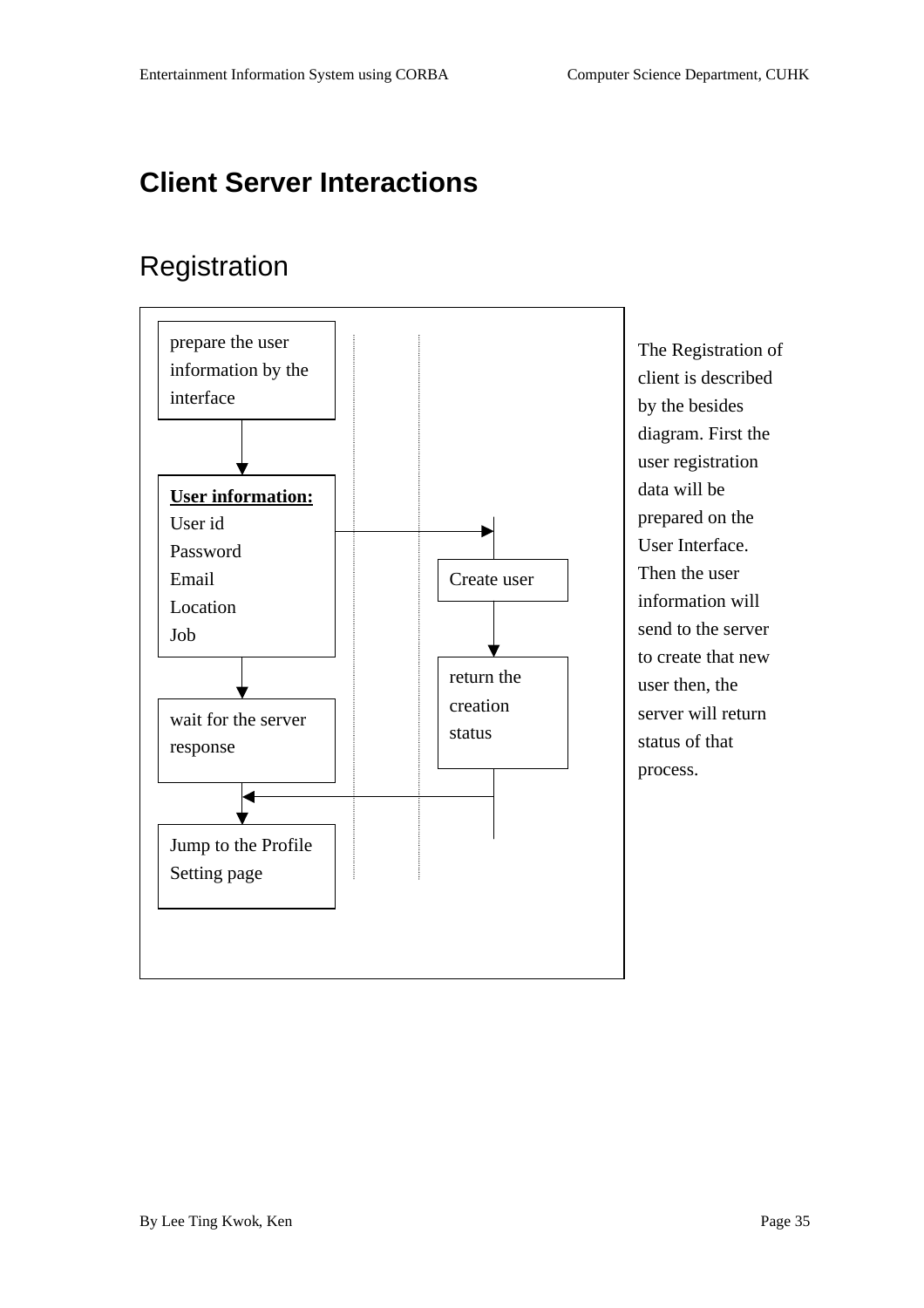#### Login

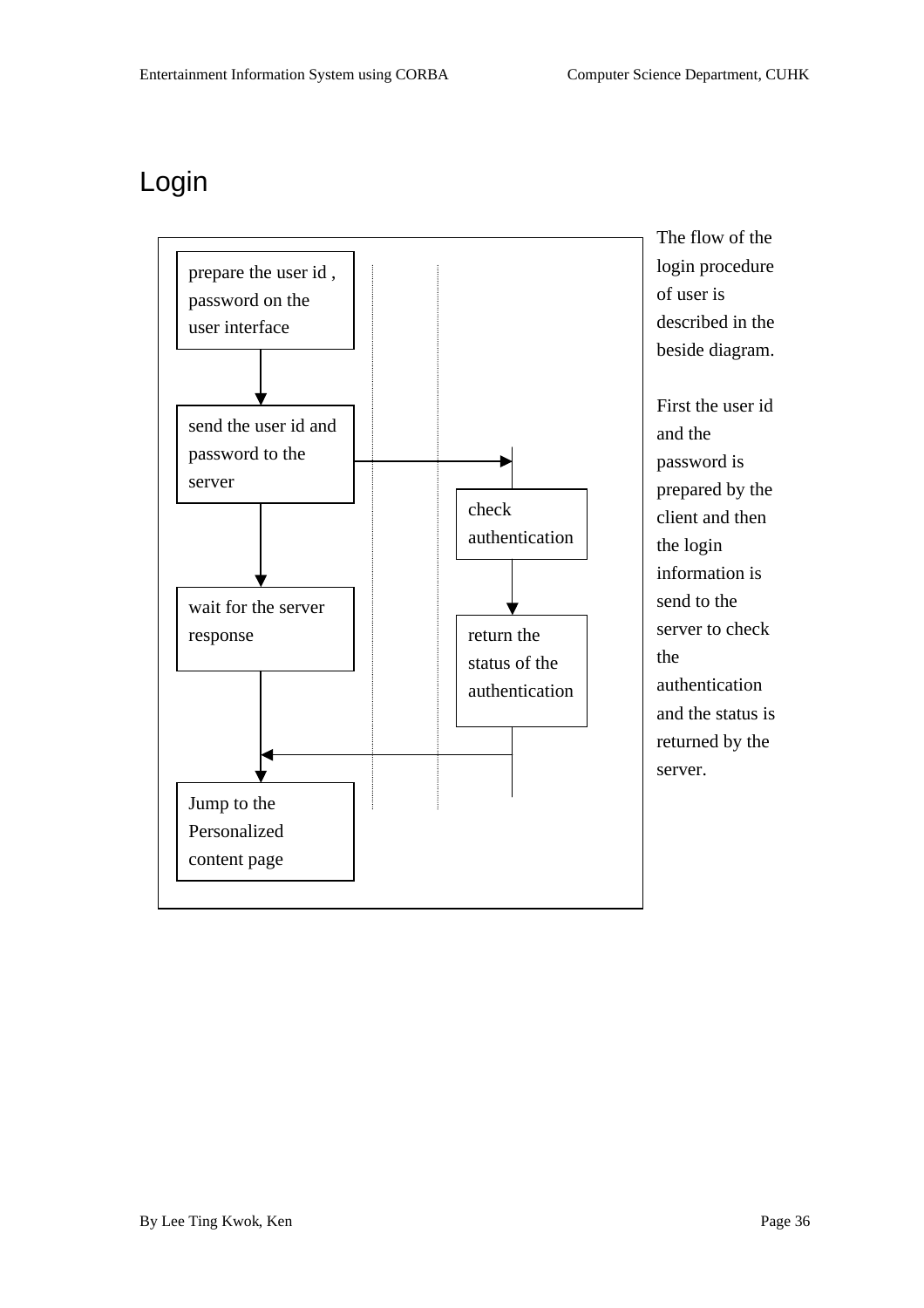### **ChangetheProfile**



The procedure of the changing the profile is shown on the beside diagram.

First, the user will gather the profile information on the user interface. The information will send to theserver.

Then, Theserverdesign whetherthe profile is exist ornot. It is exist, t he profile will be updated, otherwise, anew one will becreated.

Then, the status will be sendback.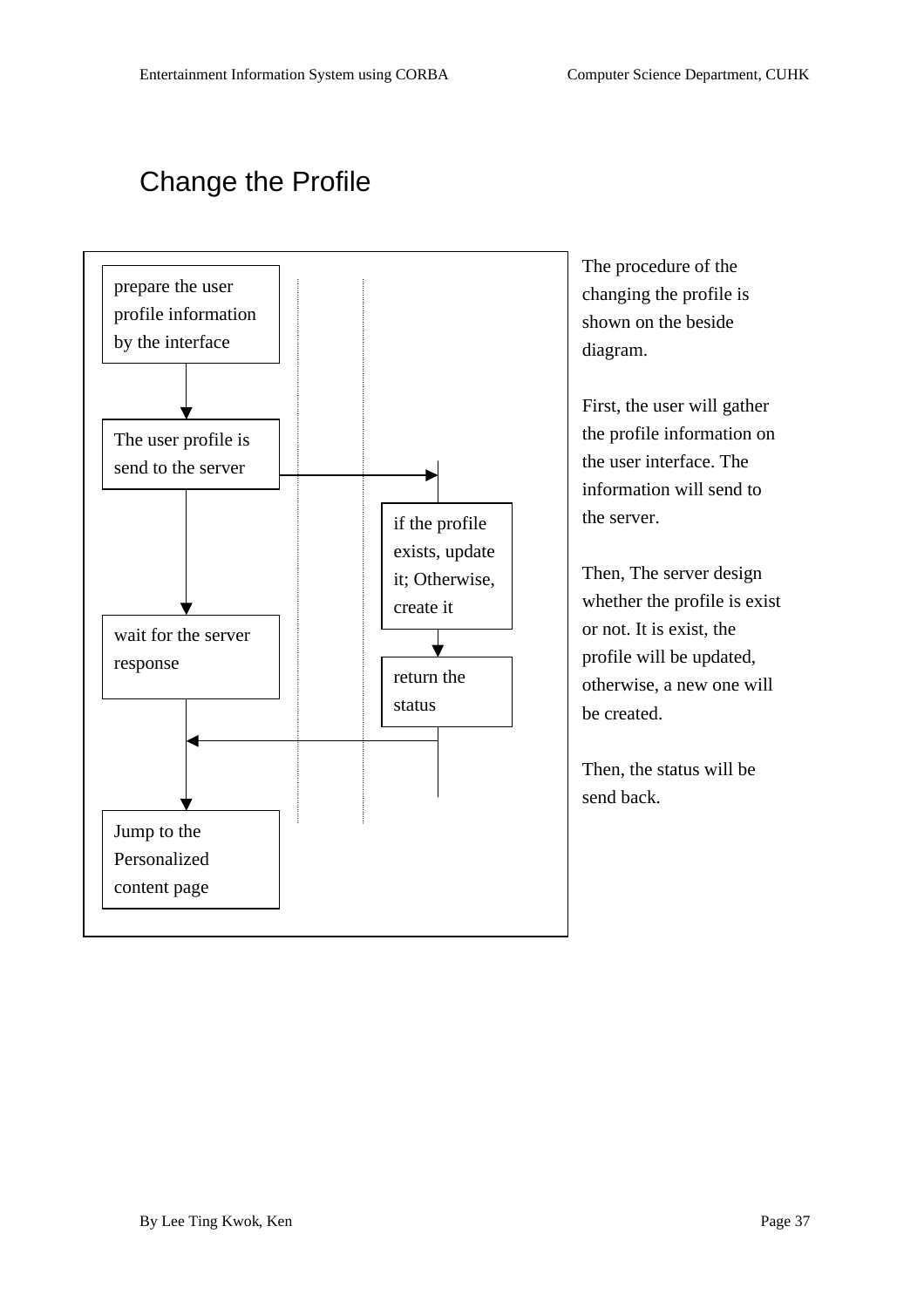### ChangetheLayout



The flow of the changing of the layoutis shown on the besides diagram.

The layout information is the definition of po sition different components.

The layout information is firstpreparedbytheuser interface. Then, the data is sentthroughthenetworkto theserver and the server updatethelayout information of that user and return the status.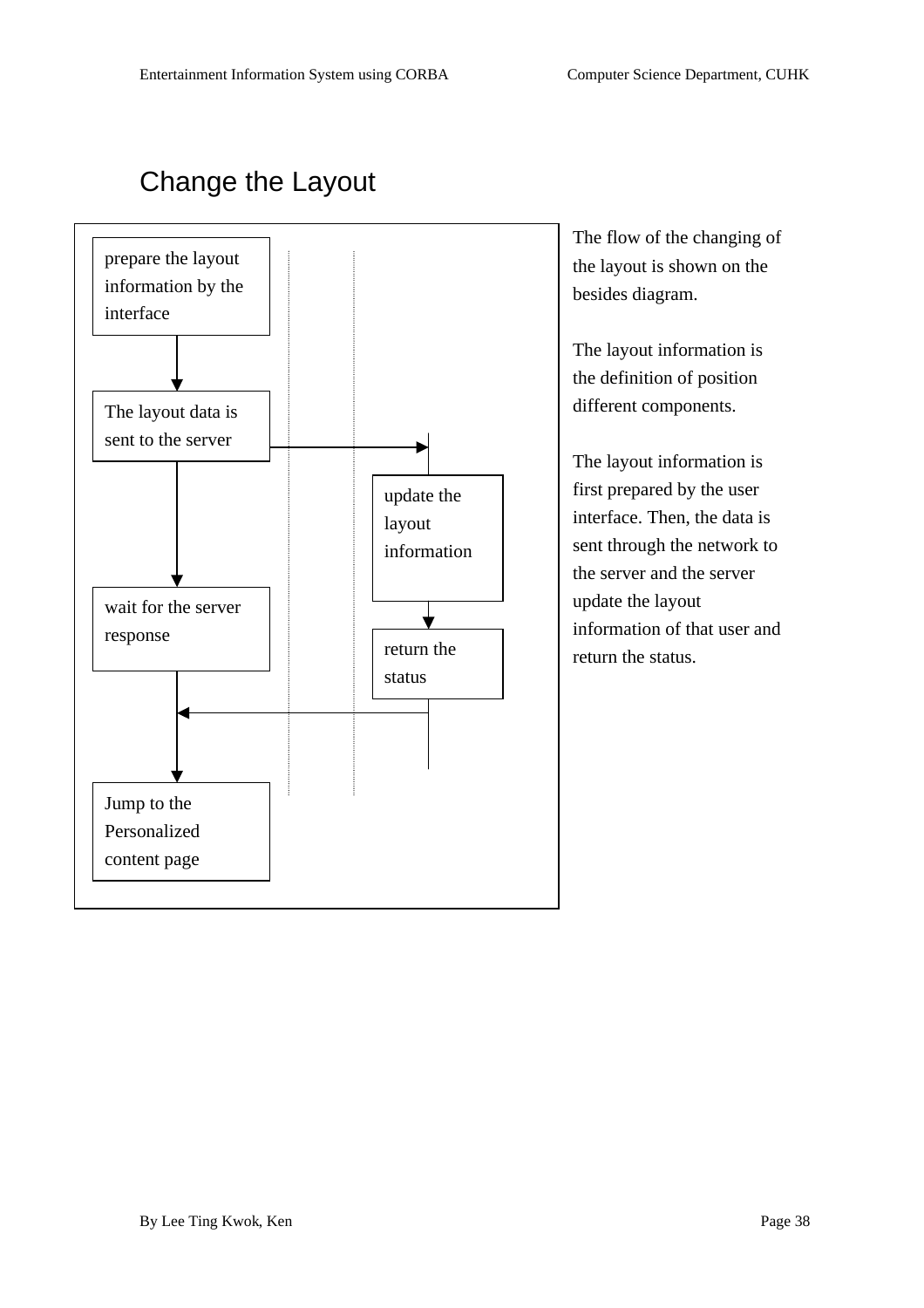#### Generation of the Personalized Layout



**The flow of the generation** of the personalized page is described on the besides diagram.

First, the user idissent to theserver in order to get the layoutinformation, such as thesetofthe<br>components to begotanditsco rresponding position.

Then, the data of each layout component is being got.

After the data is collected, HTML code is generated foreach component.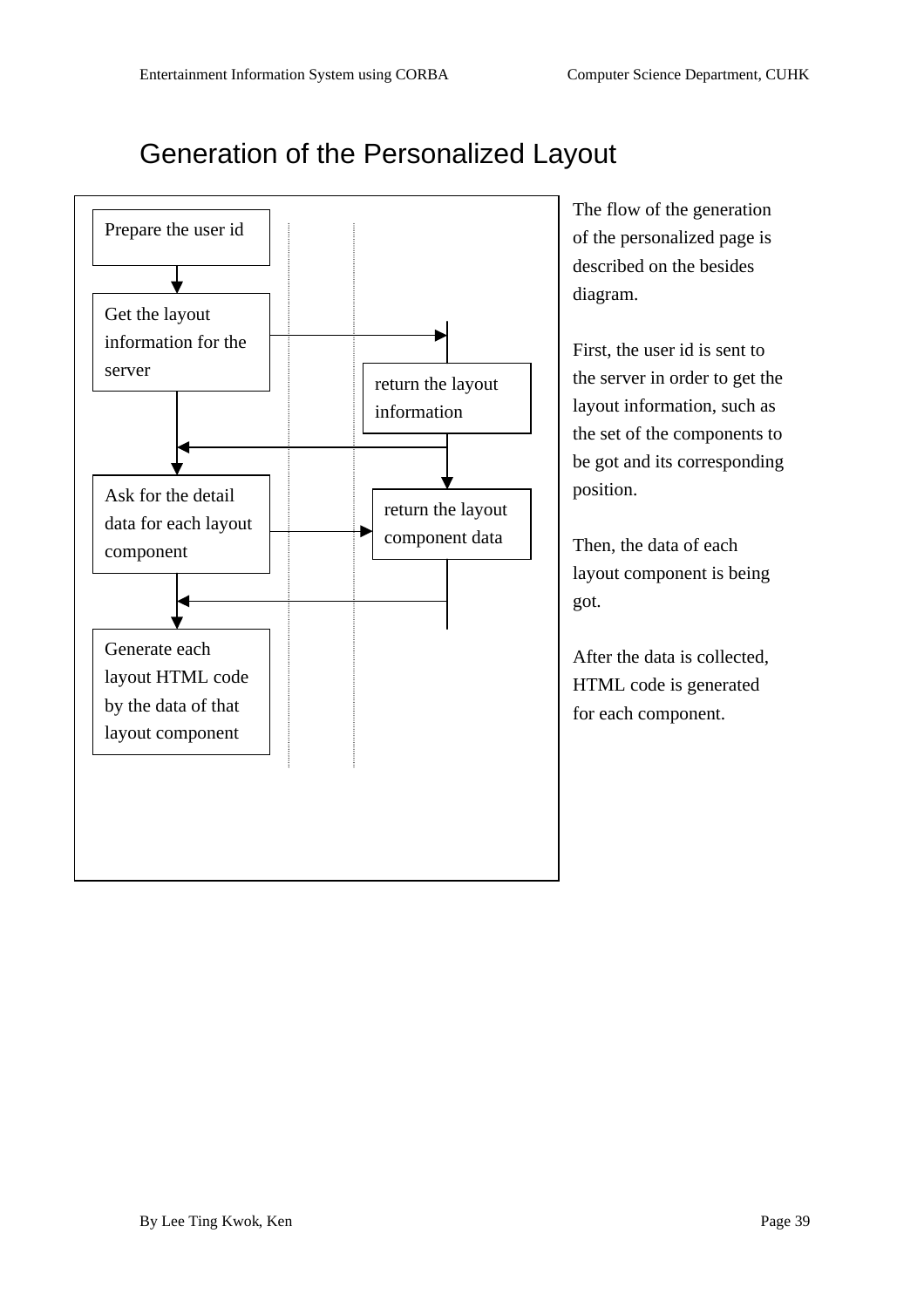#### **SearchInformation**



The flow to search the information is shown as the besides diagram.

First these archeriteria, query is collected on the user interface.

Then the query will be sent to the server. When the serverreceived the query. It will process it and generate theresults.

Then, the results will be sent to the client. When the client recevied them, it will generate the HTML code for the data.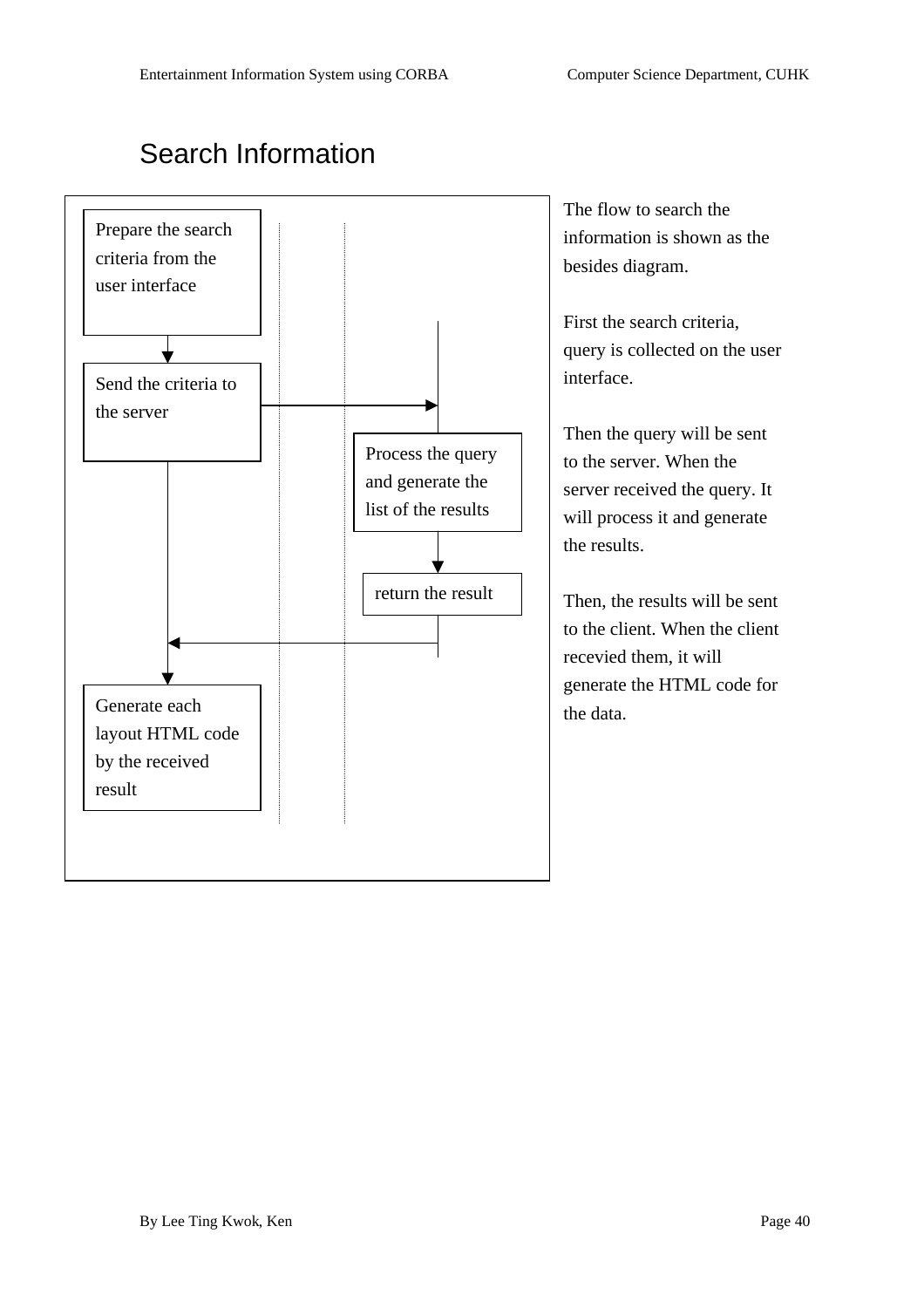#### **BrowseInformation**

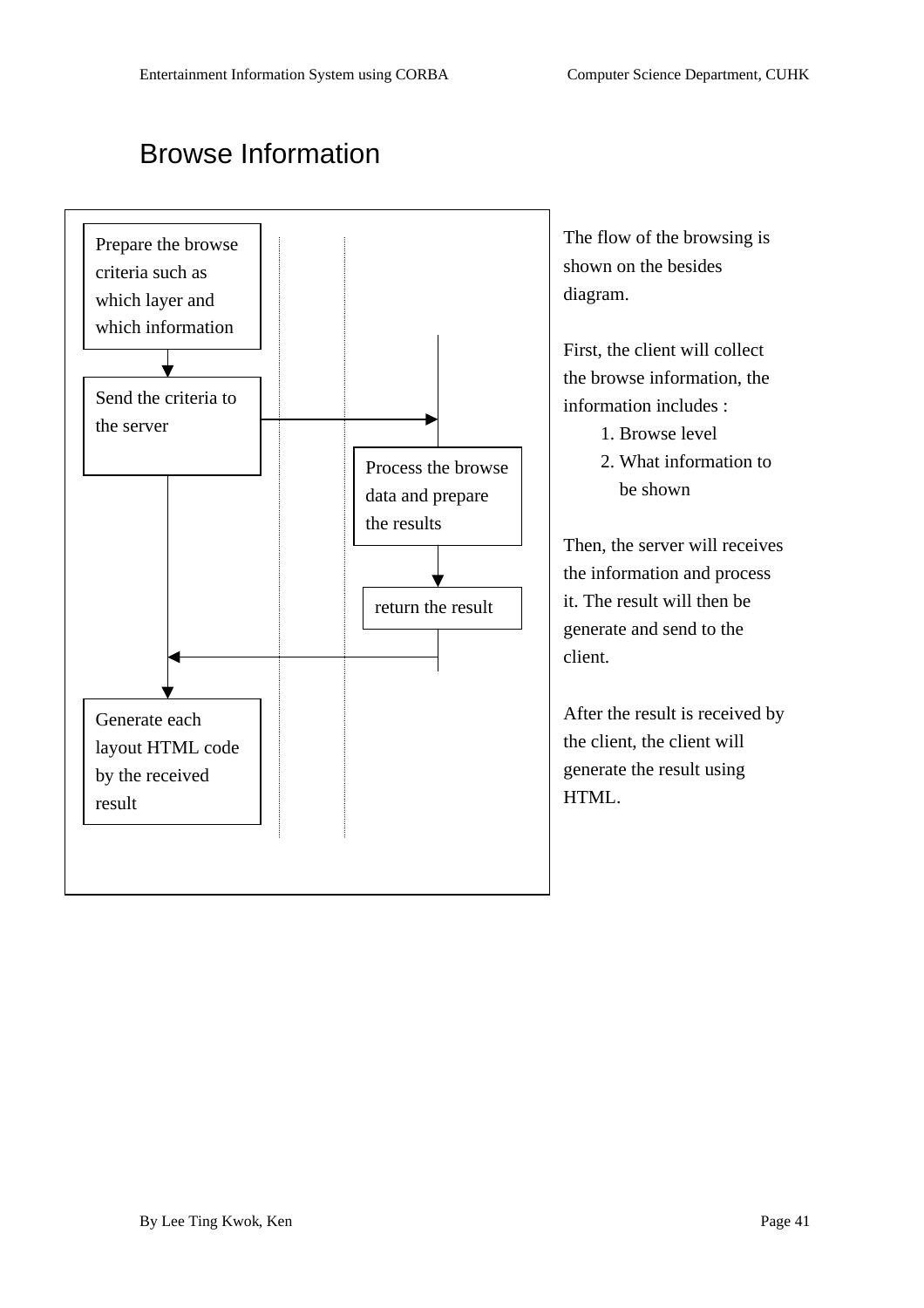#### **Display Detail Information**



The flow to display the detail information is shown on the

identify which information to

the corresponding d ataof

When the client receives the data, it generates the layout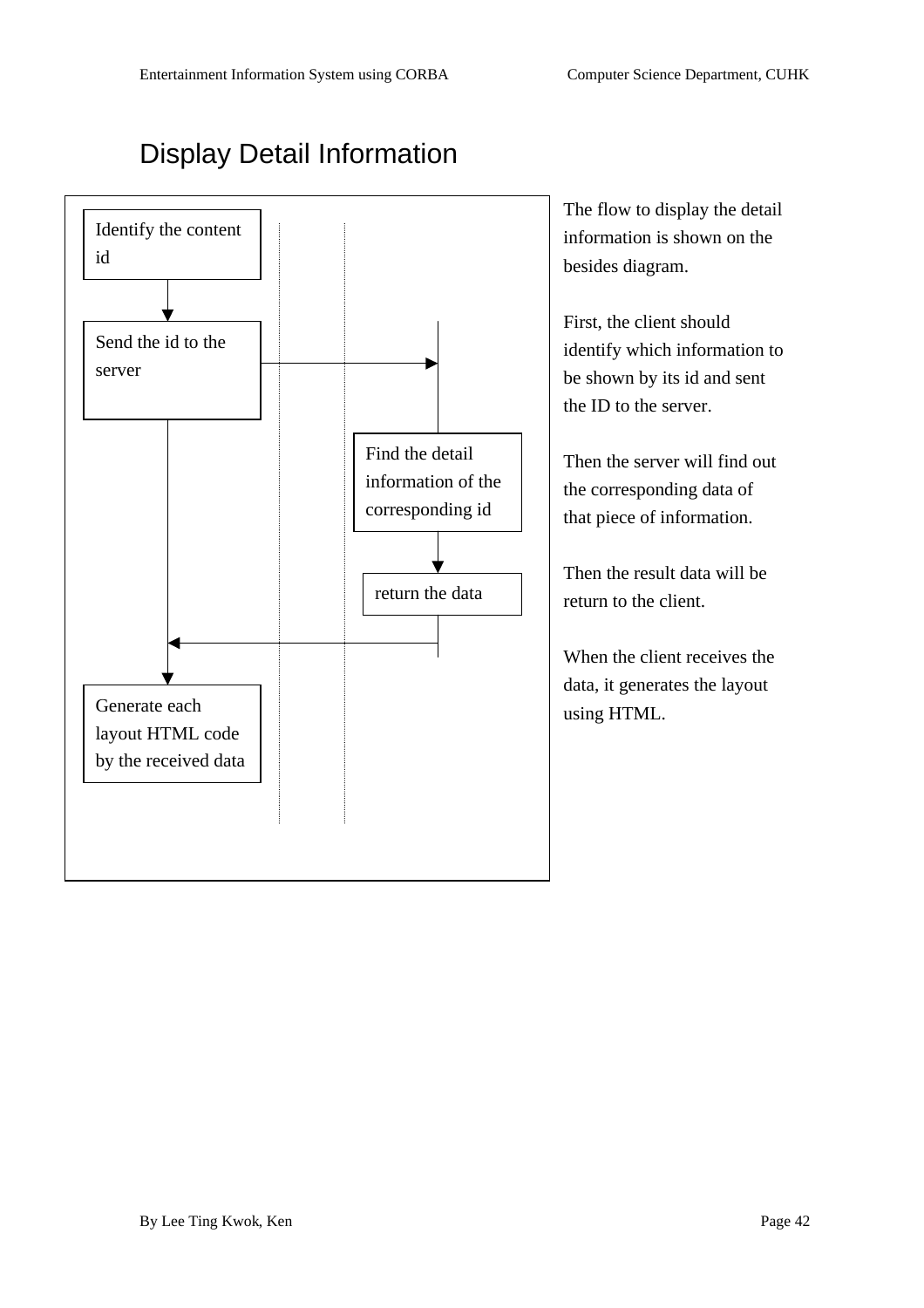#### Logout



The flow of the logout procedure is shown on the besides diagram. First, the client will first send the logout request to the server.

Theserver will receive the user id and do the personalization when itre -enter these rvice next

Besides, the server will clean up the resources used by the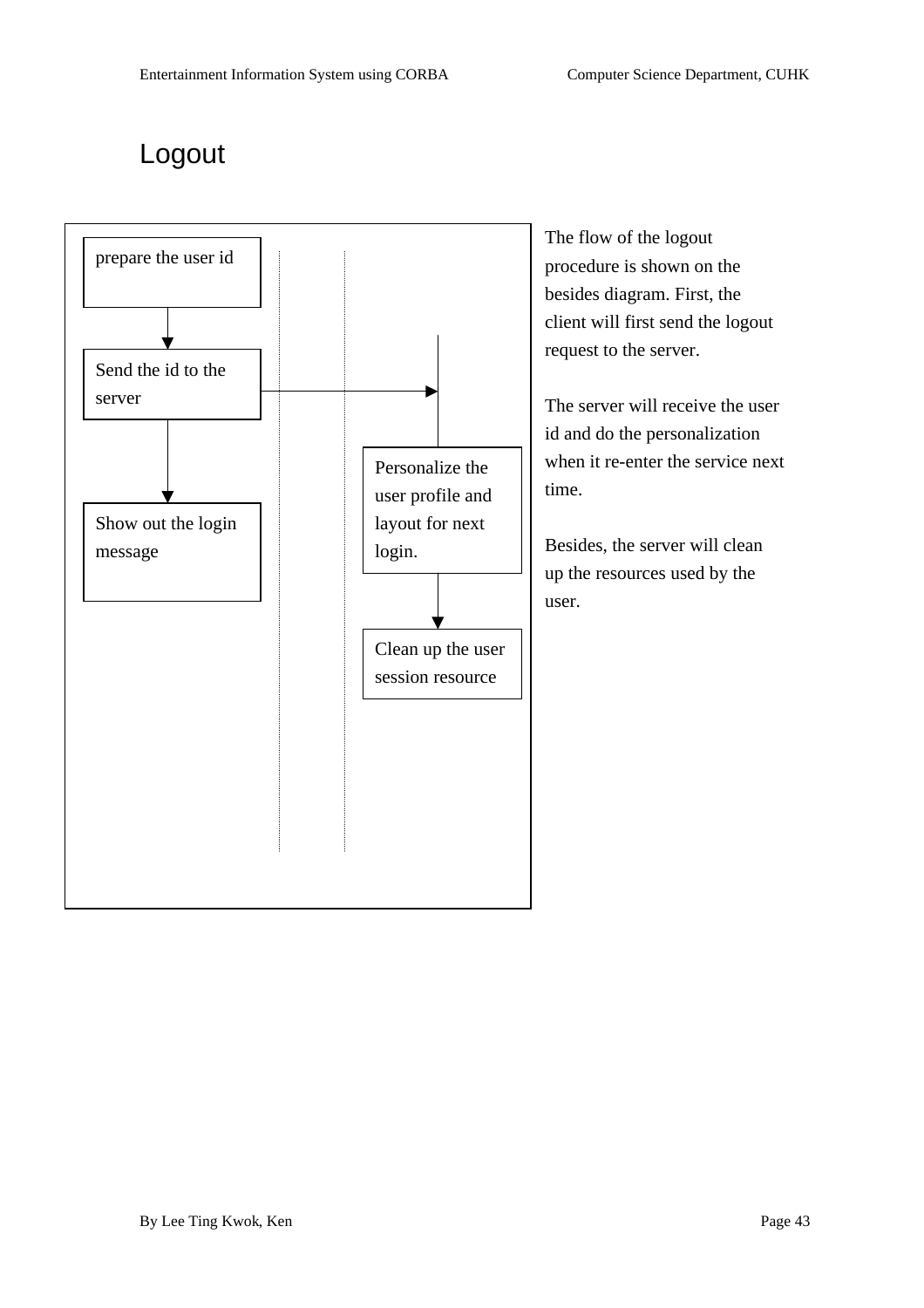## **Server**

Server modules is to handle all the client request and return the correpsonding response to the users.

The following are the main function of the Server: Collect the client message Write the user personal information to the database Write the user preference data to the edatabase Write the latest user action to the dabase Send the user preference information to the personalization system Recevied personalization's reusults and send back to the client.

#### **Connectivity**

As the platform of the system is CORBA, the server need total k to the client through the CORBA platform. In this way, the server are not required to design the protocol between the client and the server.

The following diagram will show the situations:



From the diagram, the server contain the obj ectimplementation and then it will register to the ORB (Object Request Broker). When a client want to do a special function on the server, the client is just need to talk to the ORB and ask for the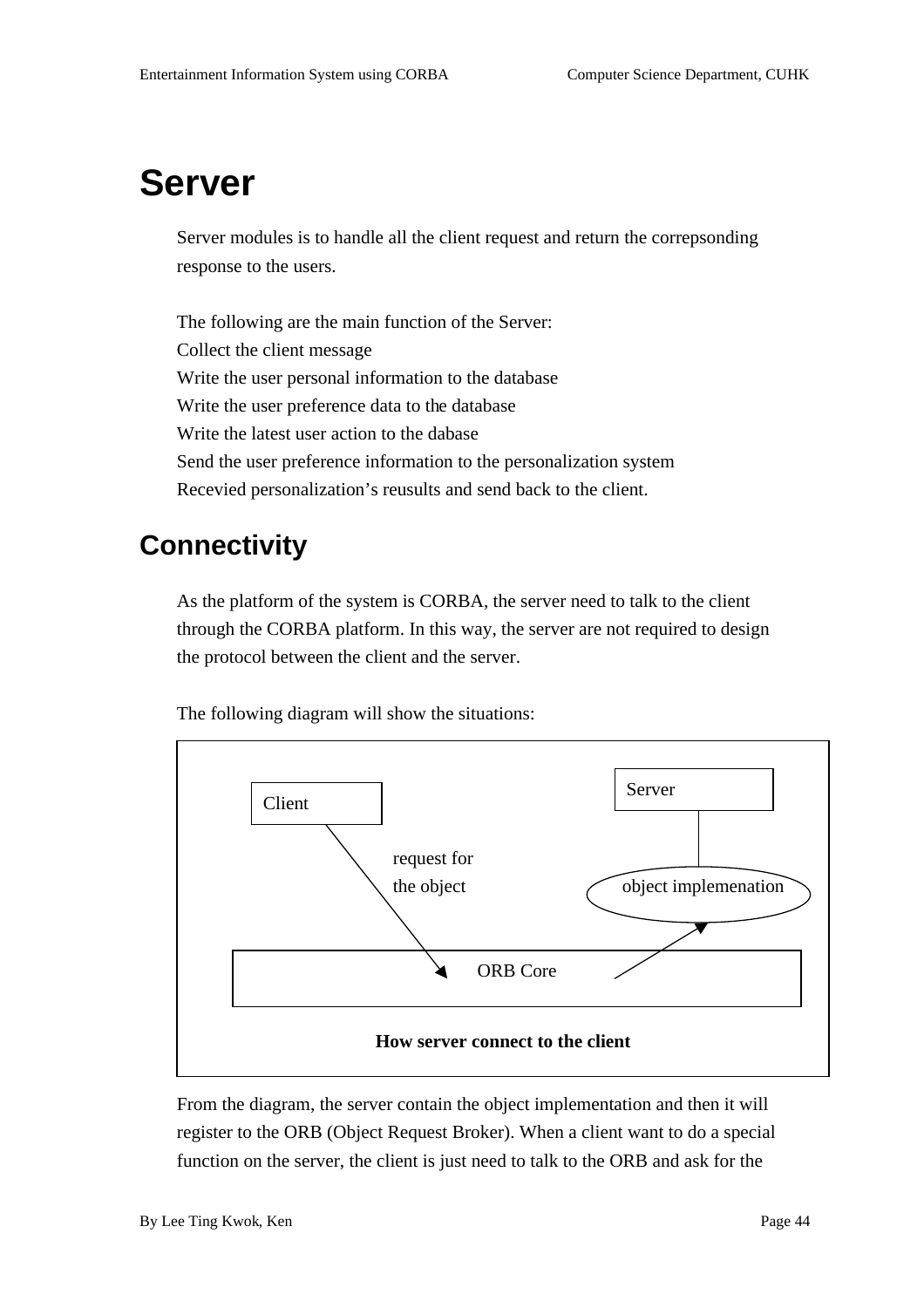objects from the server. Compare with the client server m odel using TCP. This model do not need to careabout the protocol between the Client and server. The ORB has implemented several facilities for the Client and server to communicate.

#### **Available objects**

The follow objects should be provided by the Server.

1. User Session Object

This object is used on the login of the user. The client is request this object and verify whether the user can be login to the system or not Methods:

boolean can Enter – return whether the user can login to the system

void setSession Var (String name, String value) – set these signivariable for thatuser

voidgetSessionVar(Stringname) – return the value than has set before.

2. User Registeration Object

This object is used to register for the new user. The client need to pass the user name, l oginname, password, and other information. Besides, the user can modify it profile through this object.

Methods:

boolean is Registered – return whether the registeration is done or not void modify(field, value) – modify the value of a particular field

3. UserLayoutObject

This object is used to control the layout of the user interface. The clientuse this object to generate the layout of the users. Besides, the object is used to modify orre -orgranize the layout the page.

Methods:

String genLayout – return HTML code for the corresponding layout voidsetLayout() -setthelayout of the user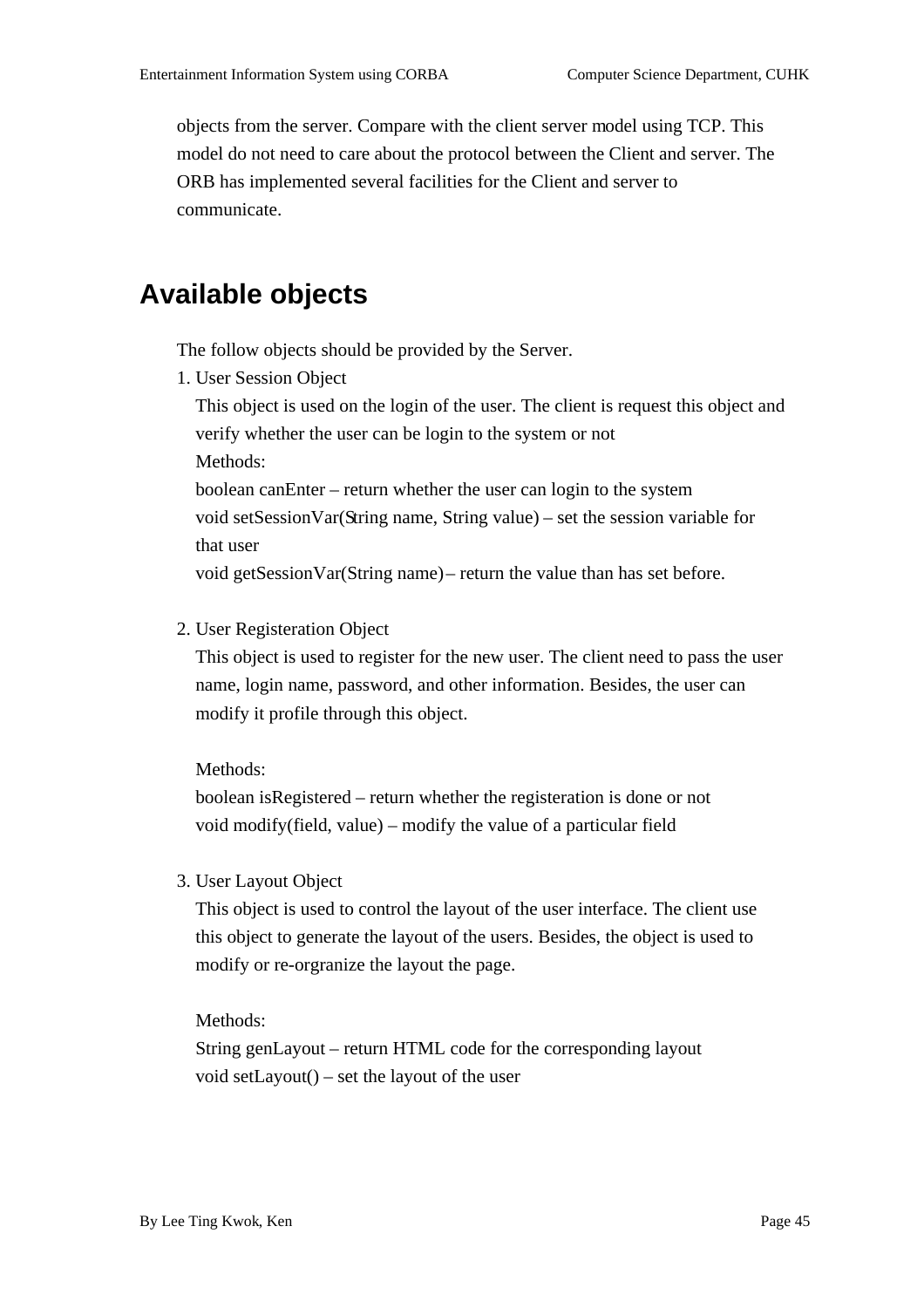#### **IDL of the Objects**

UserObject:

```
IDL Code:
```

```
interface UserManager{
   void create(in String id, in String pass, in 
      String name, in String email, in String job, 
      in String country);
   void remove();
   User get_user(String userid);
}
```
#### **IDL Code:**

```
interface User{
   attribute String id;
   attribute String password;
   attribute String name;
   attribute String email;
   attribute String job;
   attribute String country
   void login(String password);
   void logout();
   ComponentList get_layout_component();
   UserProfile get_user_profile();
```
#### **IDL Code:**

}

```
interface UserSession{
   attribute userid;
   attribute String variable;
   attribute history;
   void load();
   void clear_history();
   void clear_variable();
   void save();
}
```
#### **IDL Code:**

```
interface UserProfile{
   attribute String componet_interest_matrix;
   attribute String content_interest_matrix;
   void save();
   void personalize(Session session);
```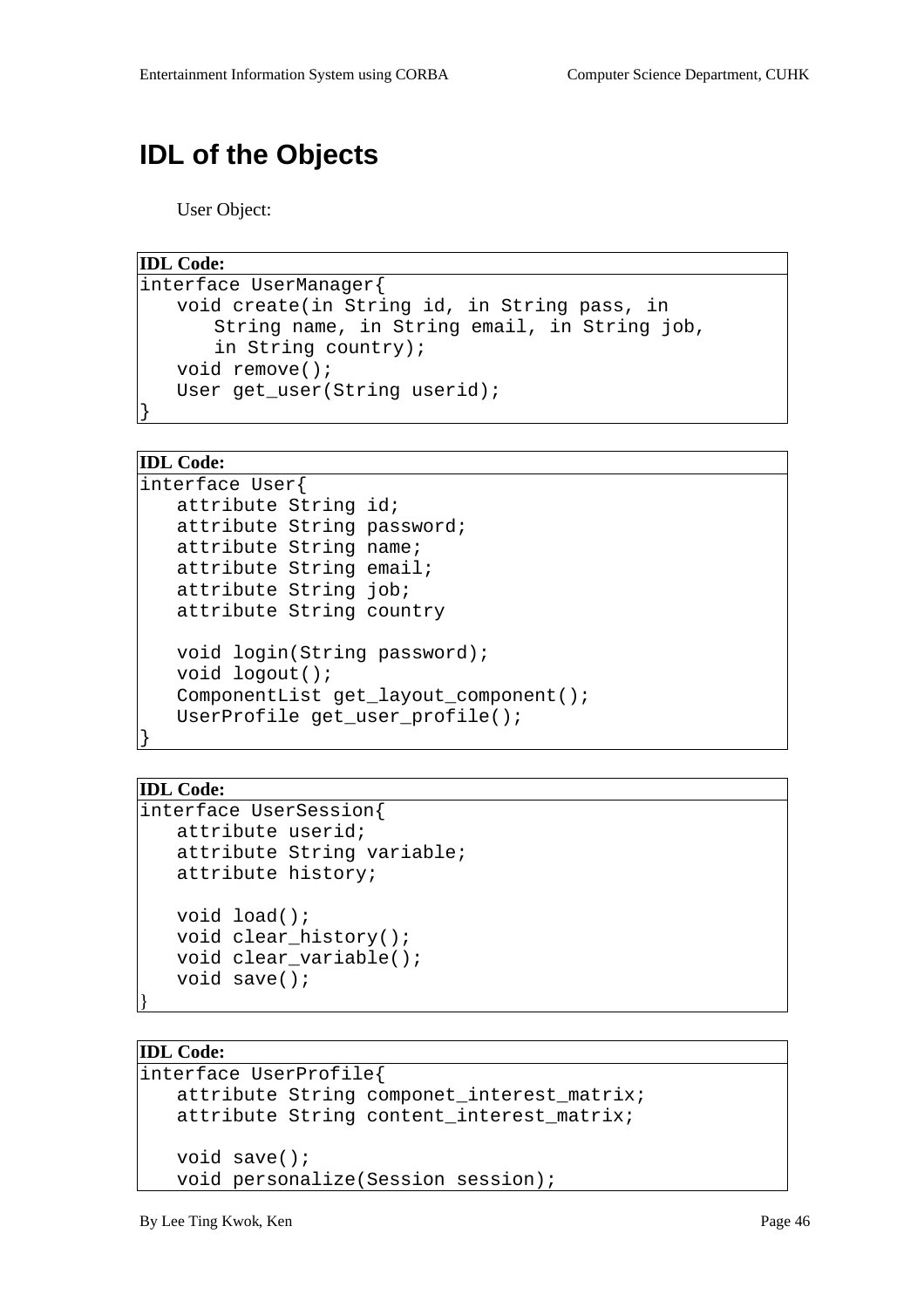void to\_HTML();

#### **IDL Code:**

}

```
interface InfoComponent{
   attribute String name;
   attribute String type;
   attribute String pos;
   attribute String size;
}
```
#### **IDL Code:**

```
interface Movie{
   String title;
   String actors;
   String release_date;
   String category;
   String type;
   void showInfo();
   void asHTML();
   void play ();
```
#### **IDL Code:**

}

}

```
interface MovieManager{
   MovieList search(String query);
   MovieList listBy(String type);
   Movie getMovie(int movieid);
```
#### **IDL Code:**

```
interface Song{
   String title;
   String singer;
   String lyric;
   void play();
}
```
#### **IDL Code:**

```
interface Music{
   String title;
   String singer;
   String release_date;
   String category;
   String type;
```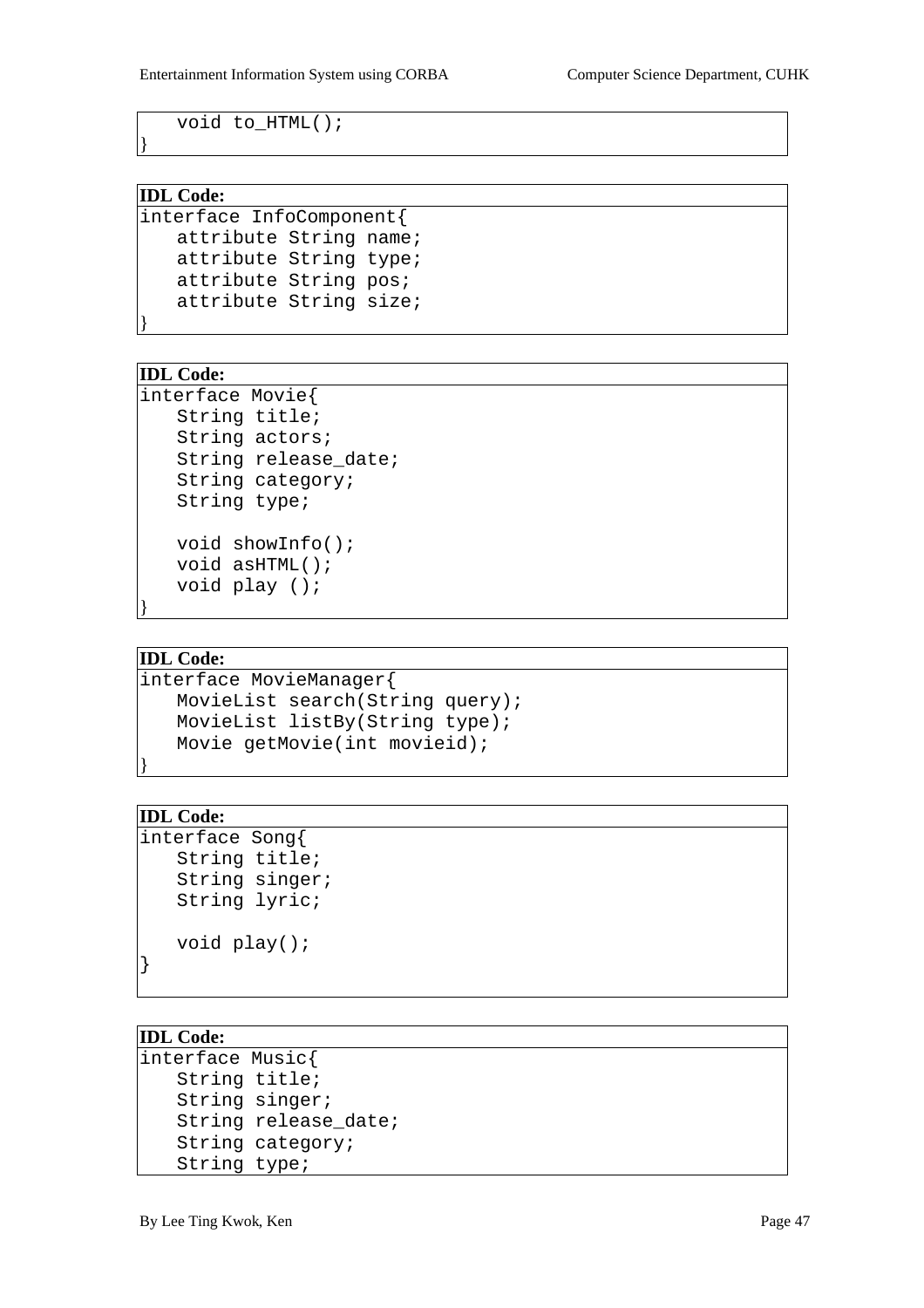SongList songlist;

```
void showInfo();
void asHTML();
```
#### **IDL Code:**

}

}

```
interface MusicManager{
   MusicList search(String query);
   MusicList listBy(String type);
   Music getMusic(int musicd);
```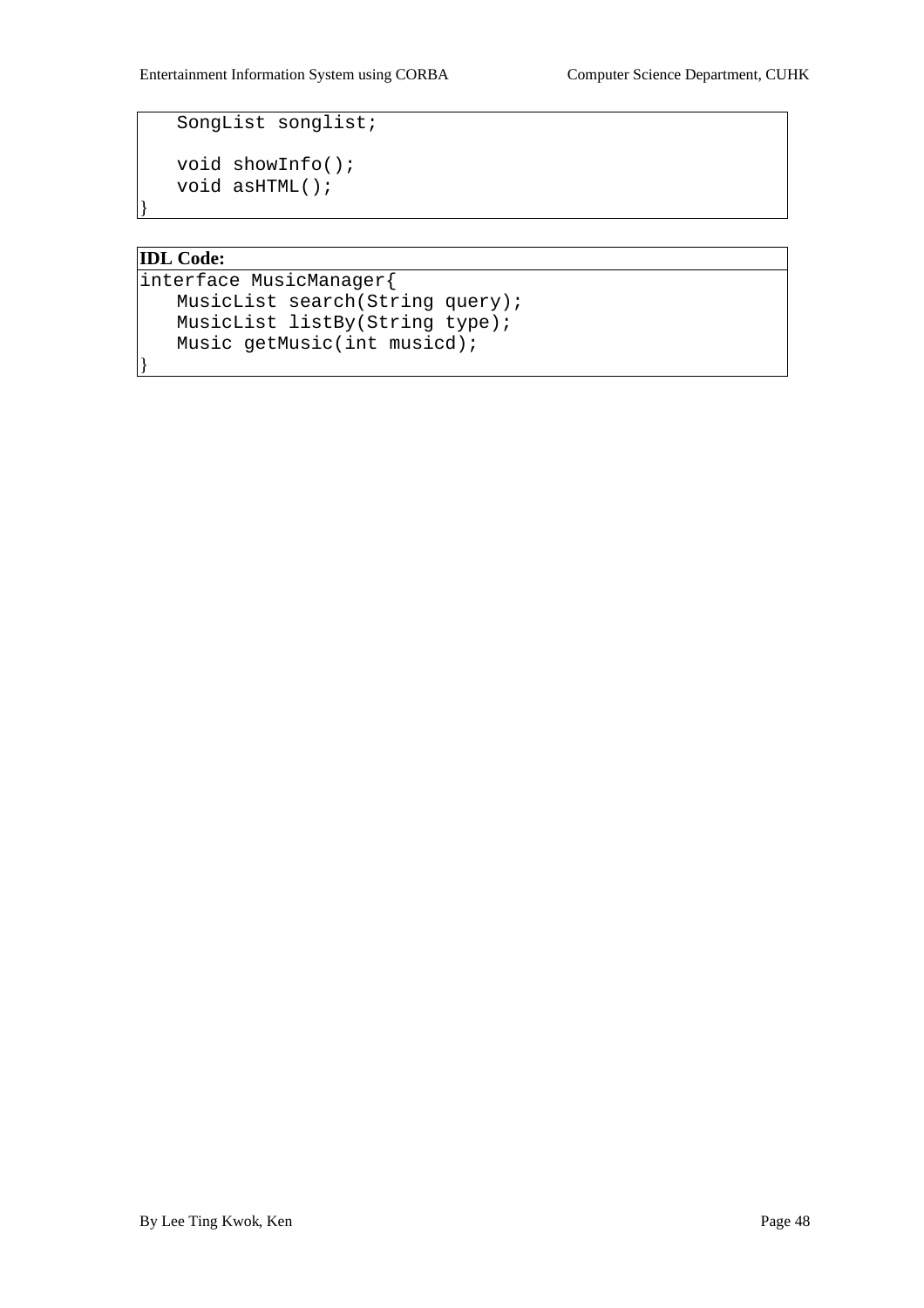## **Database**

There are four database require to be implement in the system.

They are:

- 1. Userdatabase
- 2. Content Database
- 3. Personalization Database
- 4. Statistic Database

#### **User database**

user database is the store the informat ion of the register users, such as their login information, their personal information, their schedule information and their preference information.

login-scheme=(userid, password) user-scheme=(userid, username, email, address, phone, occupation) schedule-scheme=(userid, date, event) content-preference-scheme=(userid, favorite category 1, favorite category 2, favorite category 3, unfavorite category 1, unfavorite category 2, unfavorite category 3) layout-preference-scheme=(userid, componetid, componet position) color-preference-scheme=(userid,backgroundcolor,foregroundcolor, components background color, data color, highlight color)

#### **Content database**

The content database are storing the events and detail information from the content source. There will be two kind of source. The first one is the movie information, the second one is the music information

movie-scheme=(movieid, name, director, studio, actor, releasedate, cinema, category, moviefile) ticket-scheme=(movidid, cinema, pric e) cinema-scheme=(cinemaid, cinemaname, location) schedule-scheme=(movieid, cinema, scheduled time)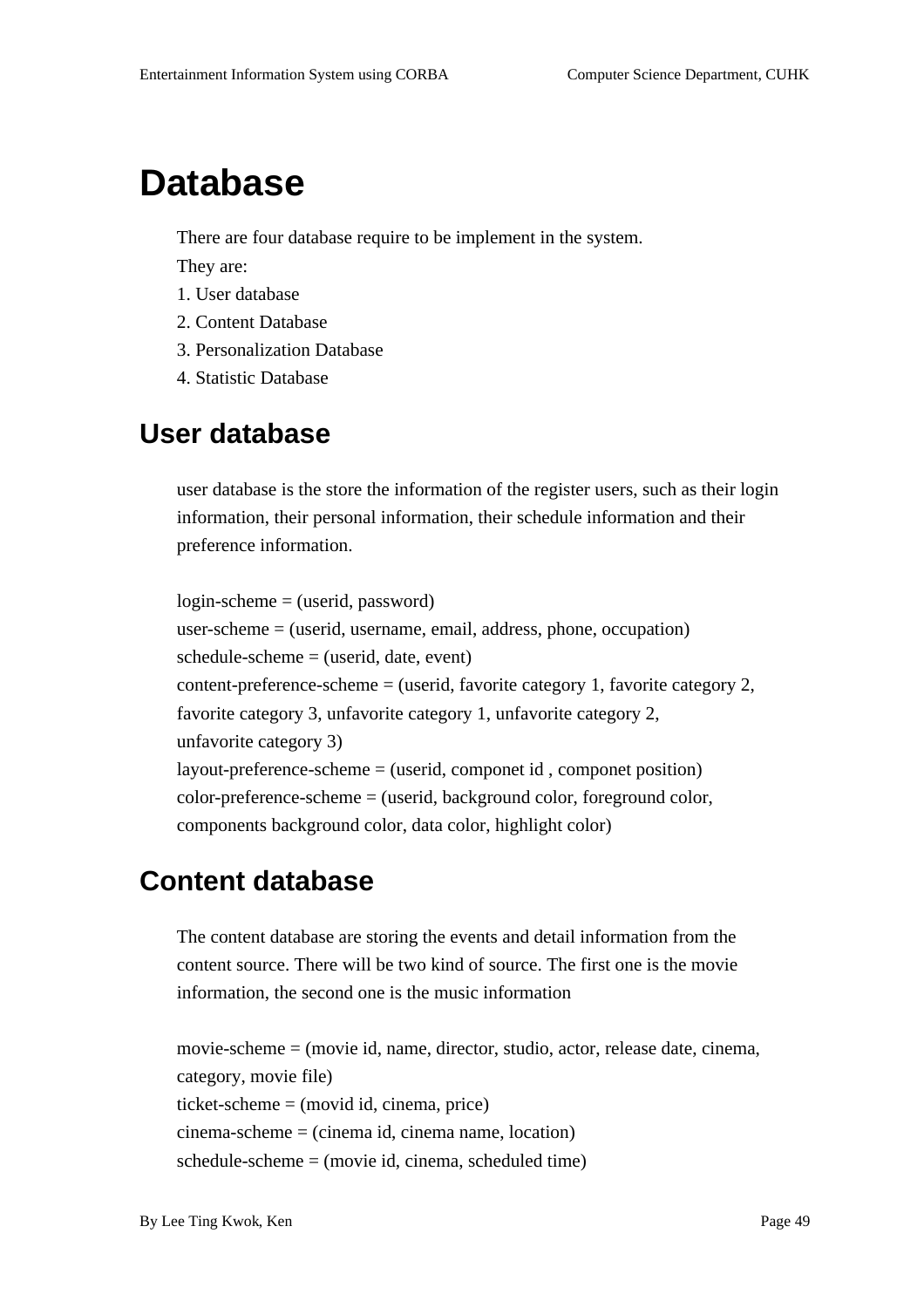music-scheme=(musicid, name, singers, releasedate) shop-scheme=(shopid, shop name, location) record-scheme=(musicid, shopid, price) song-scheme=(musicid, song name, song file) event-scheme=(eventid, event name, event description, event type)

#### **Personalization Database**

The personalization database is storing the result after doing the personalization and that are used for outputing the l ayout.

personalized-content-scheme=(userid, content type) personalized-layout-scheme=(userid, component, componet position)

#### **Statistic Database**

The statistic database is used to record all the user behavior for the further processing in the personal ization and data mining.

```
user-action-scheme=(userid, user action, frequency)
user-view-scheme=(userid, eventid, frequency)
user-purchasing-scheme=(userid, purchased item)
user-spending-scheme=(userid, spent money)
user-login-scheme=(userid ,loginfrequency)
user-staying-scheme=(userid, time spend)
```
#### **Data Input**

In order to build the entertainment information system, there need the ways to input data into the system. There are several ways to import the data. The information can be import by replicating the data from other database. Besides, the information can be imported by the manual data input by the operator. The last way is to automatic retrieve the information from the websites and input to the database.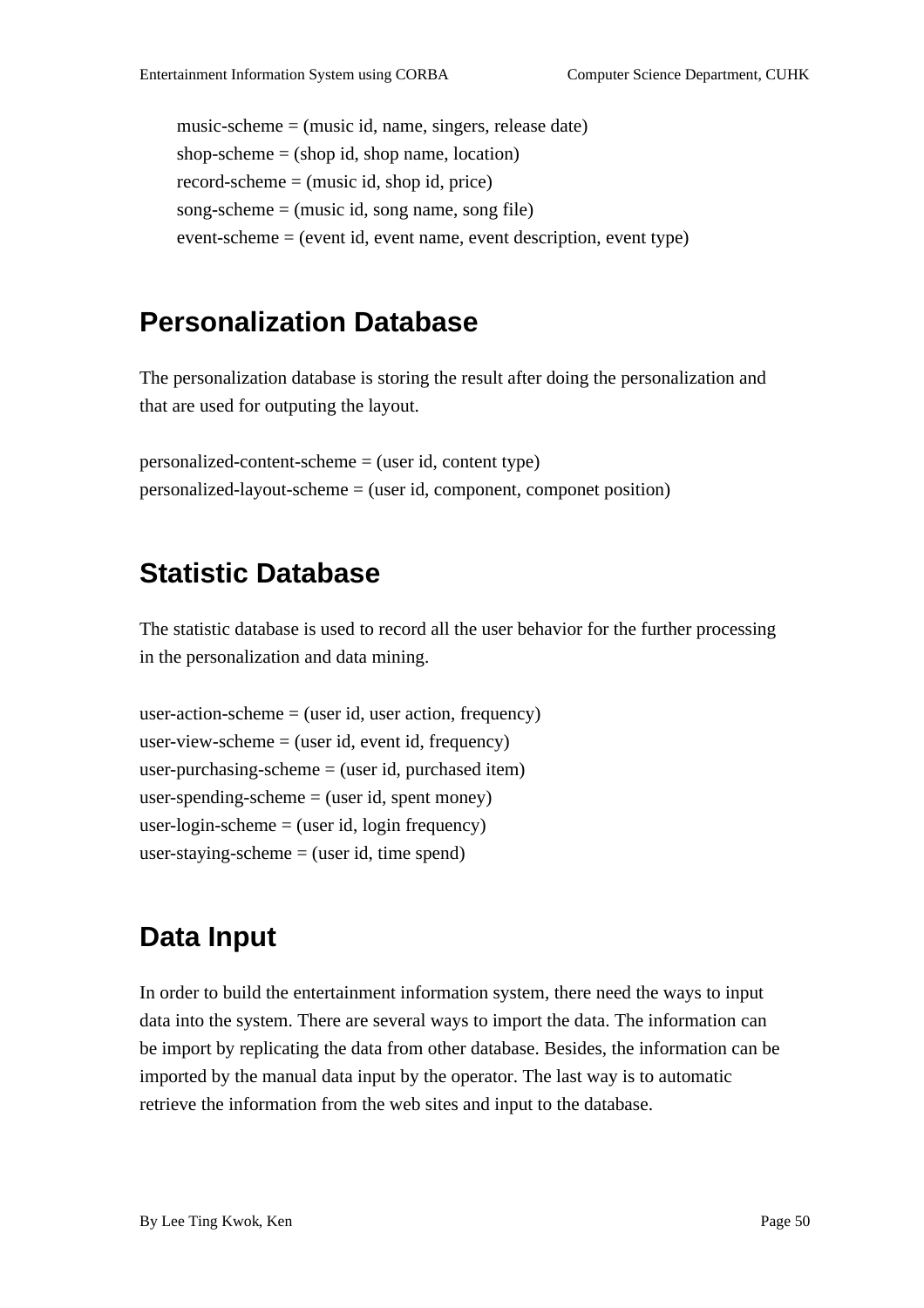### **ManualDataInput**

To input the data into the database, the rewill be a interface for the operator to input to the database. The following diagram is showing the picture of how the data into to the database.



The operator will interact with the input terminal. He can sequence the curvich information event to be entered. In the system, the reare movie and music information. Therefore, the inputterminal should allow the operator to select the type of information to input. The operator can switch to the movie information and also the music information.

Afterheselectthe type to be input, he need to be guided to input the data. The inputted data will send to the database through the Internet.

### Automatic Data Input

Besides, the manual data input, the information can be import from omother websites. In the Internet, as the introduction, there is some movie database in the Internet. These website contain many valuable movie data or music data. So robot is used in this model to retrieve these data.

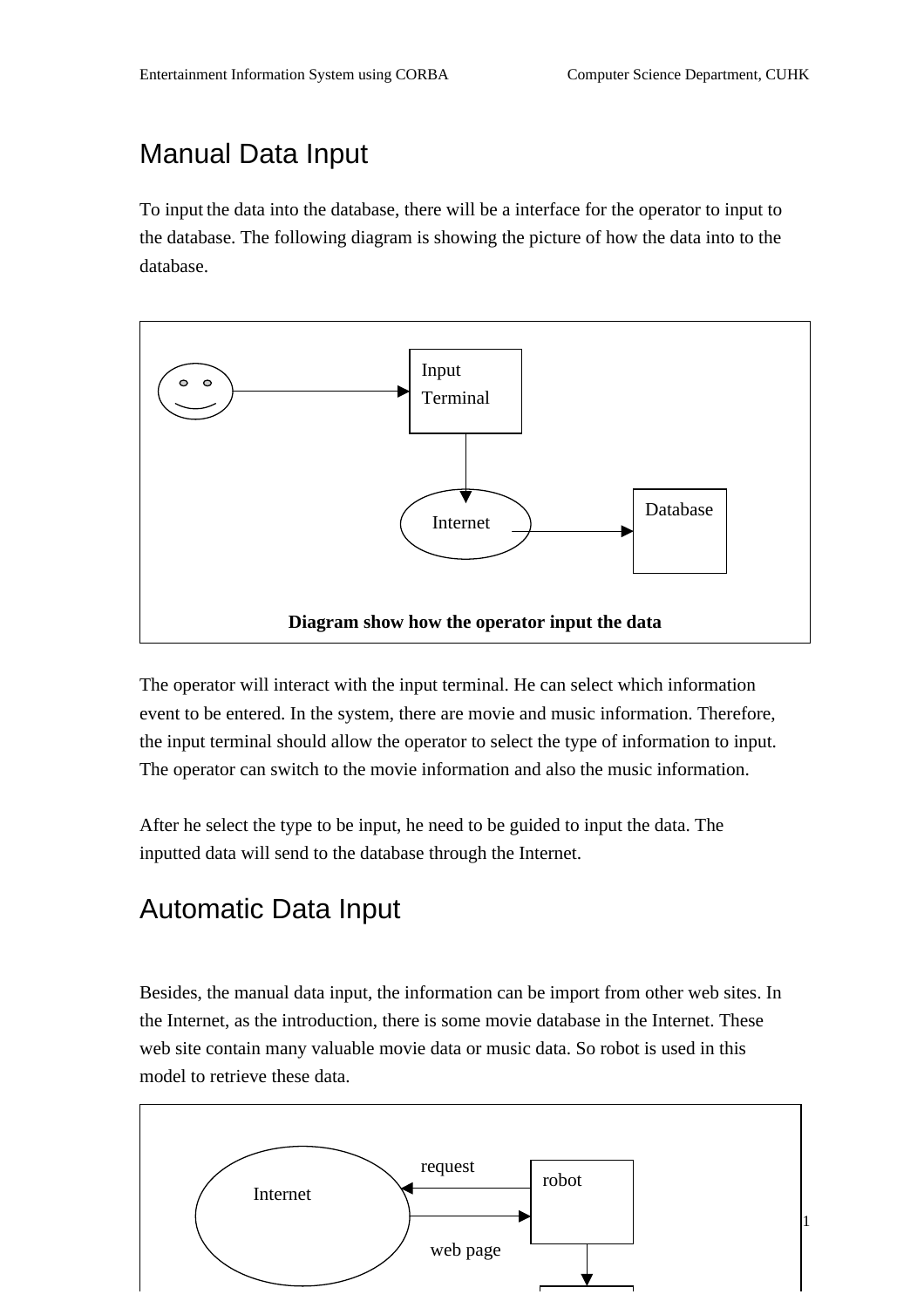From the diagram , the robot will first send the HTTP request to those movie information websites. Then it will retrieve the webpages from those sites. However, these pages are in the format for the common users to read, but not for the database.

 $\label{thm:main} Therefore, a parser is no-ed for turn those HTML for maintain to the database. To input the$ datainto database, SQL statementshould be generated.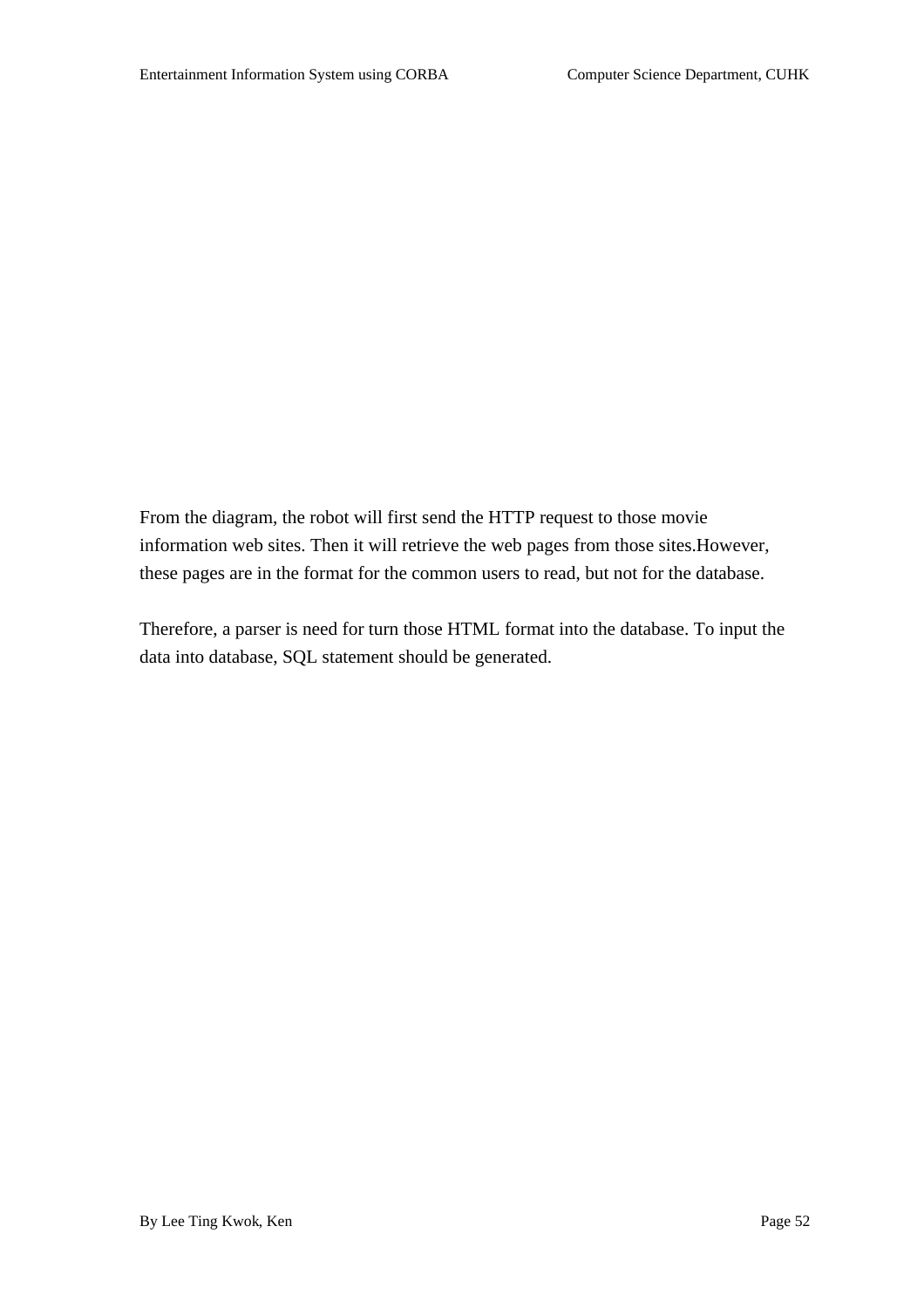## **Personalization Module**

Personalization Module is used to do the personalization for the users. The rewill be three areas. They are:

- 1. Userprofiling
- 2. LayoutCustomization
- 3. Content Customization

#### **User profiling**

The signification of the user profiling is to build up a profile for the user in back end. The user doesn't need to build that profile itself. The process will hidden in the backend and the effect will be shown in the front.

The effect of the user profiling can help the users a veth eir time on using the system. For example, when the user frequently view the the box office of the movie. The system will save this information and When the u sercome to the unit of the unit of the unit of the u system next time. The box office listing will show on the top corner of the user.

The following information will be saved in the user profile:

- i. The user frequently accessing components.
- ii. The type of entertainment that they will usually acces s.
- iii. The queries that the user asked
- iv. The category of the user favorite movie
- v. The category of the user favorite music

#### **Layout Customization**

The layout customization is used to modify the layout of the page in order to increase the attraction of the users. Thu sthe loyalty of the user to the service will be increased.

There are two ways to do the layout customization. First, the system allow the usertodothecustomizationitself. Second, the system should do the customization based on the user profile.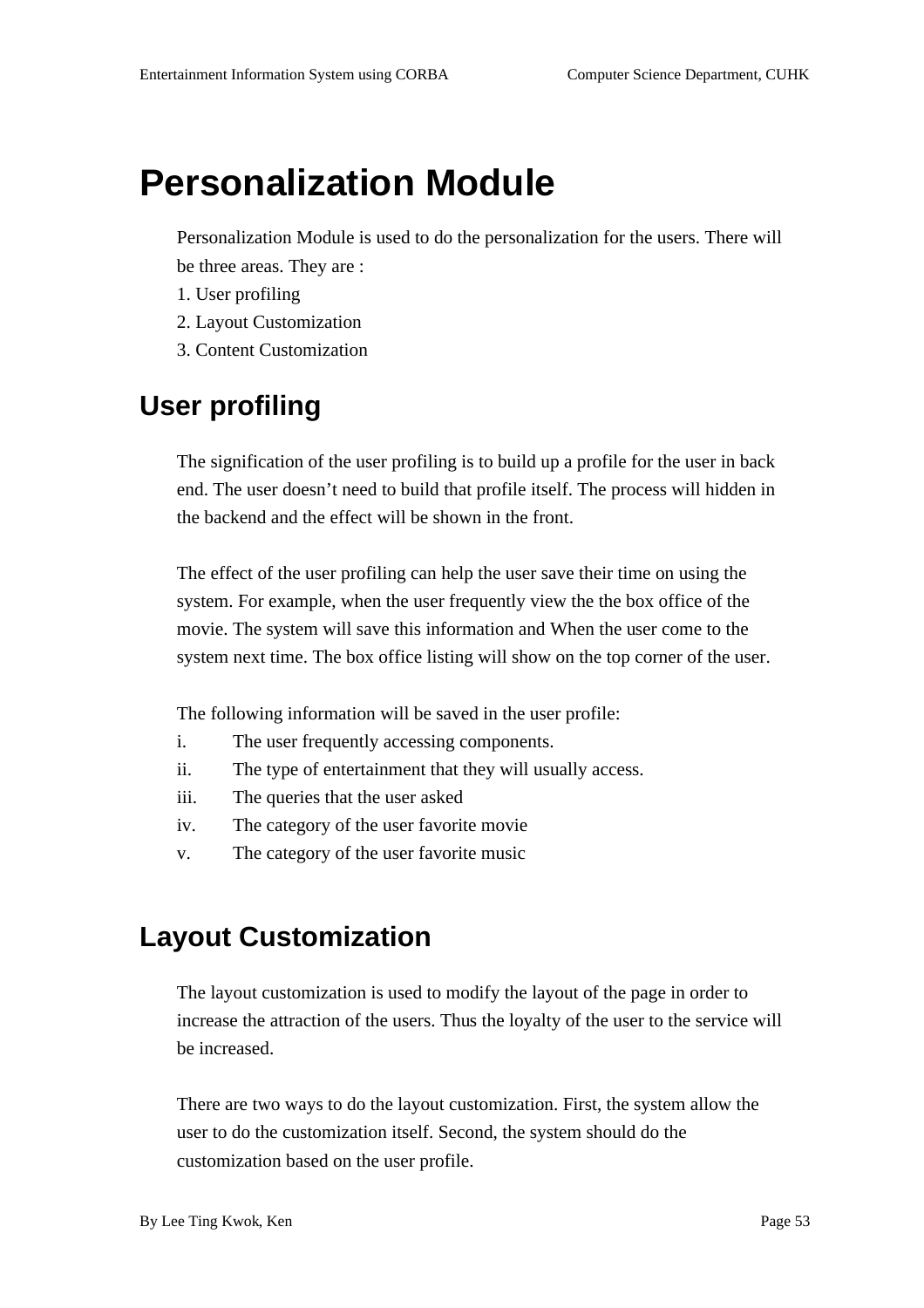Here are the flow went the layout customization:



For the first case, the user customize the layout themselves. The information page will be design as follows:



The user can select which component put at which location.

If the custom ization is done at the backend, the system will put the user most frequently data to the higher position. For example, a user like to watch the movie box office every, the system will put that component on Location A.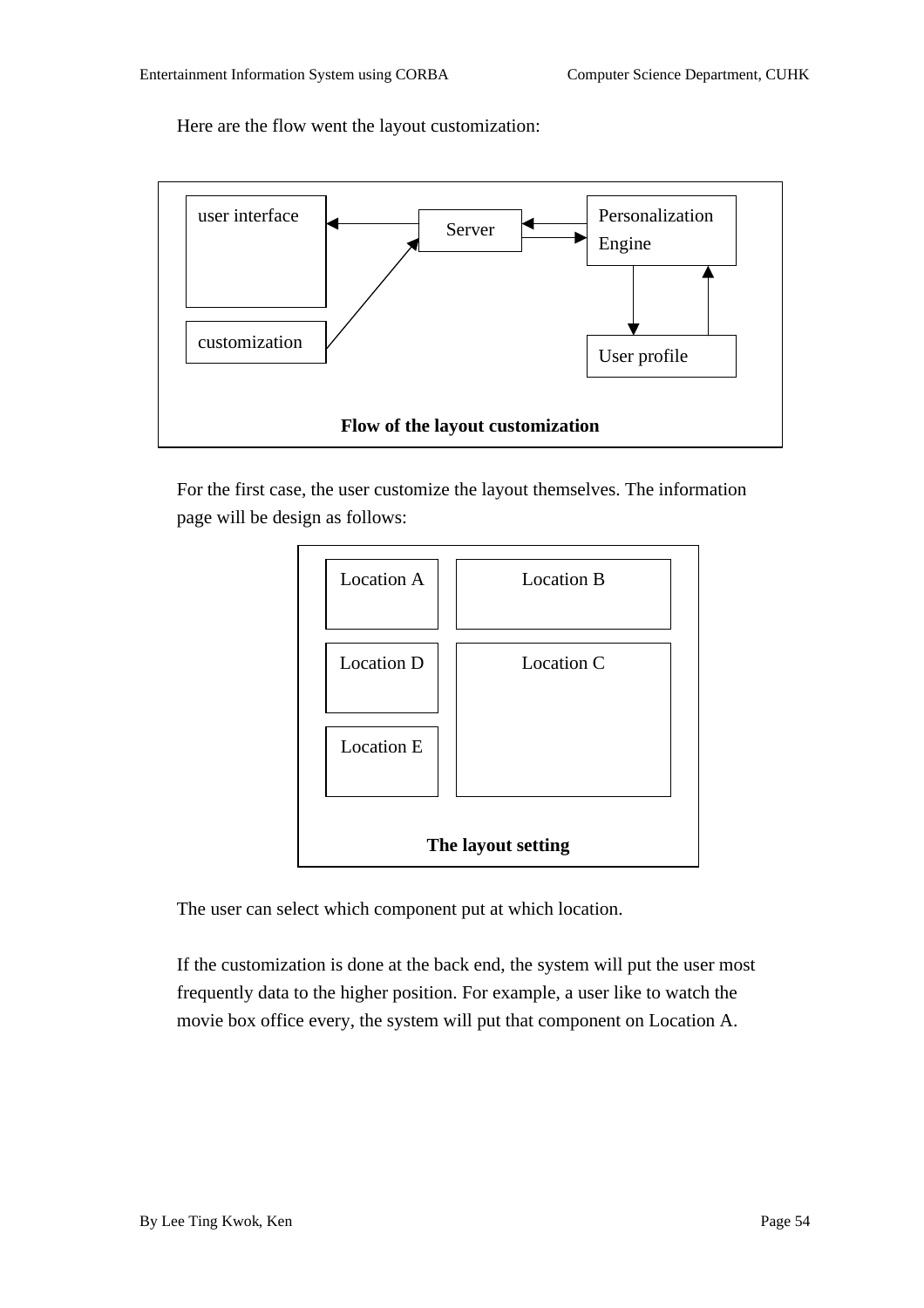#### **Content Customization**

Content cu stomization is used to customize the information from large information database. For example, there are lots of movie information and music information available in the system. If all those information put into one big page, the page will be tolargetot ransmitorevenread. Therefore, content should be refined and re-organized to make the content slimmer and easily to read.

Ways of content customization:

The customization can be done in two ways. First, the system can trim the unwanted data from all the content. Second, the system can re -position the information. In this way the more favorite content will put into the higher position and the unwanted content will put into the lower position.

How to do the customization?

The customization can be done by ranking the content with respect to the particular user and filtering the unwanted data. First the system will retrieve the unwanted data from the database. Then these to fevents will be reduced by remove those user unwanted categories. Second, the sys tem will rank the content by setting the formula.

#### The formulais as follows:

The rank = level of favorite of the category \* multiple factor + frequency of the user access the category.

Thensort the listing of the content event based on the rank and se and to the layout generator.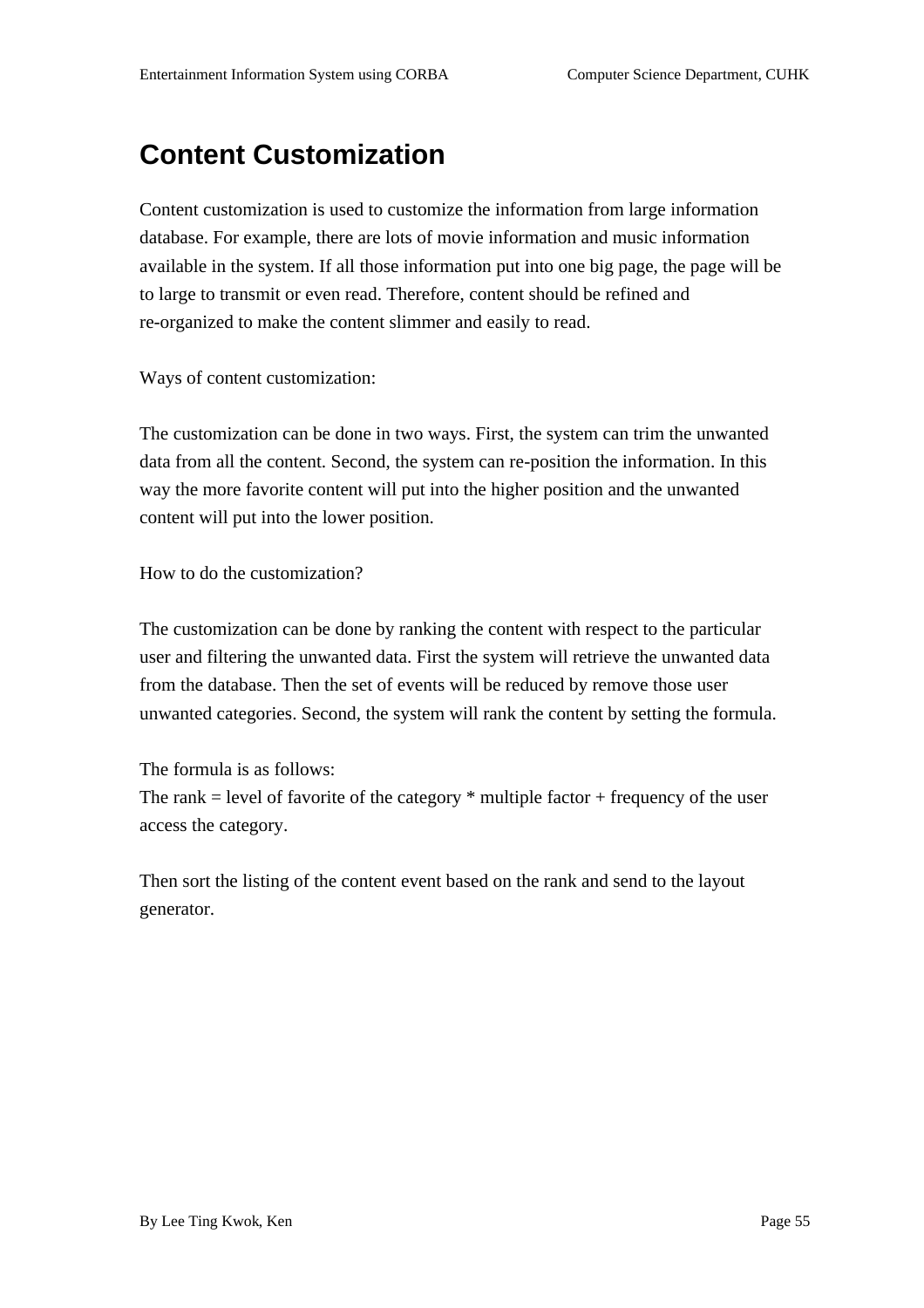## **Content Delivery Module**

Content delivery Module is responsible to deliver the multimedia content to the user by streaming technique. In this system, each of the media type will support only one formatin order to simply the system.

#### **Content formats of each media**

The following are the format of each media: Text-HTMLortxt. Audio  $-Mpeg3$ Video-QuickTime

Why choosing Mpeg 3 as audio format. This is because the bandwidth requirement of Mpeg3 is low but the quality is higher-

Why choosing the Quick Time as vide of ormat. This is because the quick time is the common video format available on the market. Besides, the QuickTime video have a good quality.

#### **Deliverymethodforeachformat**

The delivery method of the multimedia con tent is required to do using the JMF. The reason of it is that JMF is a Java package for delivery the multimedia content.

#### Why JMF?

JMF is called Java Media Framework, which support the intergration of a wide range of audio and video format into the jav application and applets. Besides, the JMF can be operating on any Java platform such as Java on Windows, Java on UNIX or Java on Mactinosh. The most important is that the JMF can support for many common protocols, such as FILE, FTP, HTTP and RTP. For the RTP, it iscalled Real Time Protocol. That mean the JMF allow to make the system to streamthedata.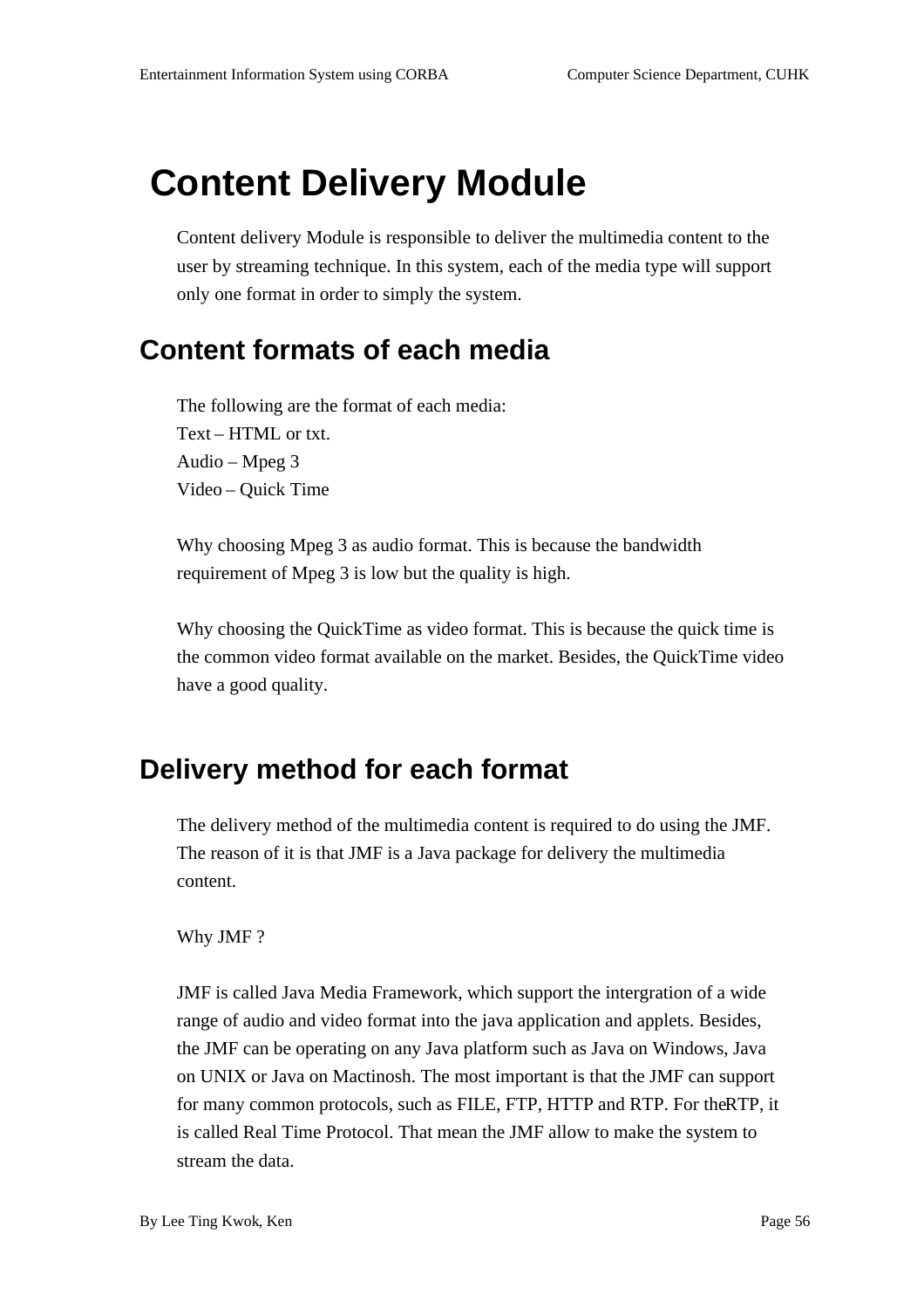## **Data Mining Modules**

DataMiningModule is used to analyze the users who are using the system. The marketing and the sale department of the entertainment supplier may want to know more about their customer. The tradition way to know the behavior of the customers is that asking the sales or customer services officer to get the customer feedback or making survey on the market.

However, this may be time consu ming for the company and the customer. By the existing data mining tools, the sale department can know more about the customer from the logged user data.

### **Information to be mined**

Sowhat are the information can be mined from the Datamining modules. Here are the list of information can be mined.

- The classification of the user according to region, age, product groups or spending patterns.
- recognize the pattern of the user
- The relationship between user groups and the product
- The relationship between user gr oups and the spending habit
- The relationship between purchasing of the products.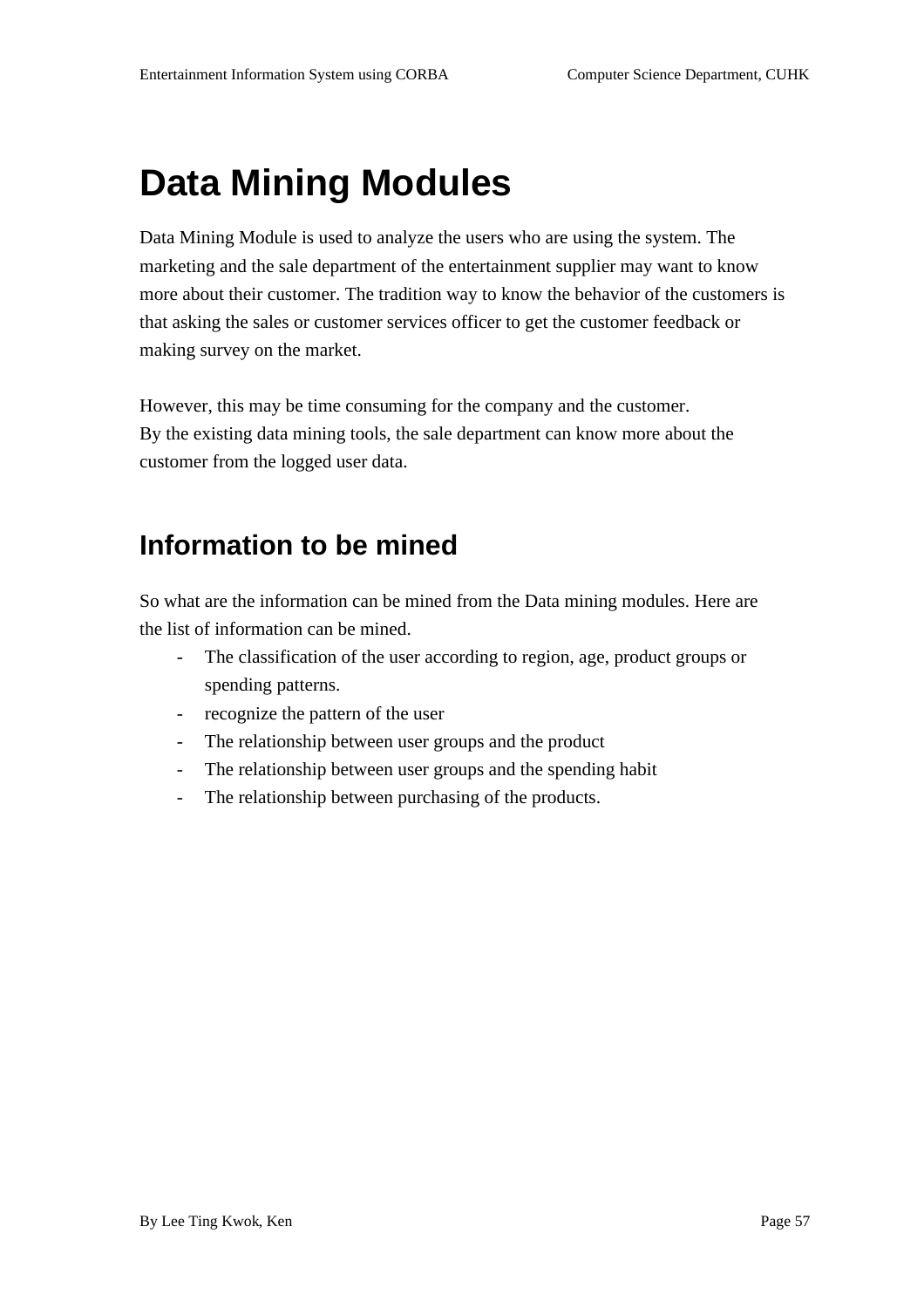## **Implementation**

## **Implementation Planning**

The implementation of the whole system may need along time. There are 7 major components to be built. So, it is impossible to build all the components in this phrase. Therefore, only several high priority component will be built in this phrase.

Here is the priority of the schedule of the building blocks:

- 1. The Database
- 2. The Datainput module
- 3. Server
- 4. Client
- 5. Multimedia delivery module
- 6. Personalization module
- 7. Purchasing module
- 8. DataMining module

First two building blocks, database and data input have the highest priority. Since without the data, the following blocks can't be built. After the data is ready, the client and server will be star ted to build. After the data can be load from client from the server. The multimedia delivery engine will start to work out in order to let the user to get their video or audio information. Then, the personalization can be addonitto customize each user front page. After all of this building block is ready, the purchasing module is going to build in order to make the system able to sell thing online. The last one, data mining module, it is not suggested to build because there are many similar application on the market available and that need time to build this module.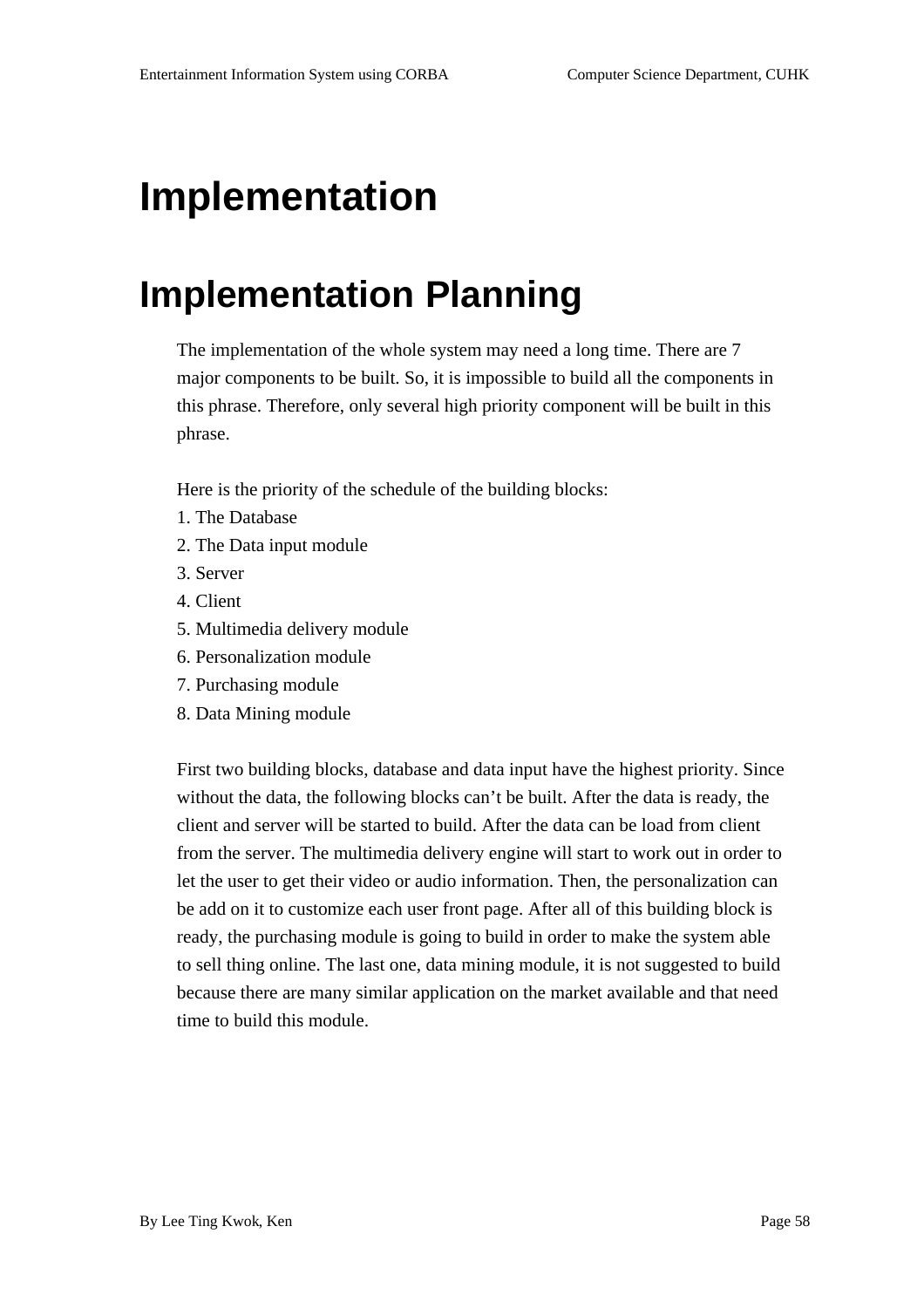## **Systemplatform:**

#### **COBRA Platform**

Forthe CORBA Platform, the systemisgoing to adopt the Visibroker. Visibroker follows the CORBA2.0 specification. The Visibroker allow to let the devel oper to use Javatoimplement the stub. Besides, Visibroker can support many platform, for example, it can support UNIX and Windows.

Here is some special features offered by the Visibroker:

- Smart Agent, it provide an easy way for the client to obtain the server object. It can support the load -balancing and fault -tolerance
- SmartBinding, this technology make the remote object bind as easy as possible, for example, if the client and the object implementation at the same machine. It will make communicating using java method instead of passing throught the ORB and IIOP.
- URL Naming Service, the object reference can be obtain via URL address.
- GateKeeper, the is a light weight HTTP daemon written in Java which can helpintestthe applets using CORBA.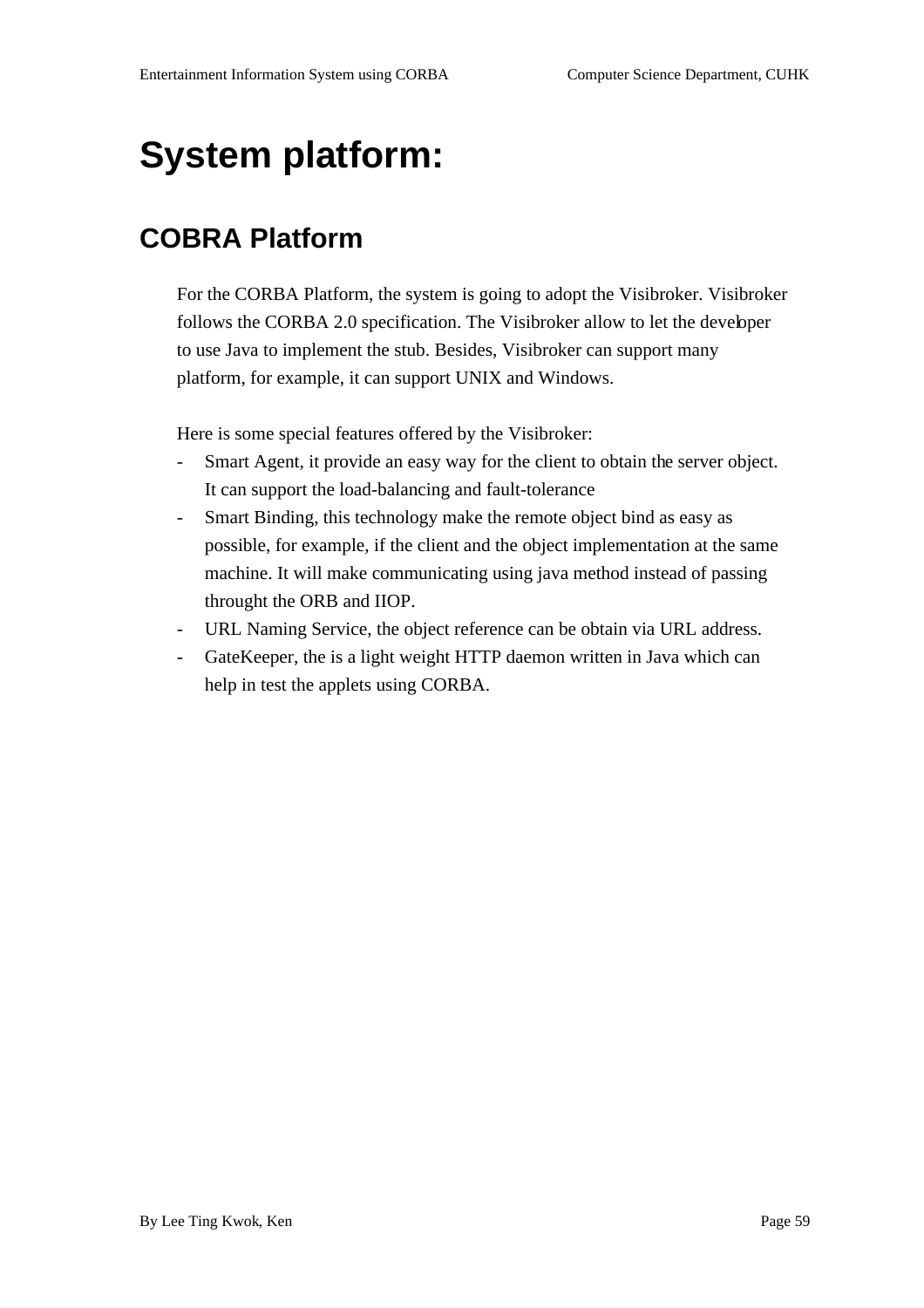## **Database**

#### **Database**

Forthis project, Oracle will be used as the database managements y stem.

The following tool will be used to maintain the database record

- SQLPlus

SQLPlus is a client program to connect to the database server. The tool can help to create the t able, view the data record and makes to red procedure for the project.

- JDBC

JDBC is the driver for Java program to connect to the database server. Since most of the program in this project is written in Java. It is important to install JDBC to connect to the edatabase.

- PerlDBI,DBD::Oracle

PerlDBI is the programming interface for perl program to connect to the databaseserver. DBD::Oracleisthedriverfortheperltoconnecttothe Oracle. Since the data input terminal and data input robot will be impleme nt by per lasitise asy to use and it doesn't require to use on the CORBA. So, PerlDBIisinstalled.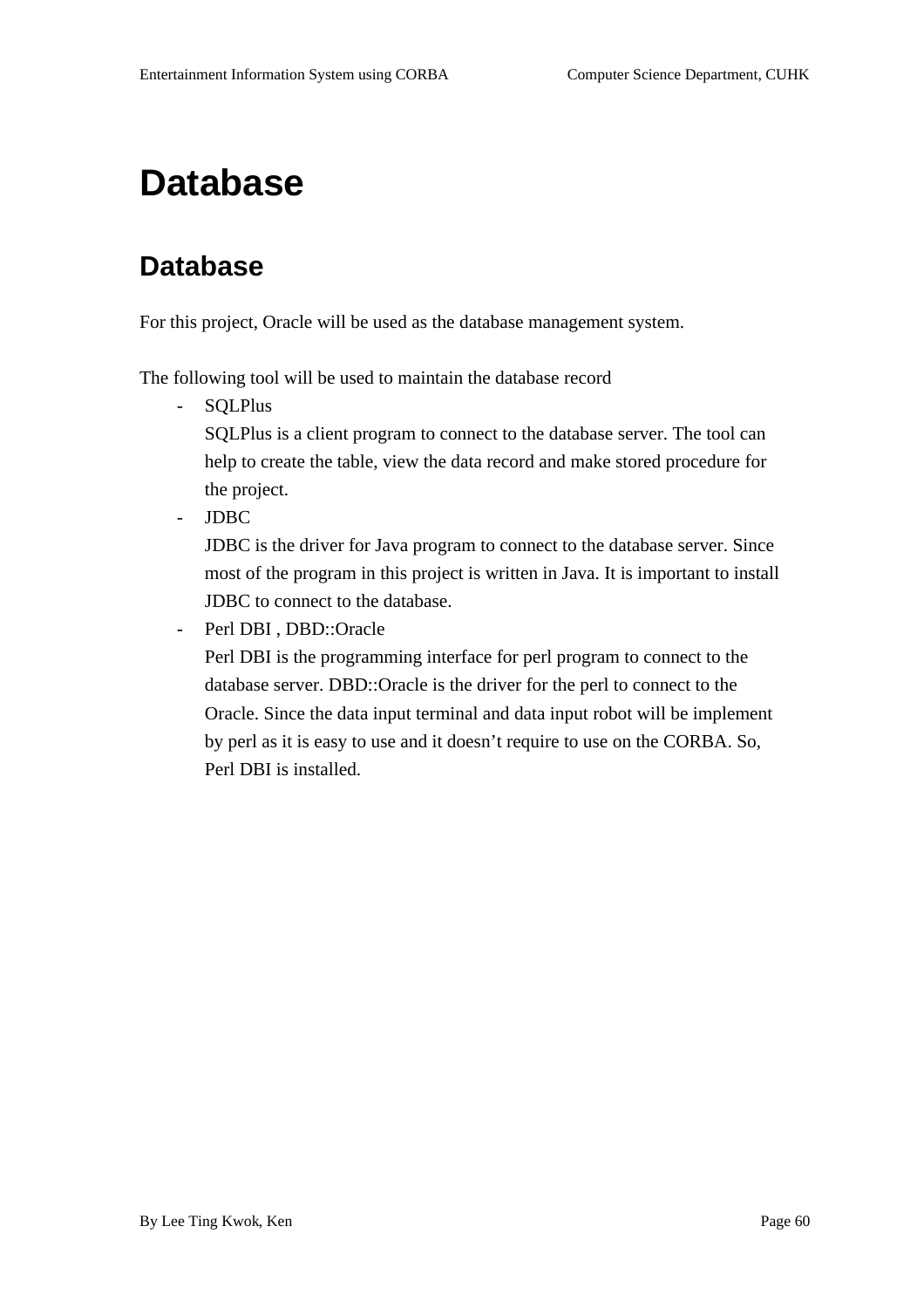## **DataInputTerminal**

### **Robot Input**

In the specification, the system is required to build a automatic data input program for the import the entertainment information from the Web. The best choice is to use Perl to implement.

Why perl? In perl 5.0, it contains many modules. One of the modules is called libwww-perl which can allow the program connect to the websites and retrieve the pages. Besides, perlsup port regular expression which can make it easy to implement the parser program.

#### **ManualInputterminal**

For the manual inputterminal, we bwill be used to as the interface. The implement will use JSP to as the client and connect to the server for the update and insert of the data. The reason of this is to taking this opportunity to learn JSP, CORBA and JDBC.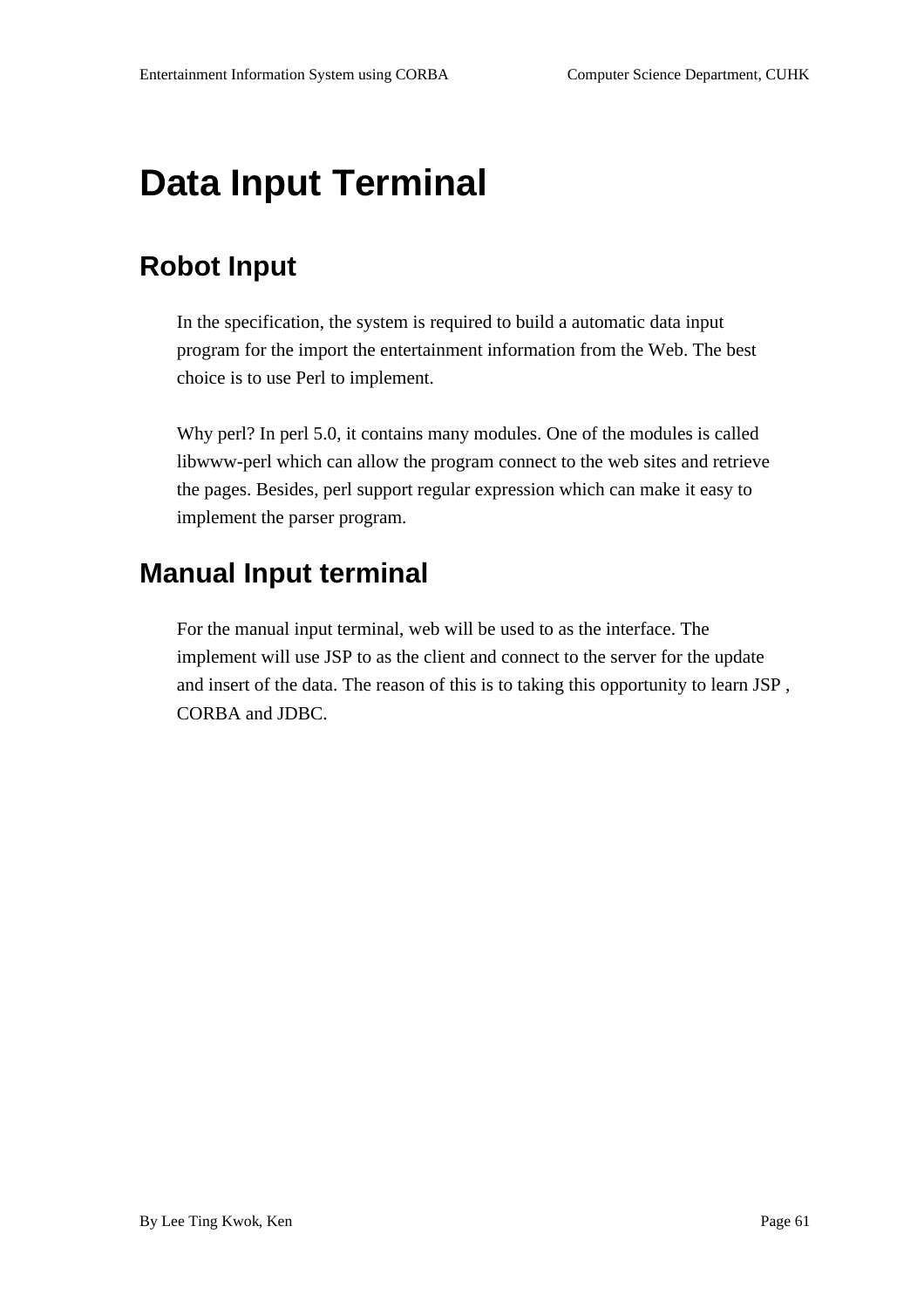## **Server:**

Theserver will be implemented by java with the Visibroker. The follow objects will be implemented in this Server Modules.

| ObjectName | User            |
|------------|-----------------|
| Data       | Id              |
|            | Password        |
|            | <b>Username</b> |
| Method     | Add             |
|            | Delete          |
|            | Login           |
|            | Logout          |
|            | ChangePassword  |
|            | SendPassword    |
| Exception  | NoSuchUser      |

| ObjectName | UserInfo   |
|------------|------------|
| Data       | Id         |
|            | Username   |
|            | Address    |
|            | Phone      |
|            | Email      |
|            | Age        |
|            | Country    |
| Method     | Modify     |
| Exception  | NoSuchUser |

| ObjectName | Content           |
|------------|-------------------|
| Data       | Id                |
|            | Type              |
|            | Title             |
|            | Category          |
| Method     | <b>GetContent</b> |
| Exception  | NoSuchContent     |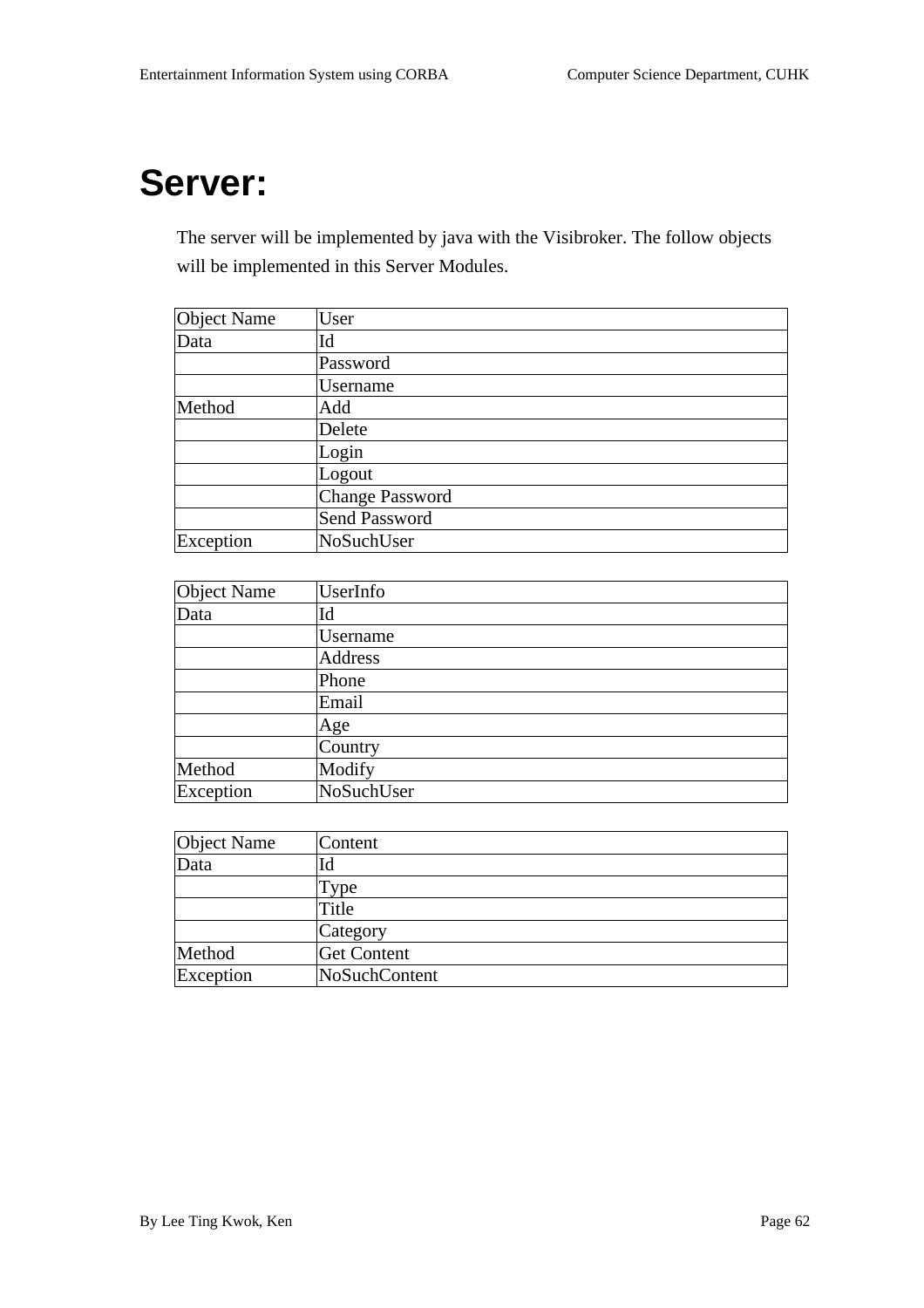| ObjectName | MovieextendContent  |
|------------|---------------------|
| Data       | Cinemas             |
|            | Rating              |
|            | Commentary          |
|            | Preview             |
| Method     | GetCinemaCollection |
|            | GetPricelist        |

| ObjectName | Musicextend Content |
|------------|---------------------|
| Data       | Songs               |
|            | Price               |
|            | Commentary          |
| Method     | GetSongslist        |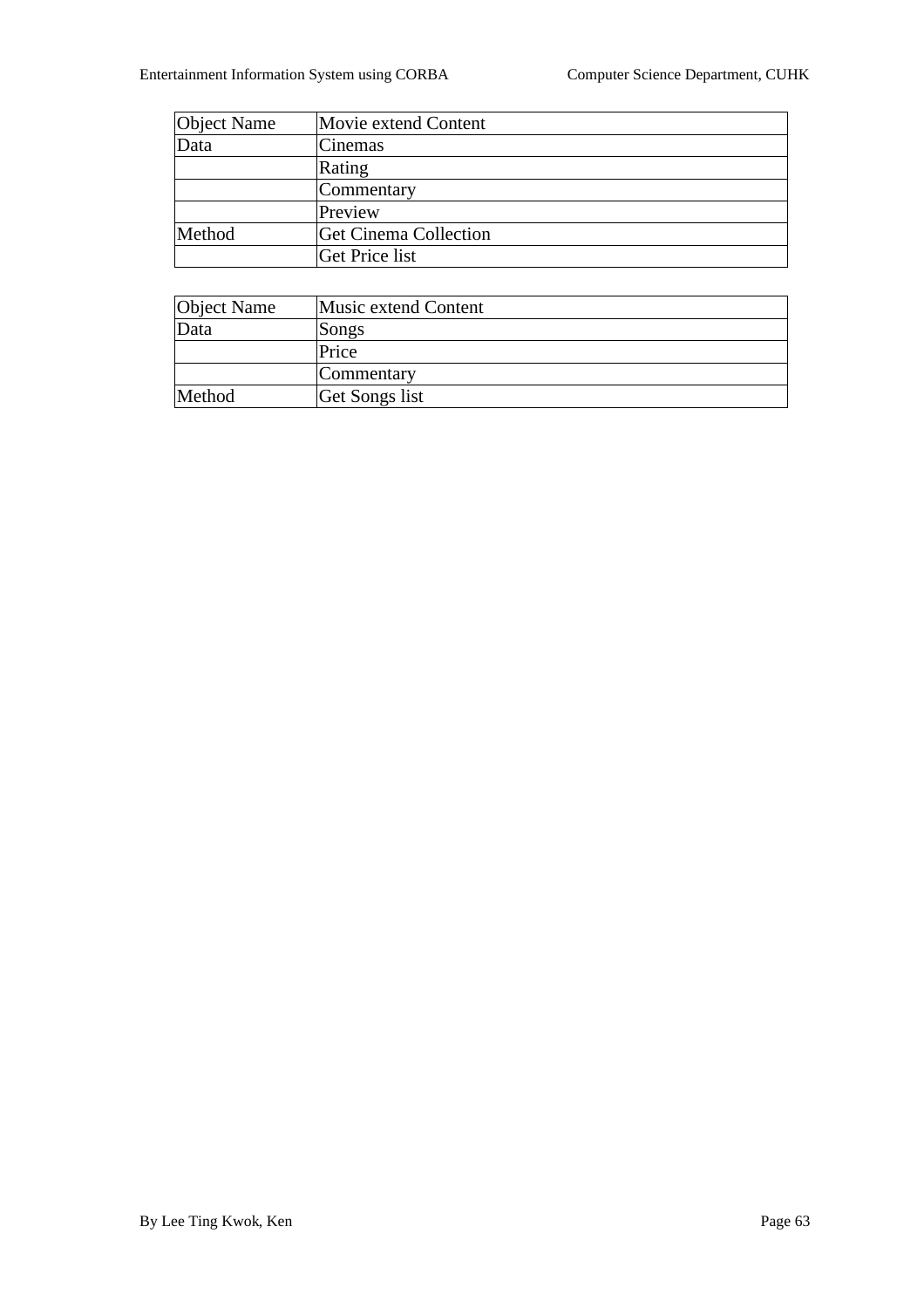## **Client:**

#### **Building Tools**

The client is the application communicate with the users. The client will be built by the following tools.

#### **JSP**

JSP is the Java Server Pages. It is something simi lar to the ASP (Active Server Page) which is the embedded coded HTML. The role of JSP on the client program is too display all the information to the users. It is also responsible every front endinterface of the users.

#### **Javascript**

Javascriptisthescri ptwhich will run on the client sides. The role of javascriptin the client interface is that is with use the generated some client -dependent information such at the time of the client, and doing the client -sides checking. For example, the javascript can c heck whether the user input valid information in the registration form

#### **Paint Shop Pro**

Paint Shop Proisone of the graphics tools available in the market. As paints hop proisafreewareandeasytouse.Itwill choose to use for the graphics design for the client interface.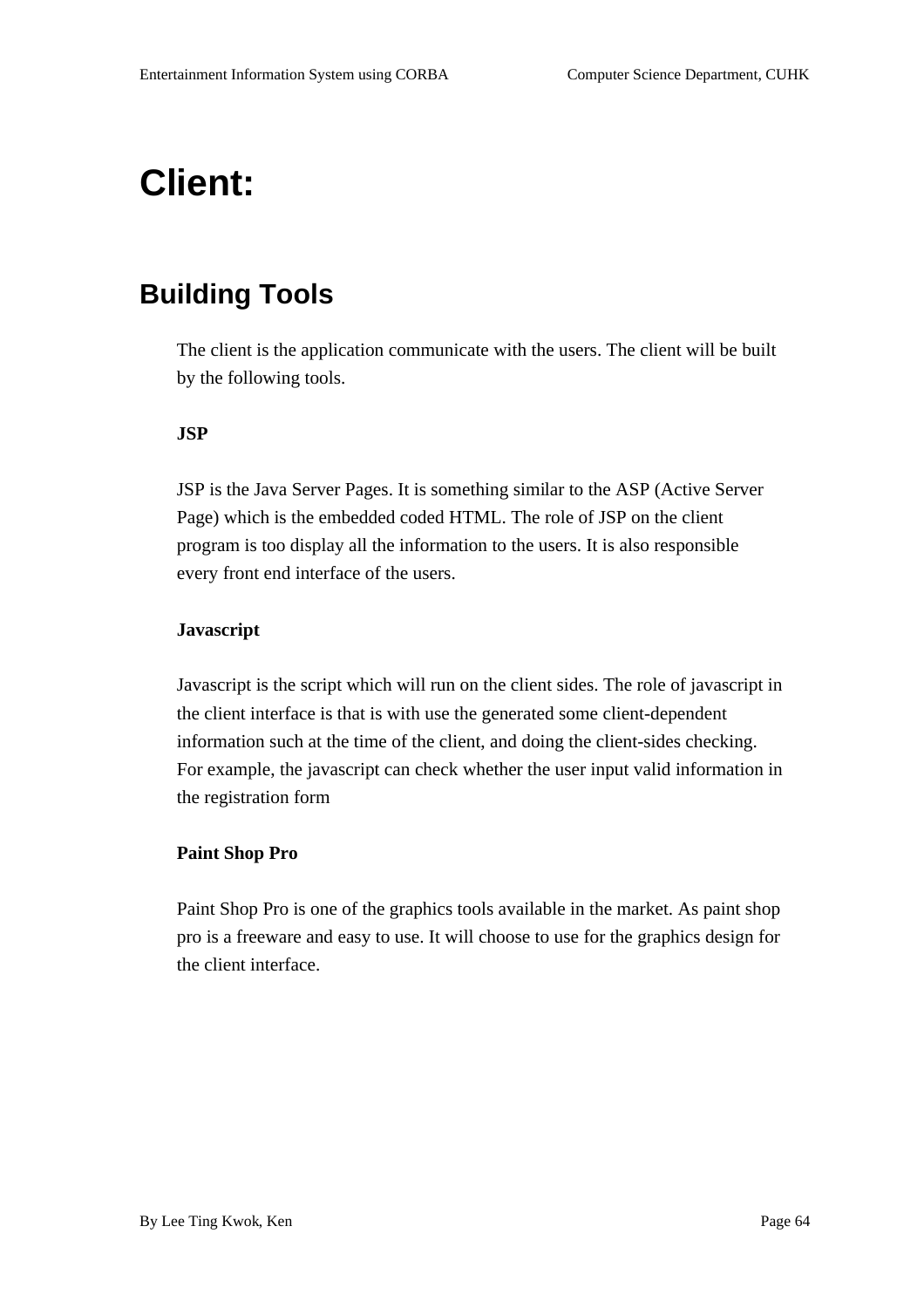### **How the client works ?**



The follow diagram will show how the client works.

From the above diagram, the client will use the Web browser to view our pages. The pages are the Java Server Page (JSP), whi ch loading into the Java Web Server. The javawebserverwillprocessthe JSP and deliver to the Client. When the javaweb serverisprocessing the Java Server Page, it will run the code embedded inside the JavaServerPageandatthetime, the remote obj ectin the CORBA Object Request Brokerwillbegottobuildupthepages.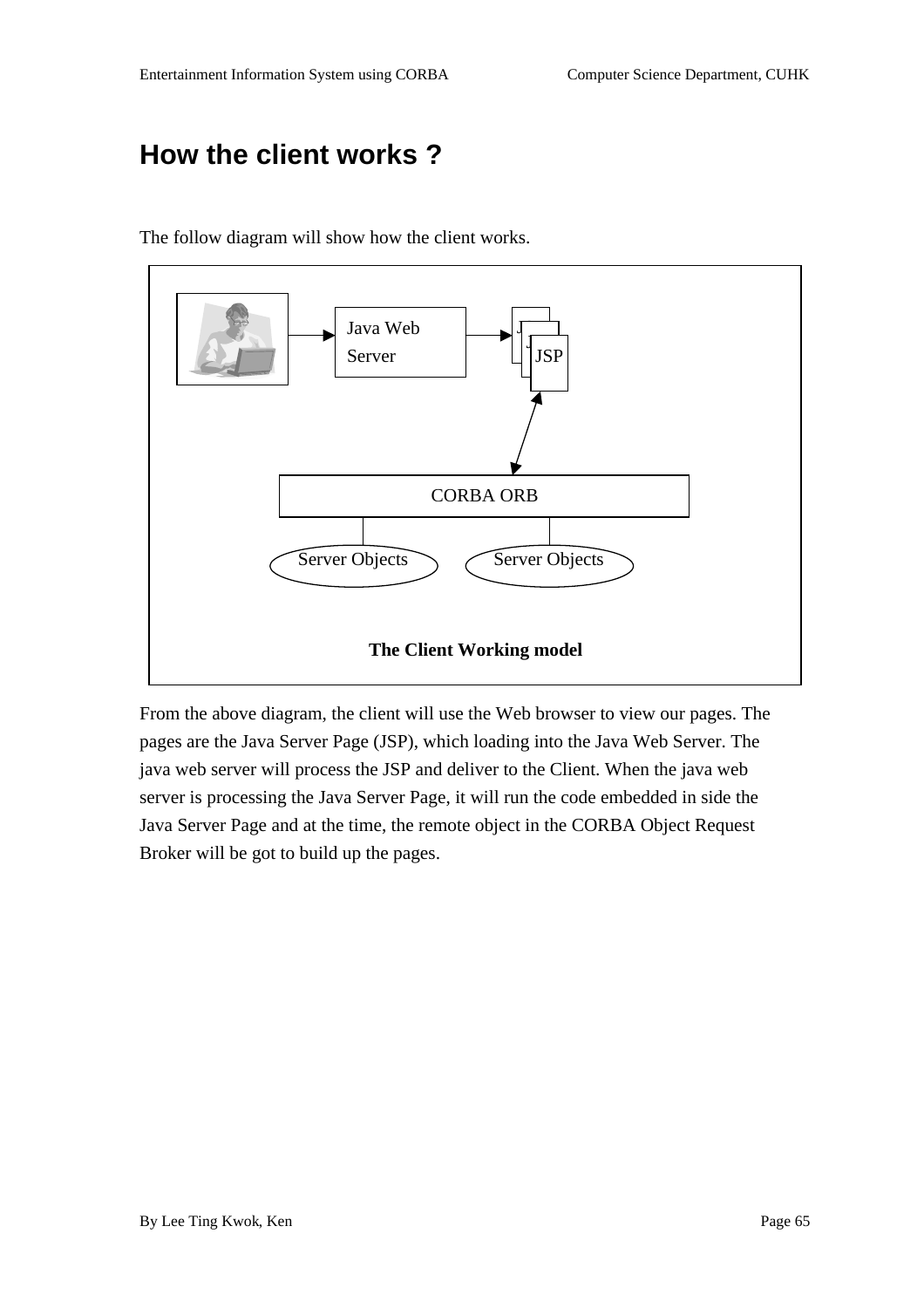# **Appendix: Development**

# **Environment**

## **Operation System**

For the Server sides, the operating System is UNIX For the Client sides, the operating System is Windows

## **Tools Set**

#### **Java**

Javais the corelanguage in the development in this project. JDK1.2 will be used.

### **JMF**

JMF is an addition package of JAVA. JMF is used for the part for doing the multimediast reaming.

### **JSP**

JSP is an addition tool of JAVA to build the websites. JSP is forcreatin gthe web interface for the client sides.

### **JDBC**

JDBC is an addtition package of JAVA for connecting the program to the database.

## **CORBA**

CORBA is called Common Object Request Broker Architecture. It is used as the platform for the communication between differ entobjects.